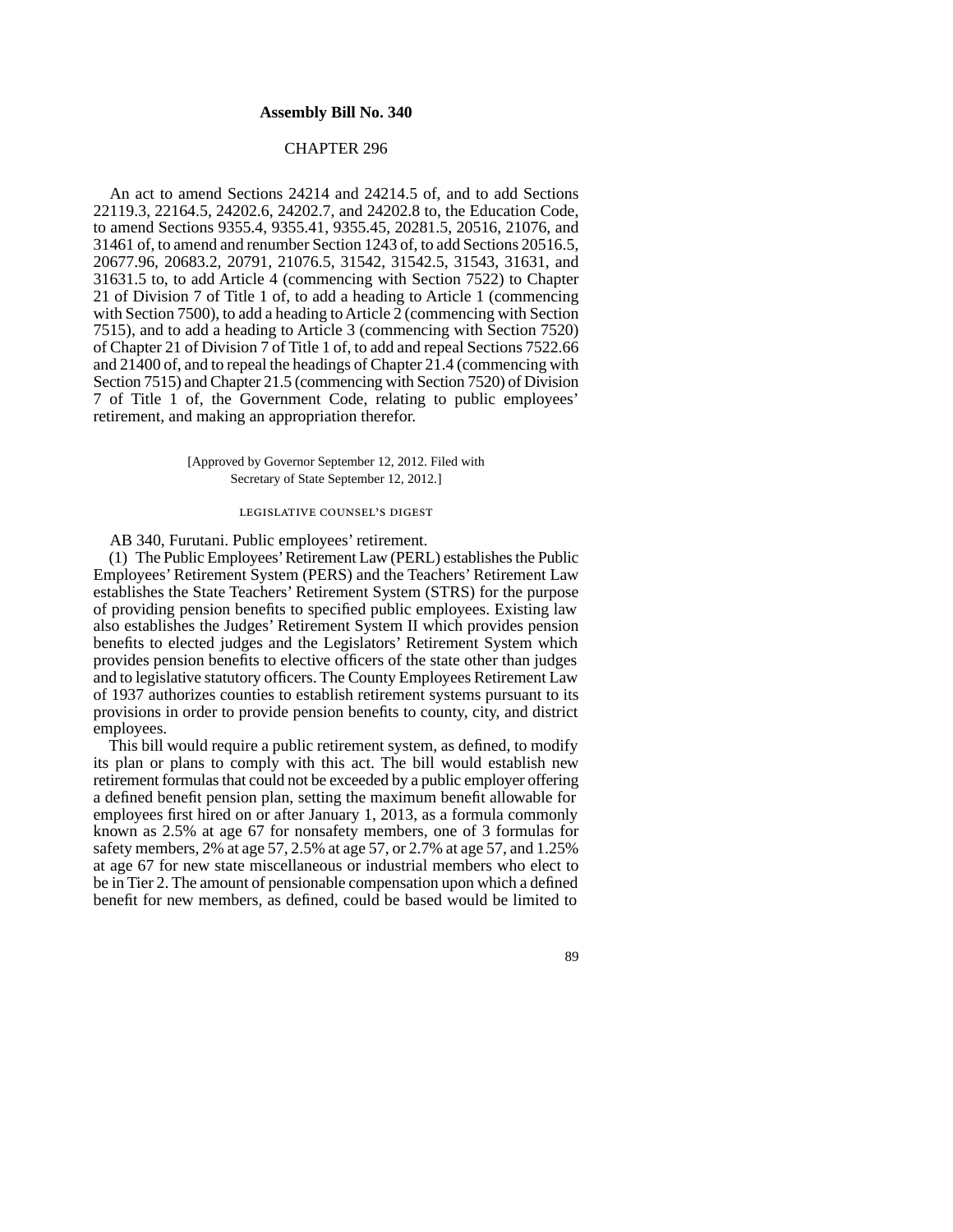an amount determined under a specified provision of federal law for an employee whose service is included in the federal system, which is \$110,100 for 2012, and 120% of that amount for an employee whose service is not included in the federal system. Those amounts would be adjusted annually, as specified. The bill would authorize an employer to contribute to a defined contribution plan, as specified.

The bill would prohibit a public employer from making contributions on behalf of a person who first becomes a member on or after January 1, 2013, to any qualified retirement plan based on any portion of compensation that exceeds an amount specified in federal law, which is \$250,000 for 2012. The bill would also prohibit, for the purposes of determining a retirement benefit paid to a new member of a public retirement system, the maximum salary, compensation, or payrate taken into account under the retirement plan for any year from exceeding the amount specified in that federal provision, and would prohibit a public employer from seeking an exception to that prohibition.

The bill would prohibit a public employer from offering a plan of replacement benefits for a person who is first hired on or after January 1, 2013, and any survivors or beneficiaries whose retirement benefits are limited by a specified provision of federal law.

The bill would prohibit a public employer from providing a retirement health benefit vesting schedule or other specified retirement benefits to a manager or an employee or officer who is excluded from collective bargaining that is more advantageous than that provided generally to other public employees of the same employer who are in related membership classifications.

Under existing law, state miscellaneous and industrial employees first hired on or after August 11, 2004, who qualify for membership in PERS do not make contributions to the system or receive service credit for their service and the state employer does not make contributions on their behalf during their first 24 months of employment. These members are instead required to contribute into a tax-deferred savings account, commonly known as the alternate retirement program.

This bill would end that program and instead provide that new members immediately make their contributions to the system.

(2) Existing law defines final compensation for various employment classifications in connection with the benefits provided by the retirement systems.

This bill, for the purposes of determining a retirement benefit paid to a person who first becomes a member of a public retirement system on or after January 1, 2013, would require that final compensation mean the member's highest average annual pensionable compensation earned, as defined, during a period of at least 36 consecutive months, or at least 3 school years, as specified.

(3) Existing state and local public employee retirement systems are funded by investment returns and employer and employee contributions. The California Constitution provides that the retirement board of a public pension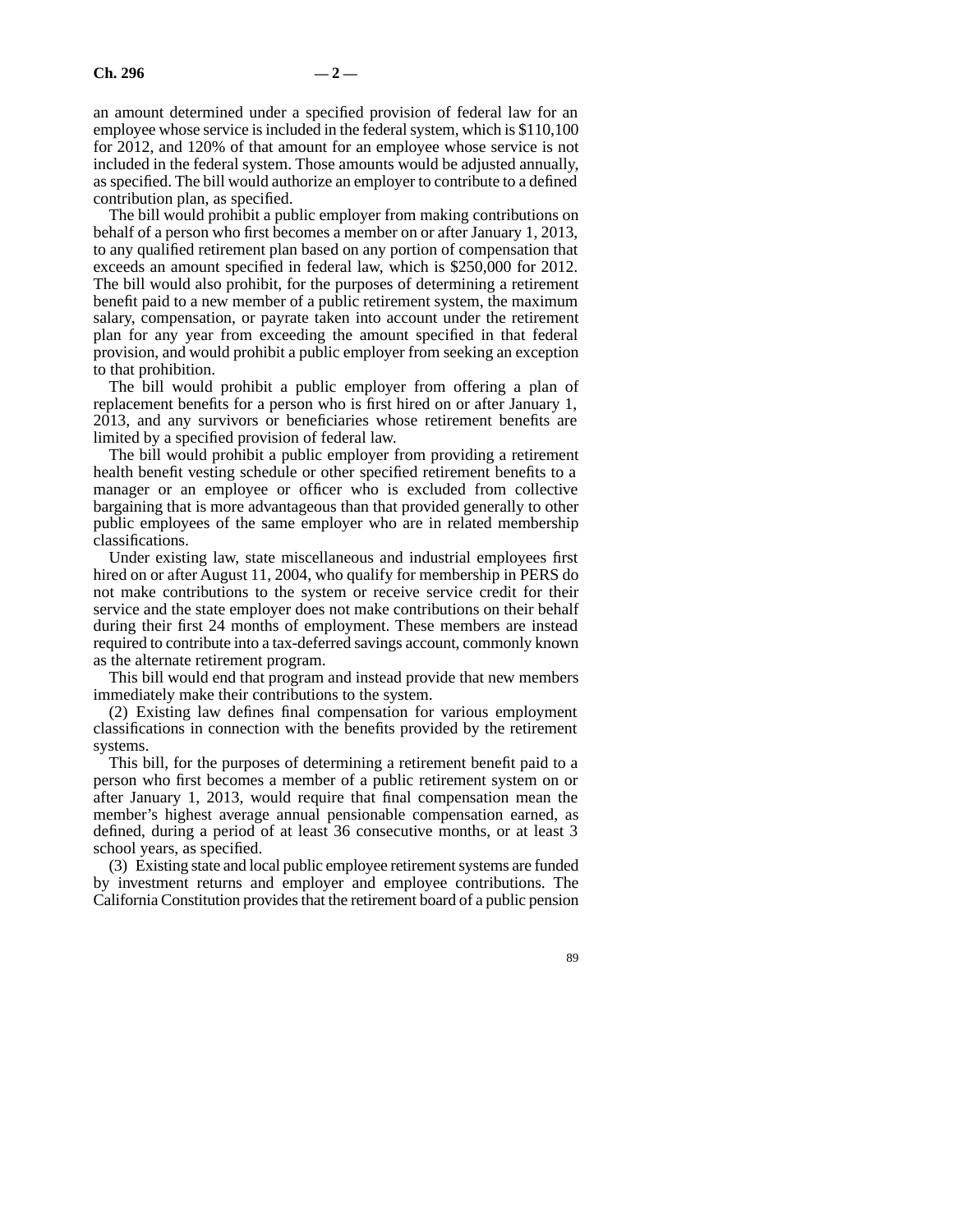or retirement system has the exclusive power to provide for actuarial services in order to ensure the competency of the assets of the system. Existing law, with respect to PERS, requires the Governor to include in the annual Budget Act the contribution rates submitted by the system actuary of the liability on account of employees of the state.

This bill would require public employees who are first employed on and after January 1, 2013, and who contribute to a defined benefit plan to contribute at least  $\frac{1}{2}$  of the annual actuarially determined normal costs, and would prohibit a public employer from contributing in any fiscal year, in combination with employee contributions, less than the plan normal cost, except as specified. The bill would authorize employee contributions to be more than  $\frac{1}{2}$  of the normal costs if agreed to through collective bargaining, but would prohibit the employer from using impasse procedures to increase an employee rate. The bill would also state that equal sharing of the normal cost between the employer and employees shall be the standard and would prescribe specified increases in employee contribution rates for existing employees. By increasing the contribution to continuously appropriated funds, this bill would make an appropriation.

(4) The Teachers' Retirement Law establishes the Defined Benefit Program of STRS, which provides a defined benefit to members of the system based on final compensation, credited service, and age at retirement, subject to certain variations. The Teachers' Retirement Law also establishes the Defined Benefit Supplement Program, which provides supplemental retirement, disability, and other benefits, payable either in a lump-sum payment or an annuity, or both, to members of the State Teachers' Retirement Plan. The Teachers' Retirement Law defines creditable compensation for these purposes as remuneration that is payable in cash to all persons in the same class of employees, as specified, for performing creditable service.

This bill would revise the definition of creditable compensation for these purposes and would identify certain payments, reimbursements, and compensation that are creditable compensation to be applied to the Defined Benefit Supplement Program. The bill would prohibit an employer from offering a supplemental defined benefit plan unless it offered one before January 1, 2013.

The bill would establish a retirement formula of 2.4% at age 65 and set a minimum retirement age of 55 for a member of STRS who is hired on or after January 1, 2013. The bill would state the intent of the Legislature that STRS propose statutory changes to fully effectuate those changes by June 30, 2013.

(5) Existing law permits members of PERS, STRS, and county, city, and district retirement systems that have adopted specified provisions, to purchase up to 5 years of nonqualified service credit by making specified contributions to the system.

This bill, on and after January 1, 2013, would prohibit a public retirement system from allowing the purchase of nonqualified service credit, as described above, except as specified.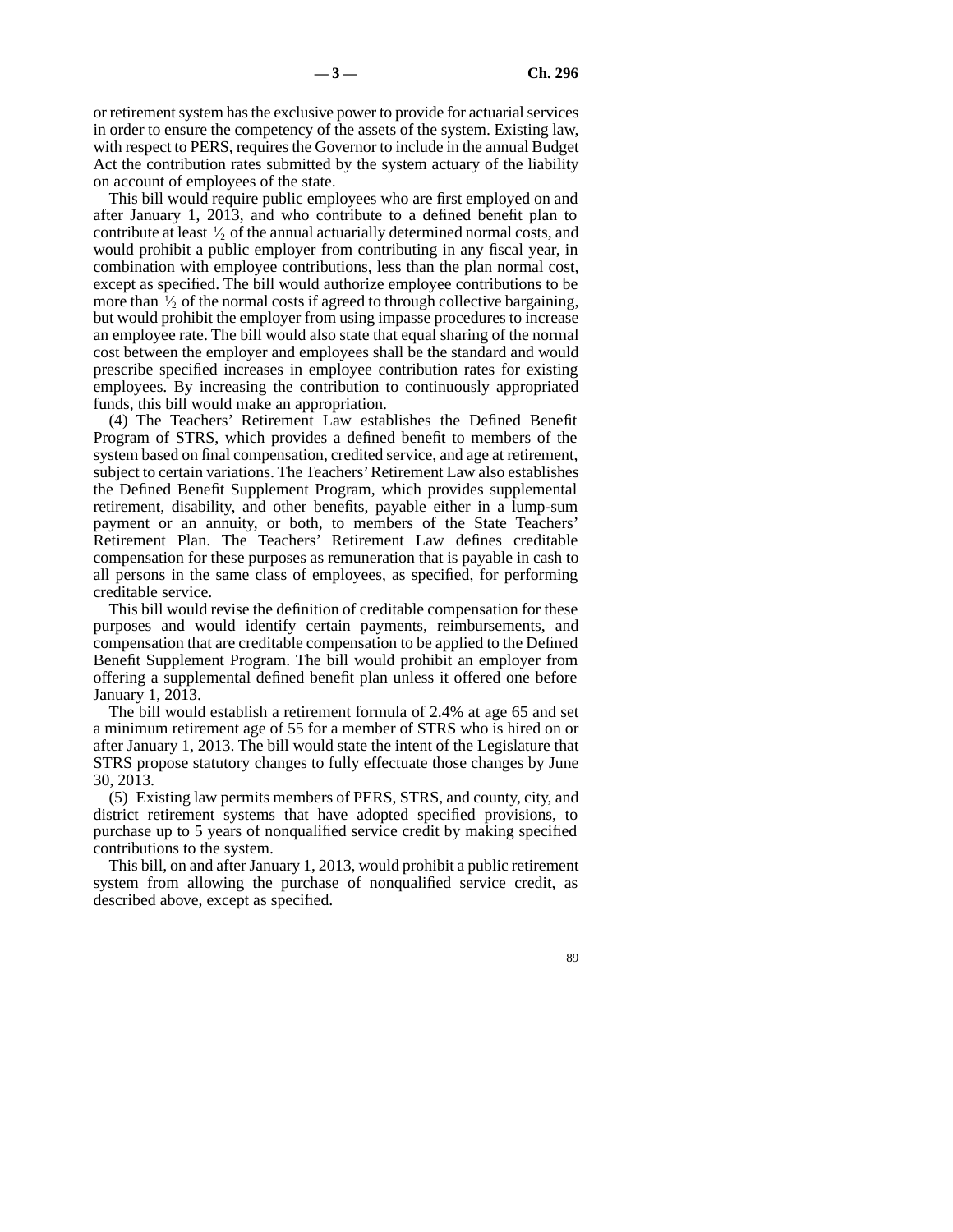Under existing law, retirement benefits may be increased retroactively or prospectively.

This bill would provide that any enhancement to a public retirement system's retirement formula or benefit that is adopted on or after January 1, 2013, would apply only to service performed on or after the operative date of the enhancement. The bill would also provide that, if a change to a member's classification or employment results in an increase in the retirement formula or benefit applicable to that member, the increase would apply only to service performed on or after the operative date of the change. The bill would also, until January 1, 2018, specify the benefit amount for industrial disability retirement.

(6) Existing law requires the final compensation of a local member for the purpose of determining any pension or benefit resulting from state service as an elective or appointed officer on a city council or a county board of supervisors accrued while in membership, to be based on the highest average annual compensation earnable by the member during the period of state service in each elective or appointed office.

This bill, for the purpose of determining any pension or benefit resulting from the local service, would require final compensation to be based on the highest average annual pensionable compensation earned.

(7) Existing law provides that any elected public officer who takes public office, or is reelected to public office, on or after January 1, 2006, who is convicted of any specified felony arising directly out of his or her official duties, forfeits all rights and benefits accrued on and after January 1, 2006, under, and membership in, any public retirement system in which he or she is a member, effective on the date of final conviction, as specified.

This bill would instead require that a public employee, including one who is elected or appointed to a public office, who is convicted of any state or federal felony for conduct arising out of, or in the performance of, his or her official duties in pursuit of the office or appointment, or in connection with obtaining salary, disability retirement, service retirement, or other benefits, forfeit retirement benefits earned or accrued from the earliest date of the commission of the felony to the forfeiture date, as specified. The bill would also require any contributions to the public retirement system made by the public employee on or after the earliest date of commission of the felony to be returned, without interest, to the public employee upon the occurrence of a distribution event, as defined, unless otherwise ordered by a court or determined by the pension administrator. The bill would also make related, conforming changes.

(8) PERL establishes the circumstances in which a retired person may serve without reinstatement from retirement or loss or interruption of benefits, including as a member of a board, commission, or advisory committee, upon appointment by certain state officials, by the director of a state department, or by the governing board of a contracting agency. Existing law generally prohibits any person who has been retired from being employed in any capacity with the same public employer unless he or she is first reinstated from retirement, except as authorized.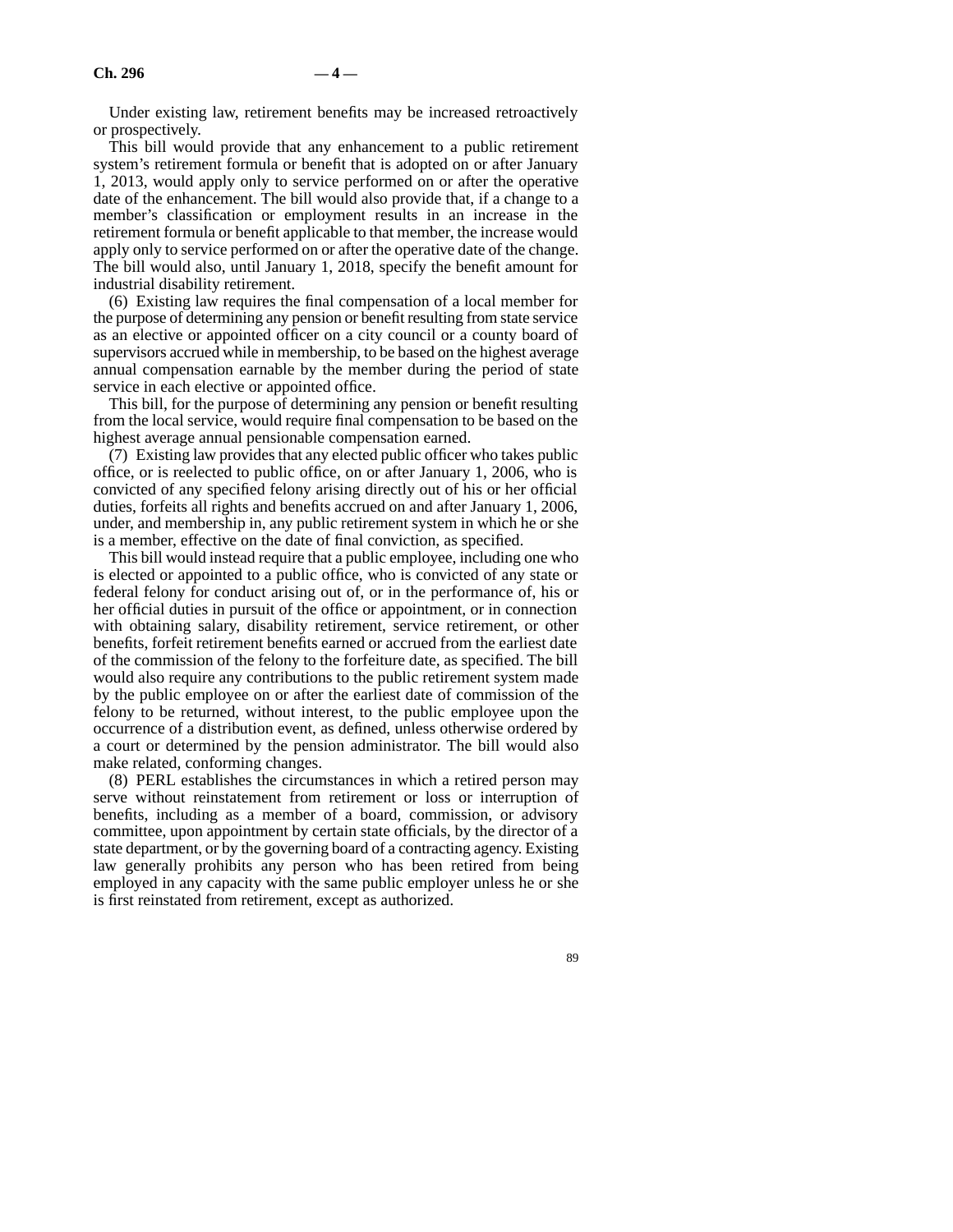This bill would authorize a retired person, who is first appointed on or after January 1, 2013, to a part-time or nonsalaried position on a state board or commission, to serve without reinstatement, as specified. The bill would prohibit a retired person who retires from a public employer from serving, being employed by, or being employed through a contract directly by a public employer in the same retirement system from which the retiree receives a pension benefit without reinstatement, except as specified.

(9) The Teachers' Retirement Law limits the amount of compensation for certain creditable service activities by a retired member to be \$22,000 adjusted by the percentage change in the average compensation earnable by active members of the Defined Benefit Program, from the 1998–99 fiscal year to the fiscal year ending in the previous calendar year.

The bill would change that limit in the Teachers' Retirement Law to be  $\frac{1}{2}$  of the median final compensation of all members who retired for service during the fiscal year ending in the previous calendar year and would define those activities as retired member activities.

(10) The Legislators' Retirement Law (LRL) provides pension benefits based in part upon credited service. The LRL also authorizes the Insurance Commissioner and every legislative statutory officer and every elective officer of the state whose office is provided for by the California Constitution, except judges, to become a member of the Legislators' Retirement System (LRS). PERL authorizes legislative statutory officers and elective officers, as defined, to elect to become members of PERS.

This bill would prohibit anyone who first becomes, on or after January 1, 2013, the Insurance Commissioner, a legislative statutory officer, or an elective officer of the state whose office is provided for by the California Constitution from becoming a member of the LRS but would continue to provide optional membership in PERS.

(11) Existing law authorizes any public agency to participate in, and make its employees members of, PERS by contract. In the case of an employee who has been employed by one or more contracting public agencies, retirement benefits distributed to that employee are based on the highest final compensation under any system, and each system makes a separate retirement payment to the employee based upon the number of years that the employee worked for each of those agencies.

The bill would require the Board of Administration of PERS to implement program changes to ensure that a contracting agency that creates a significant increase in actuarial liability bears the associated liability. The bill would require the system actuary to assess an increase in liability in this regard to the employer that created it at the time the increase is determined and to make adjustments to that employer's rates to account for the increased liability. The bill would apply these requirements to any significant increase in actuarial liability due to increased compensation paid to a nonrepresented employee regardless of when the increase in compensation occurred.

(12) The County Employees Retirement Law of 1937 (CERL) authorizes counties and districts, as defined, to provide a system of retirement benefits to their employees. CERL defines compensation earnable for the purpose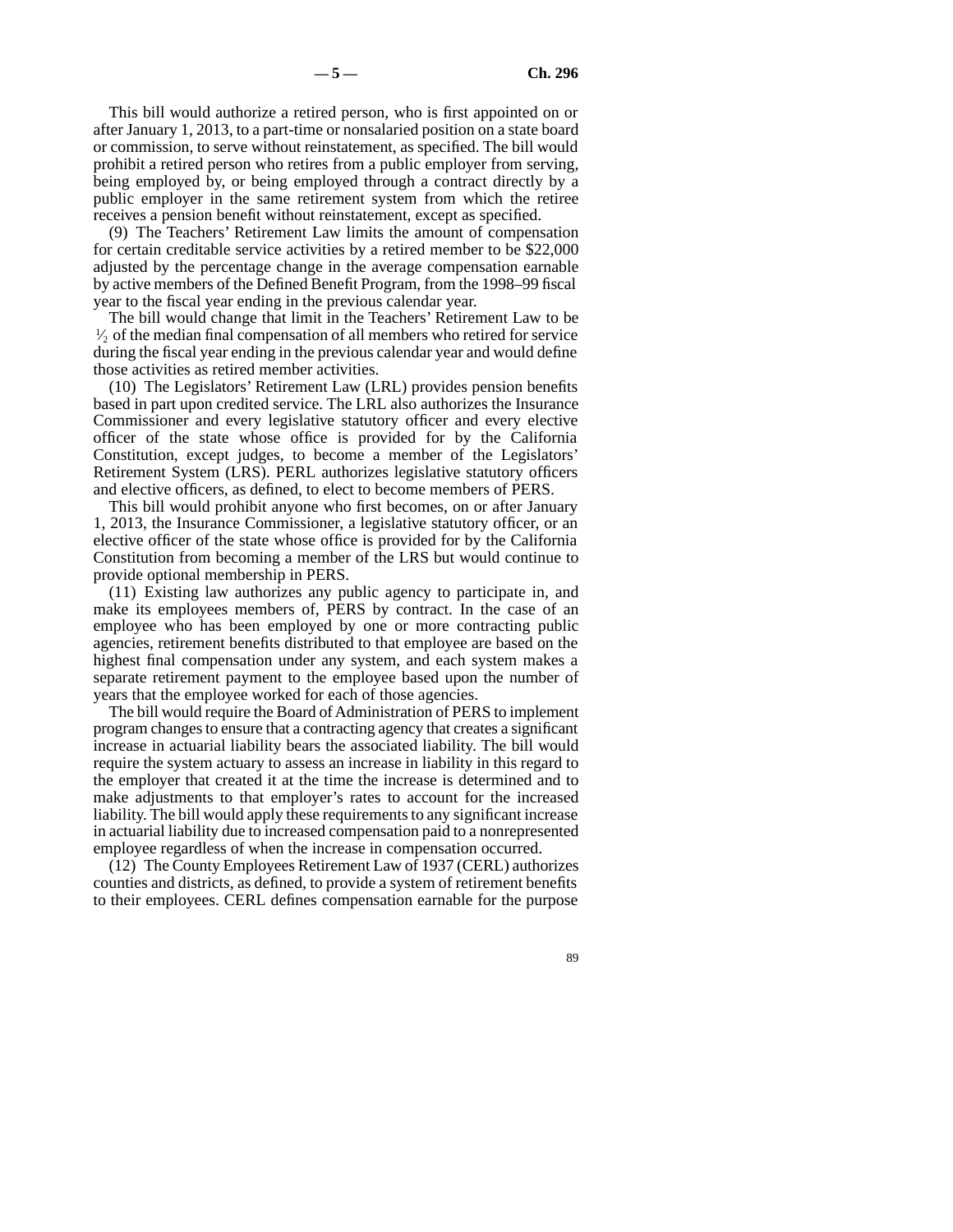of calculating benefits as the average compensation for the period under consideration with respect to the average number of days ordinarily worked by persons in the same grade or class of positions during the period, and at the same rate of pay, as determined by the retirement board.

This bill would prohibit a variety of payments, including unscheduled overtime, payments for unused vacation, sick leave, or compensatory time off, exceeding what may be earned and payable in each 12-month period during the final average salary period, and specified payments made at the termination of employment from being included in compensation earnable. The bill would require the board to establish a procedure for assessing and determining whether an element of compensation was paid to enhance a member's retirement benefit and would prohibit that compensation from being included in compensation earnable.

The bill would require the board to provide notice to the member and employer upon a final determination that compensation was paid to enhance a member's retirement benefit. The bill would authorize the member or employer to obtain judicial review of the board's action by filing a petition for writ of mandate, as specified.

The bill would authorize the board to assess a county or district a reasonable amount to cover the cost of audit, adjustment, or correction, if it determines that a county or district knowingly failed to comply with specified reporting requirements.

Appropriation: yes.

#### *The people of the State of California do enact as follows:*

SECTION 1. Section 22119.3 is added to the Education Code, to read: 22119.3. (a) "Creditable compensation" for members who are subject to the California Public Employees' Pension Reform Act of 2013 (Article 4 (commencing with Section 7522) of Chapter 21 of Division 7 of Title 1 of the Government Code) shall not mean and shall not include any compensation that is excluded from the definition of pensionable compensation pursuant to Section 7522.34 of the Government Code.

(b) Creditable compensation credited to the Defined Benefit Plan shall be consistent with requirements for pensionable compensation pursuant to Section 7522.34 of the Government Code.

(c) Notwithstanding subdivision (a), member and employer contributions, exclusive of contributions pursuant to Section 22951, on creditable compensation for creditable service that exceeds one year in a school year shall be credited to the Defined Benefit Supplement Program.

SEC. 2. Section 22164.5 is added to the Education Code, to read:

22164.5. (a) "Retired member activities" means one or more activities identified in subdivision (a) or (b) of Section 22119.5 or subdivision (a) or (b) of Section 26113 within the California public school system and performed by a member retired for service under this part as one of the following: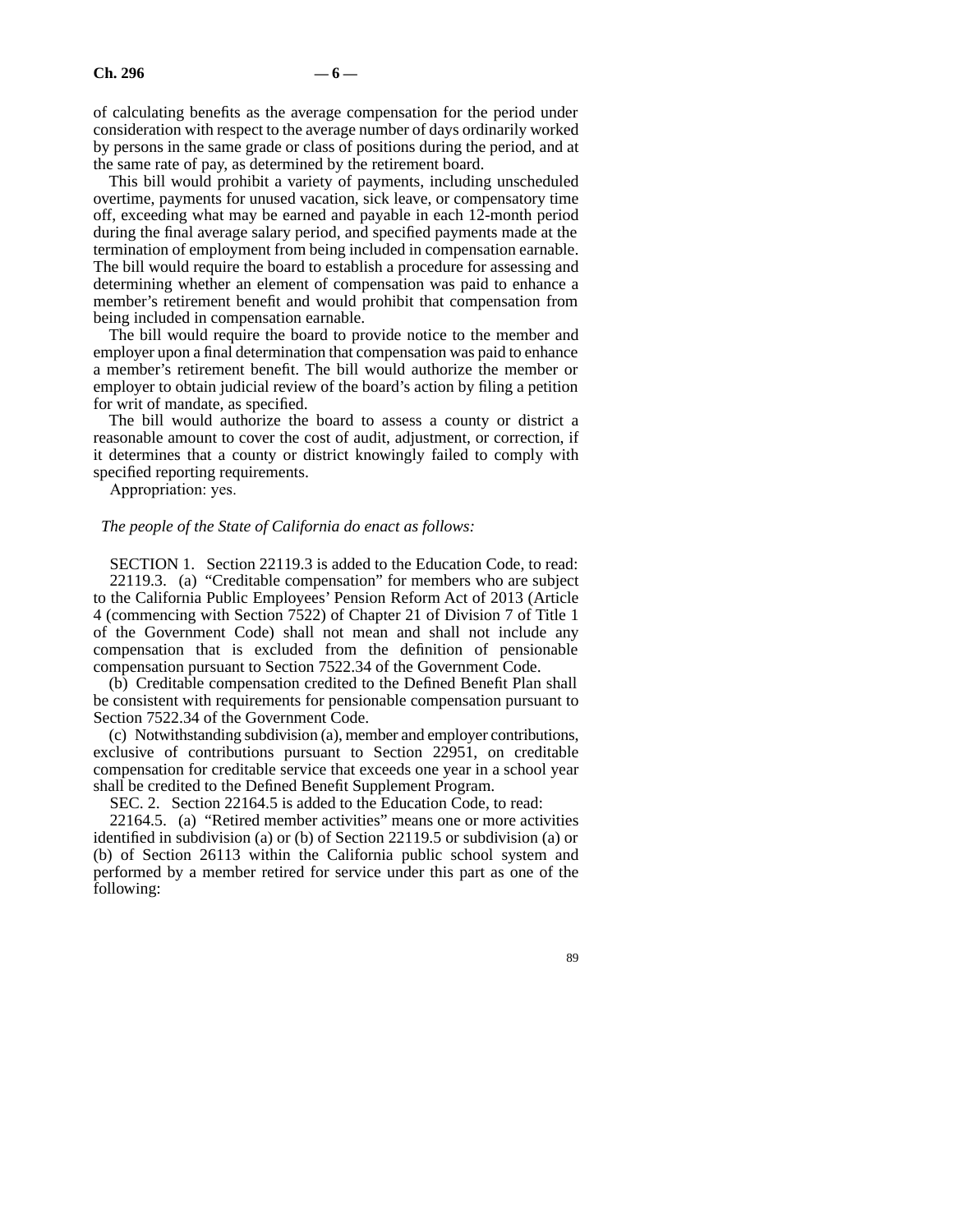(1) An employee of an employer.

(2) An employee of a third party, except as specified in subdivision (b).

(3) An independent contractor.

(b) The activities of an employee of a third party shall not be included in the definition of "retired member activities" if all of the following conditions apply:

(1) The employee performs a limited-term assignment.

(2) The third-party employer does not participate in a California public pension system.

(3) The activities performed by the individual are not normally performed by employees of an employer, as defined in Section 22131.

SEC. 3. Section 24202.6 is added to the Education Code, to read:

24202.6. (a) A member who is first hired on or after January 1, 2013, shall receive a retirement allowance consisting of all of the following:

(1) (A) An annual allowance payable in monthly installments upon retirement equal to the percentage of the final compensation set forth opposite the member's age at retirement in the following table multiplied by each year of credited service:

| Age at Retirement | Percentage |
|-------------------|------------|
|                   | 2.000      |
|                   | 2.033      |
|                   | 2.067      |
|                   | 2.100      |
|                   | 2.133      |
|                   | 2.167      |
|                   | 2.200      |
|                   | 2.233      |
|                   | 2.267      |
|                   | 2.300      |
|                   | 2.333      |
|                   | 2.367      |
|                   | 2.400      |

(B) If a member retires after attaining early retirement age but before attaining normal retirement age, the member's allowance shall be reduced by one-half of 1 percent for each full month, or fraction of a month, that will elapse until the member will attain normal retirement age.

(2) An annuity that shall be the actuarial equivalent of the member's accumulated annuity deposit contributions at the time of retirement.

(3) An annuity based on the balance of credits in the member's Defined Benefit Supplement account, pursuant to Section 25012, if elected by the member pursuant to Section 25011 or 25011.1.

(b) In computing the amounts described in paragraph (1) of subdivision (a), the age of the member on the last day of the month in which the retirement allowance begins to be payable or the later date as described in Section 24204 shall be used.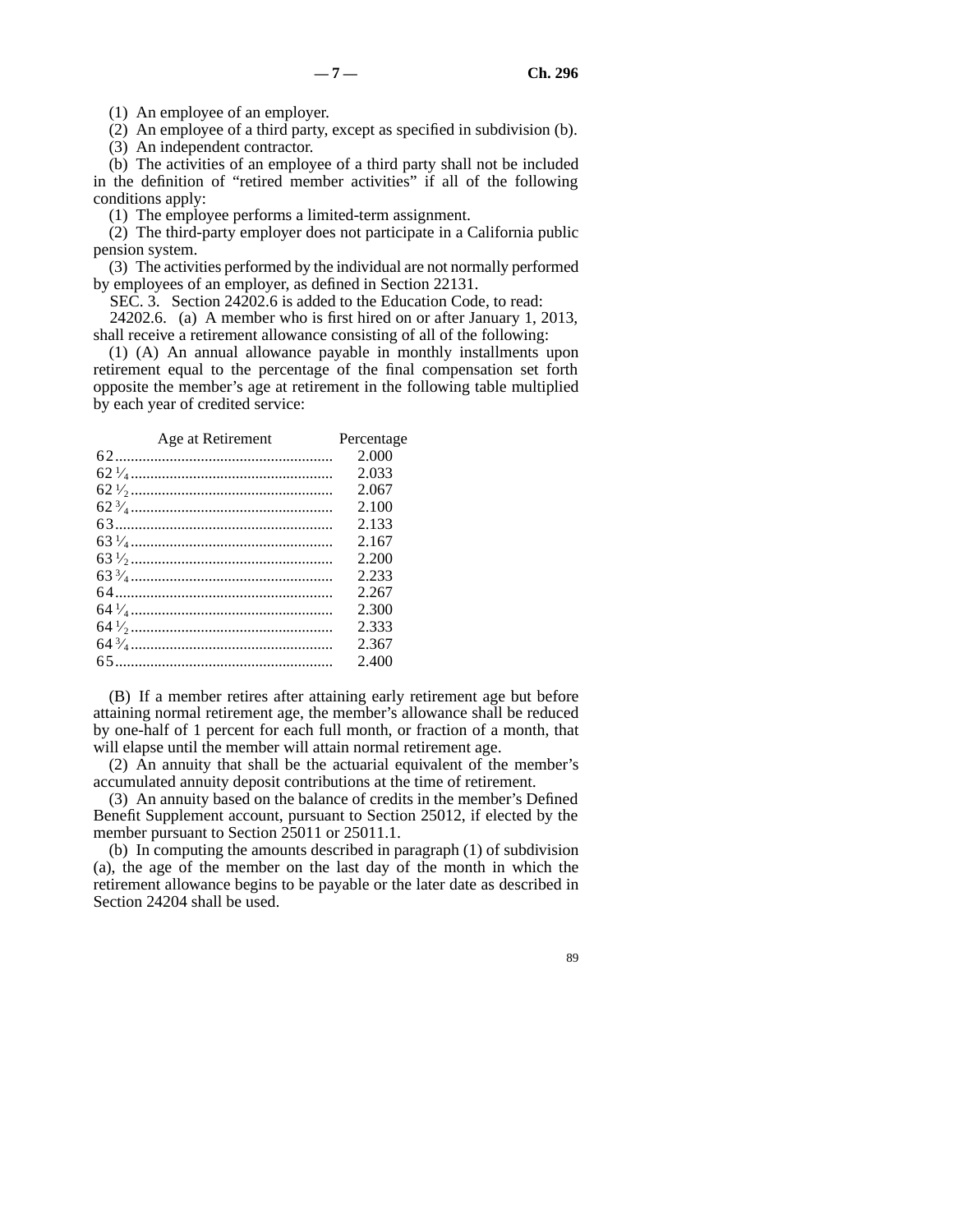(c) Pensionable compensation used to calculate the defined benefit shall be limited as described in Section 7522.10 of the Government Code.

SEC. 4. Section 24202.7 is added to the Education Code, to read:

24202.7. Notwithstanding any other provision of this part, for any member who is first hired on or after January 1, 2013, the minimum retirement age shall be 55 years of age, the early retirement age shall be 55 years of age, and the normal retirement age shall be 62 years of age.

SEC. 5. Section 24202.8 is added to the Education Code, to read:

24202.8. It is the intent of the Legislature that the system identify and propose all statutory changes necessary to fully effectuate the implementation of the changes established in Sections 24202.6 and 24202.7 in all relevant statutes by June 30, 2013.

SEC. 6. Section 24214 of the Education Code, as amended by Section 3 of Chapter 135 of the Statutes of 2012, is amended to read:

24214. (a) A member retired for service under this part may perform retired member activities, but the member shall not make contributions to the retirement fund or accrue service credit based on compensation earned from that service. The employer shall maintain accurate records of the earnings of the retired member and report those earnings monthly to the system and retired member as described in Section 22461.

(b) If a member is retired for service under this part, the rate of pay for retired member activities, performed by that member shall not be less than the minimum, nor exceed the maximum, paid by the employer to other employees performing comparable duties.

(c) A member retired for service under this part shall not be required to reinstate for performing retired member activities.

(d) A member retired for service under this part may earn compensation for performing retired member activities in any one school year up to the limitation specified in subdivision (f) without a reduction in his or her retirement allowance.

(e) The postretirement compensation limitation provisions set forth in this section are not applicable to compensation earned for the performance of retired member activities for which the employer is not eligible to receive state apportionment or to compensation that is not creditable pursuant to Section 22119.2.

(f) The limitation that shall apply to the compensation for performance of retired member activities shall, in any one school year, be an amount calculated by the board each July 1 equal to one-half of the median final compensation of all members who retired for service during the fiscal year ending in the previous calendar year.

(g) If a member retired for service under this part earns compensation for performing retired member activities, in excess of the limitation specified in subdivision (f), and if that compensation is not exempt from that limitation under subdivision (h) or any other law, the member's retirement allowance shall be reduced by the amount of the excess compensation. The amount of the reduction may be equal to the monthly allowance payable but shall not exceed the amount of the annual allowance payable under this part for the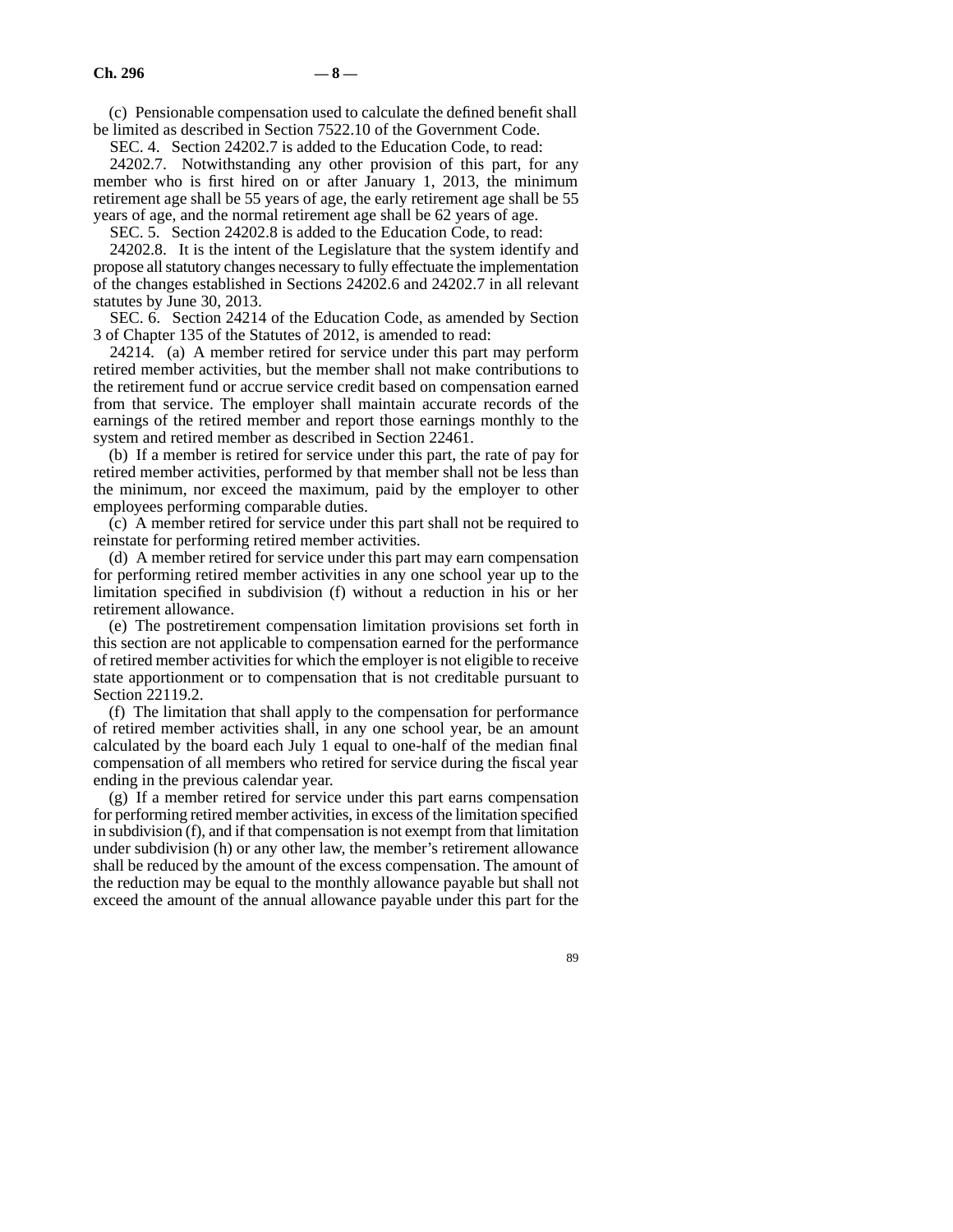fiscal year in which the excess compensation was earned after any reduction made in accordance with subdivision (b) of Section 24214.5.

(h) The limitation specified in this section is not applicable to compensation paid to a member retired for service under this part who has returned to work after the date of retirement as a trustee, fiscal adviser, fiscal expert, receiver, or special trustee appointed by the Superintendent of Public Instruction, the State Board of Education, the Board of Governors of the California Community Colleges, or a county superintendent of schools to address academic or financial weaknesses in a school district pursuant to any of the following provisions:

(1) Section 41320.1.

(2) Article 2 (commencing with Section 42122) of Chapter 6 of Part 24 of Division 3 of Title 2.

(3) Article 3.1 (commencing with Section 52055.57) of Chapter 6.1 of Part 28 of Division 4 of Title 2.

(4) Section 84040.

(i) The Superintendent of Public Instruction, the Executive Director of the State Board of Education, the Chancellor of the California Community Colleges, or the county superintendent of schools exercising the exemption pursuant to subdivision (h) shall submit all documentation required by the system to substantiate the eligibility of the retired member for the exemption, including compliance with subdivisions (j) and (k). The documentation shall be received by the system prior to the retired member's performance of retired member activities.

(j) Subdivision (h) shall not apply to a member who has not attained normal retirement age at the time the compensation is earned by the member, received additional service credit pursuant to Section 22714 or 22715, or received from any public employer any financial inducement to retire in the previous six months. For purposes of this section and Section 24214.5, "financial inducement to retire" includes, but is not limited to, any form of compensation or other payment that is paid directly or indirectly by a public employer to the member, even if not in cash, either before or after retirement, if the member retires for service on or before a specific date or specific range of dates established by the public employer on or before the date the inducement is offered. The system shall liberally interpret this subdivision to further the Legislature's intent to make subdivision (h) inapplicable to members if the member received a financial incentive from any public employer to retire or otherwise terminate employment with the public employer.

(k) The documentation required for subdivision (i) shall include certification of the following:

(1) The position was first advertised for appointment to current active or inactive members of the program with the necessary qualifications to perform the requirements of the position and no qualified current active or inactive member was available to be appointed.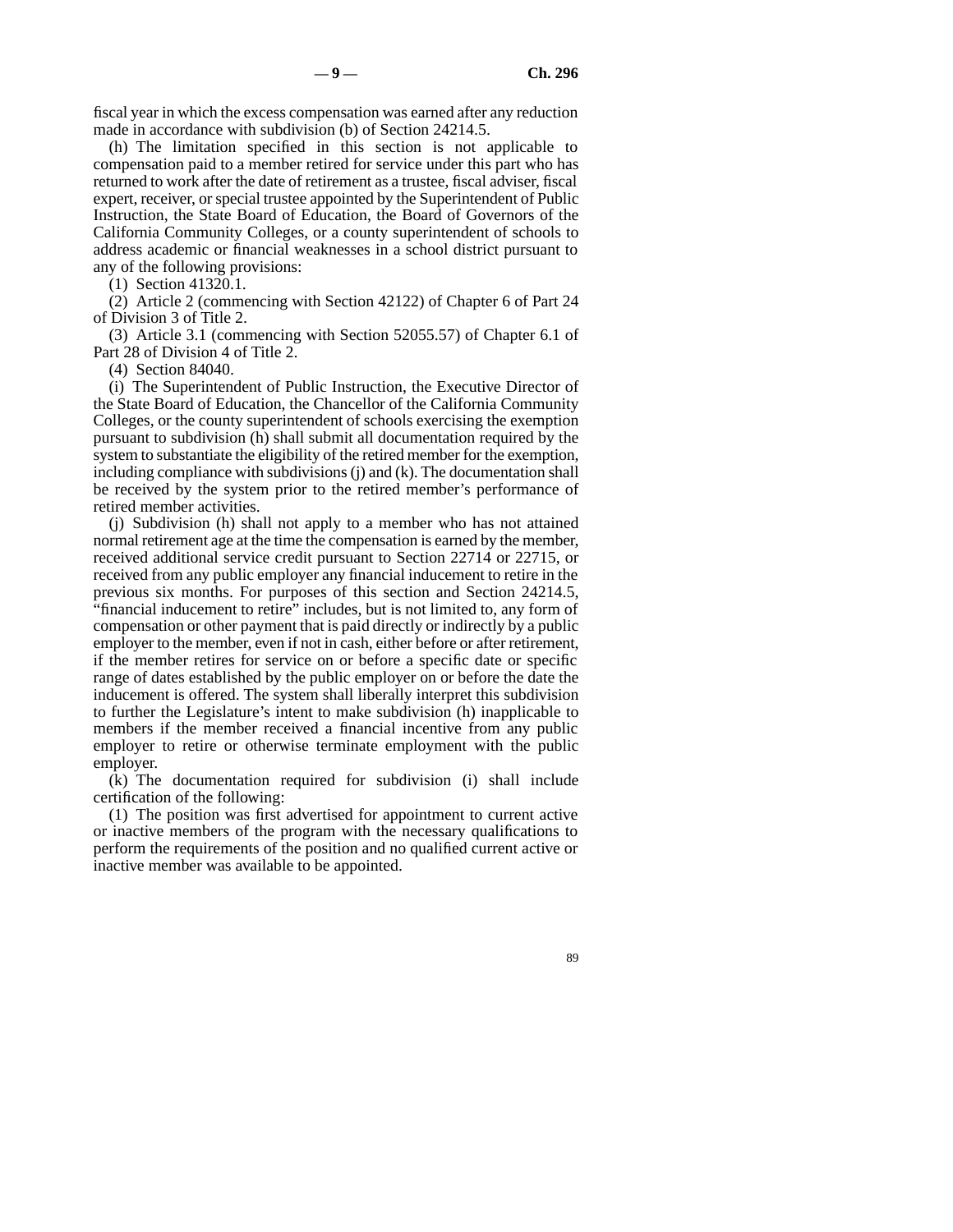(2) The appointing authority made a good faith effort to hire a retired member who reinstated to active membership for the position at the same salary that was offered as first advertised pursuant to paragraph (1).

(3) The appointing authority, having tried and failed to hire a current active or inactive member or a reinstated retired member, hired a retired member and the salary offered to the retired member subject to this paragraph does not exceed the salary that was offered as first advertised pursuant to paragraph (1).

(4) The salary paid shall be no greater than the salary offered to current active members for the appointed position.

(*l*) The amendments to this section enacted during the 1995–96 Regular Session shall be deemed to have become operative on July 1, 1996.

(m) This section shall apply to compensation paid during the 2012–13 and 2013–14 fiscal years.

(n) This section shall become inoperative on July 1, 2014, and, as of January 1, 2015, is repealed, unless a later enacted statute, that becomes operative on or before January 1, 2015, deletes or extends the dates on which it becomes inoperative and is repealed.

SEC. 7. Section 24214 of the Education Code, as amended by Section 4 of Chapter 135 of the Statutes of 2012, is amended to read:

24214. (a) A member retired for service under this part may perform the activities identified in subdivision (a) or (b) of Section 22119.5, or subdivision (a) or (b) of Section 26113, as an employee of an employer, as an employee of a third party, or as an independent contractor within the California public school system, but the member shall not make contributions to the retirement fund or accrue service credit based on compensation earned from that service. The employer shall maintain accurate records of the earnings of the retired member and report those earnings monthly to the system and retired member as described in Section 22461.

(b) If a member is retired for service under this part, the rate of pay for service performed by that member as an employee of the employer, as an employee of a third party, or as an independent contractor within the California public school system shall not be less than the minimum, nor exceed that paid by the employer to other employees performing comparable duties.

(c) A member retired for service under this part shall not be required to reinstate for performing the activities identified in subdivision (a) or (b) of Section 22119.5 as an employee of an employer, as an employee of a third party, or as an independent contractor within the California public school system.

(d) A member retired for service under this part may earn compensation for performing activities identified in subdivision (a) or (b) of Section 22119.5 in any one school year up to the limitation specified in subdivision (f) as an employee of an employer, as an employee of a third party, or as an independent contractor, within the California public school system, without a reduction in his or her retirement allowance.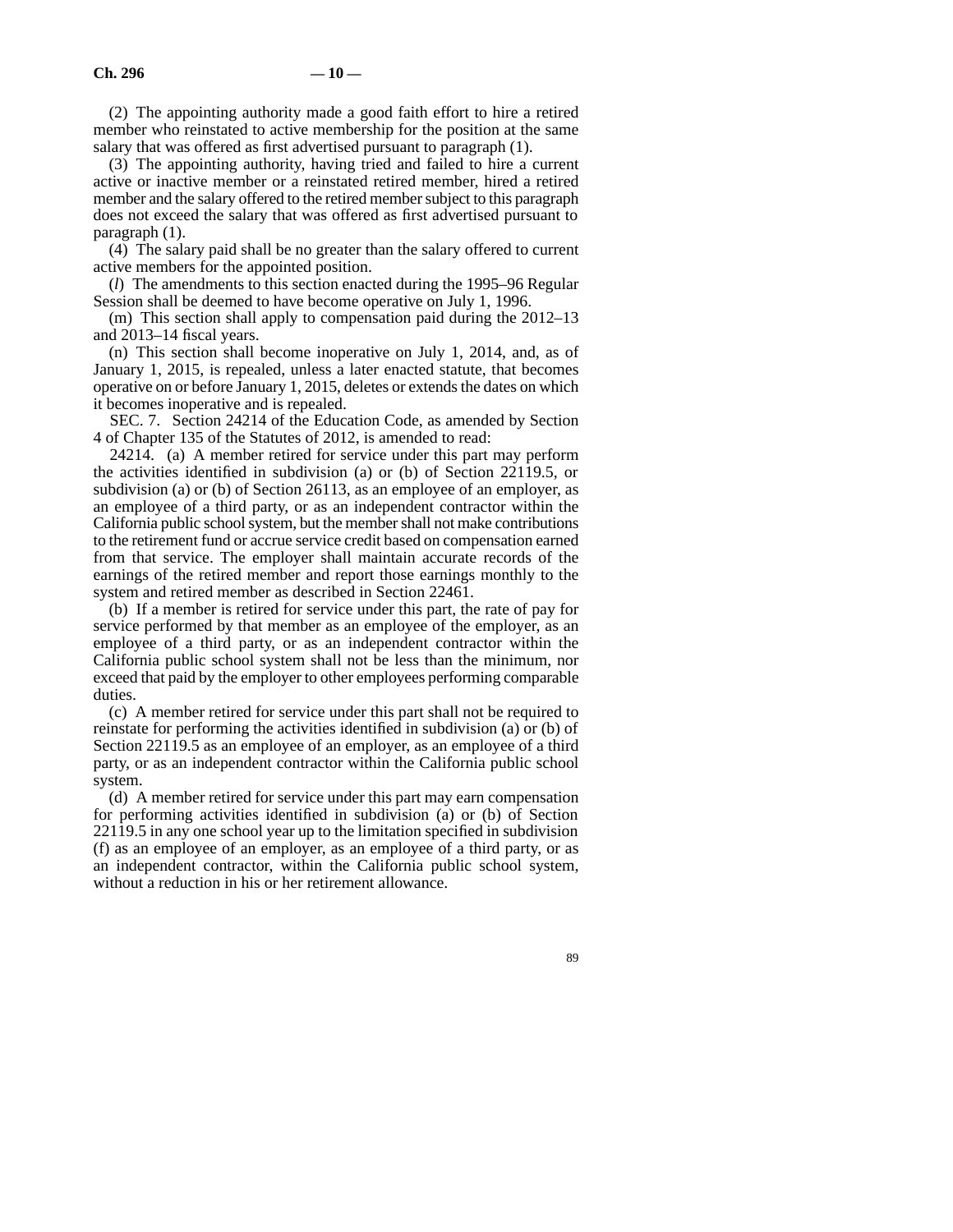(e) The postretirement compensation limitation provisions set forth in this section are not applicable to compensation earned for the performance of the activities described in subdivision (a) for which the employer is not eligible to receive state apportionment or to compensation that is not creditable pursuant to Section 22119.2.

(f) The limitation that shall apply to the compensation for performance of the activities identified in subdivision (a) or (b) of Section 22119.5 by a member retired for service under this part either as an employee of an employer, an employee of a third party, or as an independent contractor shall, in any one school year, be an amount calculated by the board each July 1 equal to one-half of the median final compensation of all members who retired for service during the fiscal year ending in the previous calendar year.

(g) If a member retired for service under this part earns compensation for performing activities identified in subdivision (a) or (b) of Section 22119.5 in excess of the limitation specified in subdivision (f), as an employee of an employer, as an employee of a third party, or as an independent contractor, within the California public school system, the member's retirement allowance shall be reduced by the amount of the excess compensation. The amount of the reduction may be equal to the monthly allowance payable but may not exceed the amount of the annual allowance payable under this part for the fiscal year in which the excess compensation was earned after any reduction made in accordance with subdivision (b) of Section 24214.5.

(h) An employee of a third party shall not be subject to this section if he or she meets all of the following conditions:

(1) He or she performs a limited-term assignment.

(2) The third-party employer does not participate in a California public pension system.

(3) The activities performed by the individual are not normally performed by employees of the employer, as defined in Section 22131.

(i) The language of this section derived from the amendments to the section of this number added by Chapter 394 of the Statutes of 1995, enacted during the 1995–96 Regular Session, is deemed to have become operative on July 1, 1996.

(j) This section shall become operative on July 1, 2014.

SEC. 8. Section 24214.5 of the Education Code is amended to read:

24214.5. (a) Notwithstanding subdivision (f) of Section 24214, the postretirement compensation limitation shall be zero dollars (\$0) in either of the following circumstances:

(1) During the first 180 days after the most recent retirement of a member retired for service under this part.

(2) During the first six consecutive months after the most recent retirement if the member received additional service credit pursuant to Section 22714 or 22715 or received from any public employer any financial inducement to retire, as defined by subdivision (j) of Section 24214.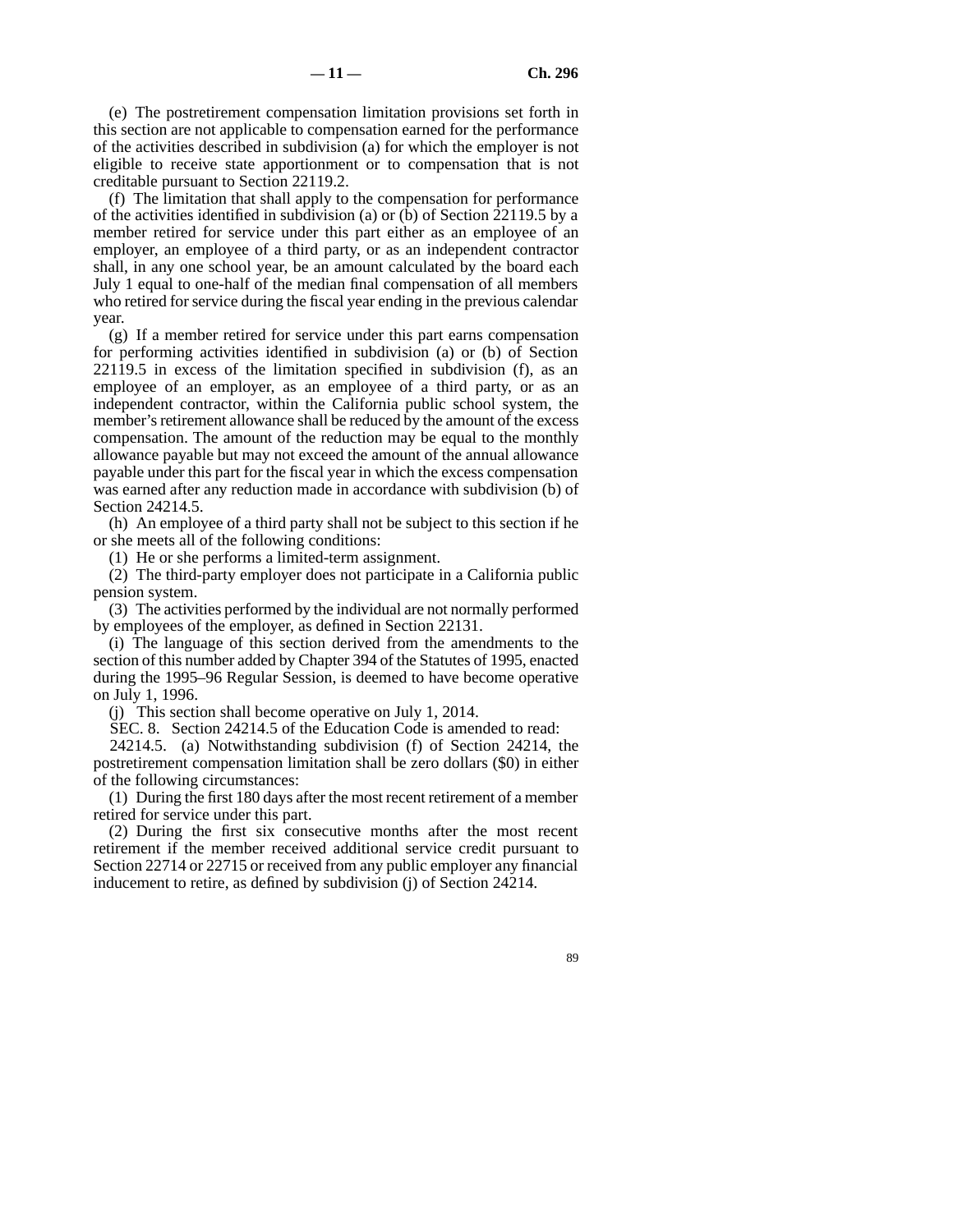(b) If the member has attained normal retirement age at the time the compensation is earned, subdivision (a) shall not apply and Section 24214 shall apply if the appointment has been approved by the governing body of the employer in a public meeting, as reflected in a resolution adopted by the governing body of the employer prior to the performance of retired member activities, expressing its intent to seek an exemption from the limitation specified in subdivision (a). Approval of the appointment may not be placed on a consent calendar. Notwithstanding any other provision of Article 3.5 (commencing with Section 6250) of Division 7 of Title 1 of the Government Code or any state or federal law incorporated by subdivision (k) of Section 6254 of the Government Code, the resolution shall be subject to disclosure by the entity adopting the resolution and the system. The resolution shall include the following specific information and findings:

(1) The nature of the employment.

(2) A finding that the appointment is necessary to fill a critically needed position before 180 days have passed.

(3) A finding that the member is not ineligible for application of this subdivision pursuant to subdivision (d).

(4) A finding that the termination of employment of the retired member with the employer is not the basis for the need to acquire the services of the member.

(c) Subdivision (b) shall not apply to a retired member whose termination of employment with the employer is the basis for the need to acquire the services of the member.

(d) Subdivision (b) shall not apply if the member received additional service credit pursuant to Section 22714 or 22715 or received from any public employer any financial inducement to retire.

(e) The Superintendent, the county superintendent of schools, or the chief executive officer of a community college shall submit all documentation required by the system to substantiate the eligibility of the retired member for application of subdivision (b), including, but not limited to, the resolution adopted pursuant to that subdivision.

(f) If a member will be receiving compensation for performance of retired member activities before 180 days after the most recent retirement, the Superintendent, the county superintendent of schools, or the chief executive officer of a community college shall submit all documentation required by the system that certifies that the member did not receive from any public employer any financial inducement to retire.

(g) The documentation required by this section shall be received by the system prior to the retired member's performance of retired member activities.

(h) Within 30 calendar days after the receipt of all documentation required by the system pursuant to this section, the system shall inform the entity seeking application of the exemption specified in subdivision (b), or seeking to employ a retired member pursuant to subdivision (f), and the retired member whether the compensation paid to the member will be subject to the limitation specified in subdivision (a).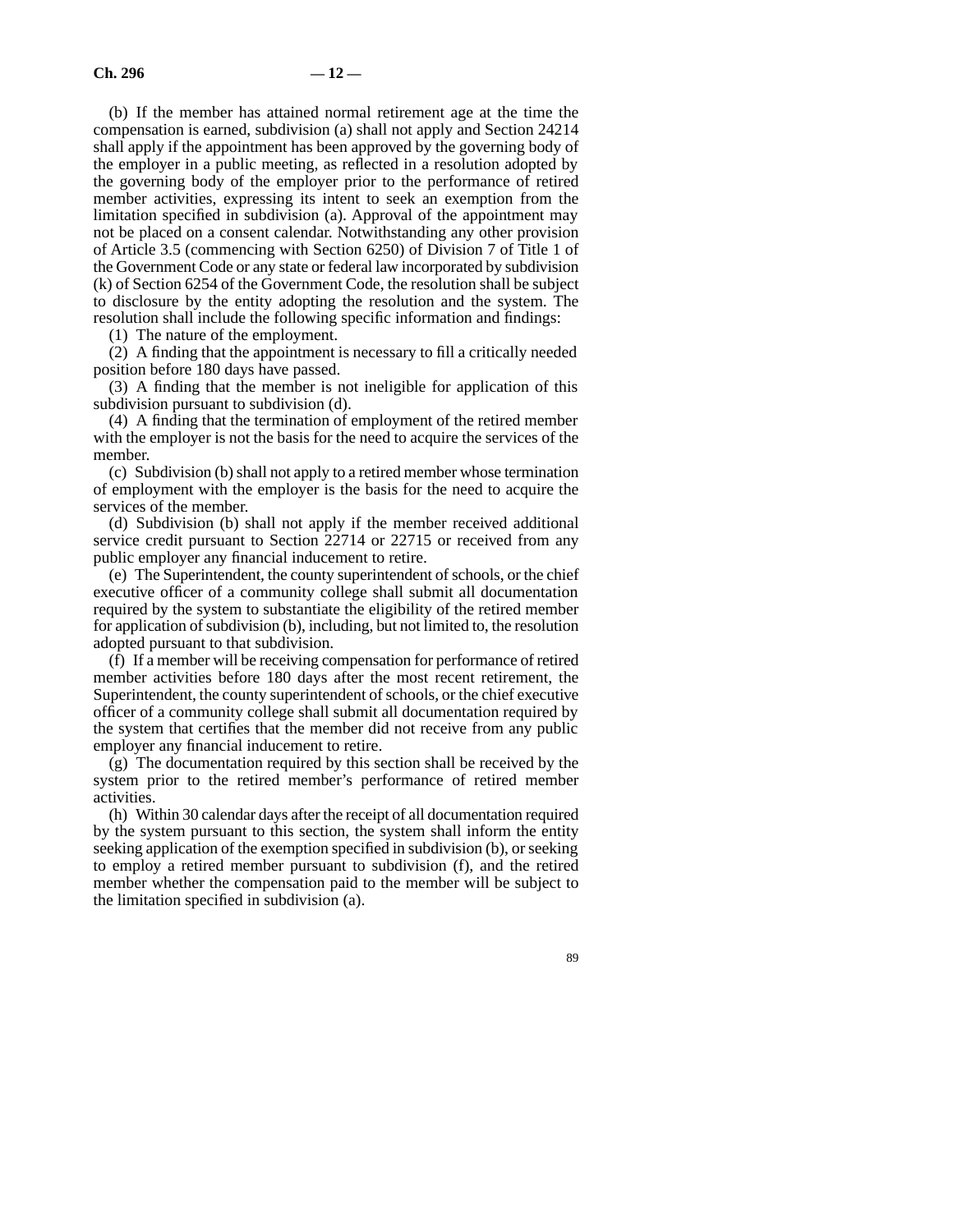(i) If a member retired for service under this part earns compensation for performing retired member activities in excess of the limitation specified in subdivision (a), the member's retirement allowance shall be reduced by the amount of the excess compensation. The amount of the reduction may be equal to the monthly allowance payable but may not exceed the amount of the allowance payable during the first 180 days, in accordance with subdivision (a), after a member retired for service under this part.

SEC. 9. Section 1243 of the Government Code is amended and renumbered to read:

7522.70. (a) This section shall apply to any elected public officer who takes public office, or is reelected to public office, on or after January 1, 2006.

(b) If an elected public officer is convicted during or after holding office of any felony involving accepting or giving, or offering to give, any bribe, the embezzlement of public money, extortion or theft of public money, perjury, or conspiracy to commit any of those crimes arising directly out of his or her official duties as an elected public officer, he or she shall forfeit all rights and benefits under, and membership in, any public retirement system in which he or she is a member, effective on the date of final conviction.

(c) The elected public officer described in subdivision (b) shall forfeit only that portion of his or her rights and benefits that accrued on or after January 1, 2006, on account of his or her service in the elected public office held when the felony occurred.

(d) Any contributions made by the elected public officer described in subdivision (b) to the public retirement system that arose directly from or accrued solely as a result of his or her forfeited service as an elected public officer shall be returned, without interest, to the public officer.

(e) The public agency that employs an elected public officer described in subdivision (b) shall notify the public retirement system in which the officer is a member of the officer's conviction.

(f) An elected public officer shall not forfeit his or her rights and benefits pursuant to subdivision (b) if the governing body of the elected public officer's employer, including, but not limited to, the governing body of a city, county, or city and county, authorizes the public officer to receive those rights and benefits.

 $(g)$  For purposes of this section, "public officer" means an officer of the state, or an officer of a county, city, city and county, district, or authority, or any department, division, bureau, board, commission, agency, or instrumentality of any of these entities.

(h) This section applies to any person appointed to service for the period of an elected public officer's unexpired term of office.

(i) On and after January 1, 2013, this section shall not apply in any instance in which Section 7522.72 or 7522.74 applies.

SEC. 10. The heading of Article 1 (commencing with Section 7500) is added to Chapter 21 of Division 7 of Title 1 of the Government Code, to read: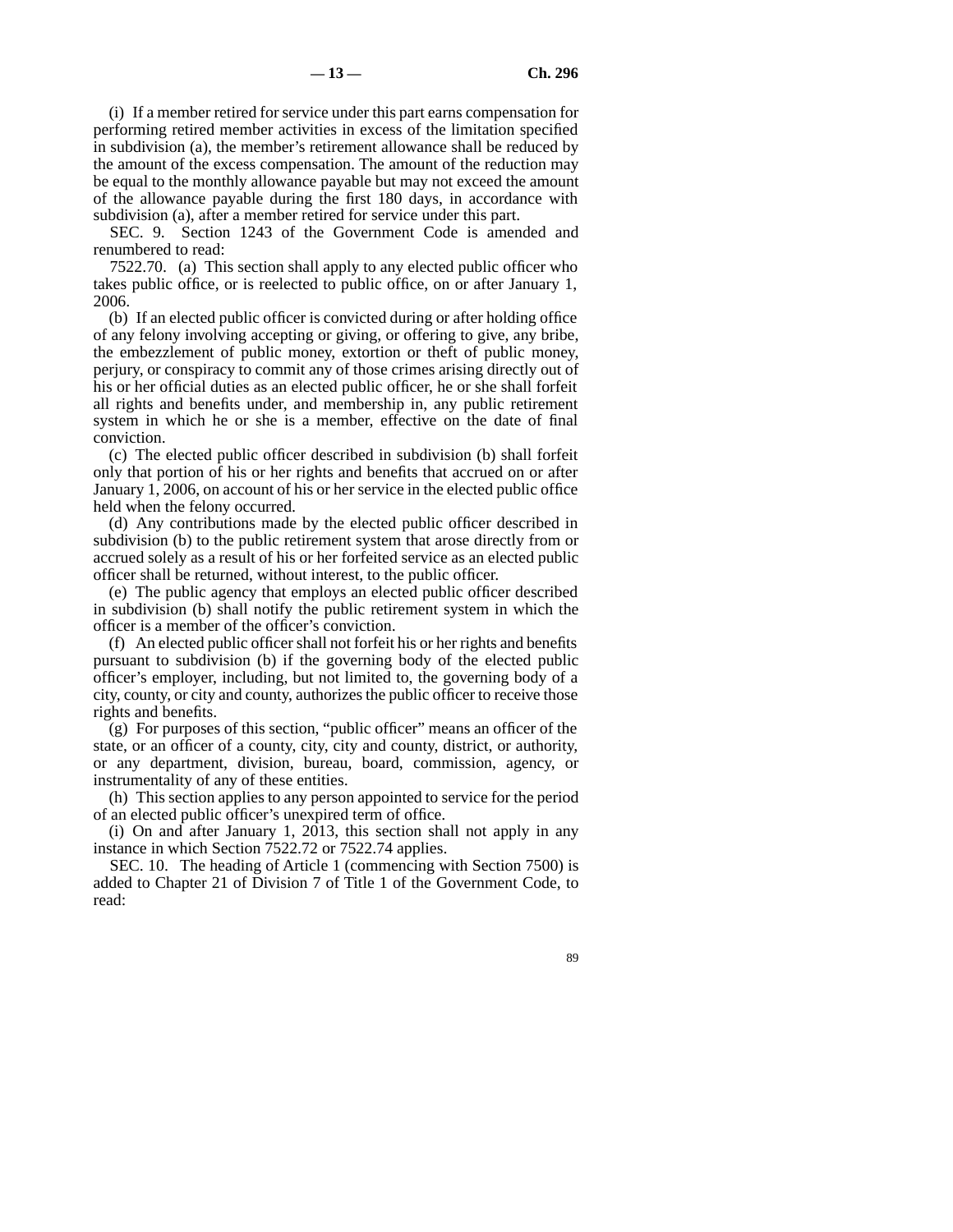### Article 1. General Provisions

SEC. 11. The heading of Chapter 21.4 (commencing with Section 7515) of Division 7 of Title 1 of the Government Code is repealed.

SEC. 12. The heading of Article 2 (commencing with Section 7515) is added to Chapter 21 of Division 7 of Title 1 of the Government Code, to read:

Article 2. Joint Retirement System Investment Information Sharing

SEC. 13. The heading of Chapter 21.5 (commencing with Section 7520) of Division 7 of Title 1 of the Government Code is repealed.

SEC. 14. The heading of Article 3 (commencing with Section 7520) is added to Chapter 21 of Division 7 of Title 1 of the Government Code, to read:

Article 3. Deposits of Public Pension and Retirement Funds

SEC. 15. Article 4 (commencing with Section 7522) is added to Chapter 21 of Division 7 of Title 1 of the Government Code, to read:

Article 4. California Public Employees' Pension Reform Act of 2013

7522. This article shall be known as the California Public Employees' Pension Reform Act of 2013.

7522.02. (a) (1) Notwithstanding any other law, except as provided in this article, on and after January 1, 2013, this article shall apply to all state and local public retirement systems and to their participating employers, including the Public Employees' Retirement System, the State Teachers' Retirement System, the Legislators' Retirement System, the Judges' Retirement System I, the Judges' Retirement System II, county and district retirement systems created pursuant to the County Employees Retirement Law of 1937, independent public retirement systems, and to individual retirement plans offered by public employers. However, this article shall be subject to the Internal Revenue Code and Section 17 of Article XVI of the California Constitution. The administration of the requirements of this article shall comply with applicable provisions of the Internal Revenue Code and the Revenue and Taxation Code.

(2) Notwithstanding paragraph (1), this article shall not apply to the entities described in Section 9 of Article IX of, and Sections 4 and 5 of Article XI of, the California Constitution, except to the extent that these entities continue to be participating employers in any retirement system governed by state statute. Accordingly, any retirement plan approved before January 1, 2013, by the voters of any entity excluded from coverage by this section shall not be affected by this article.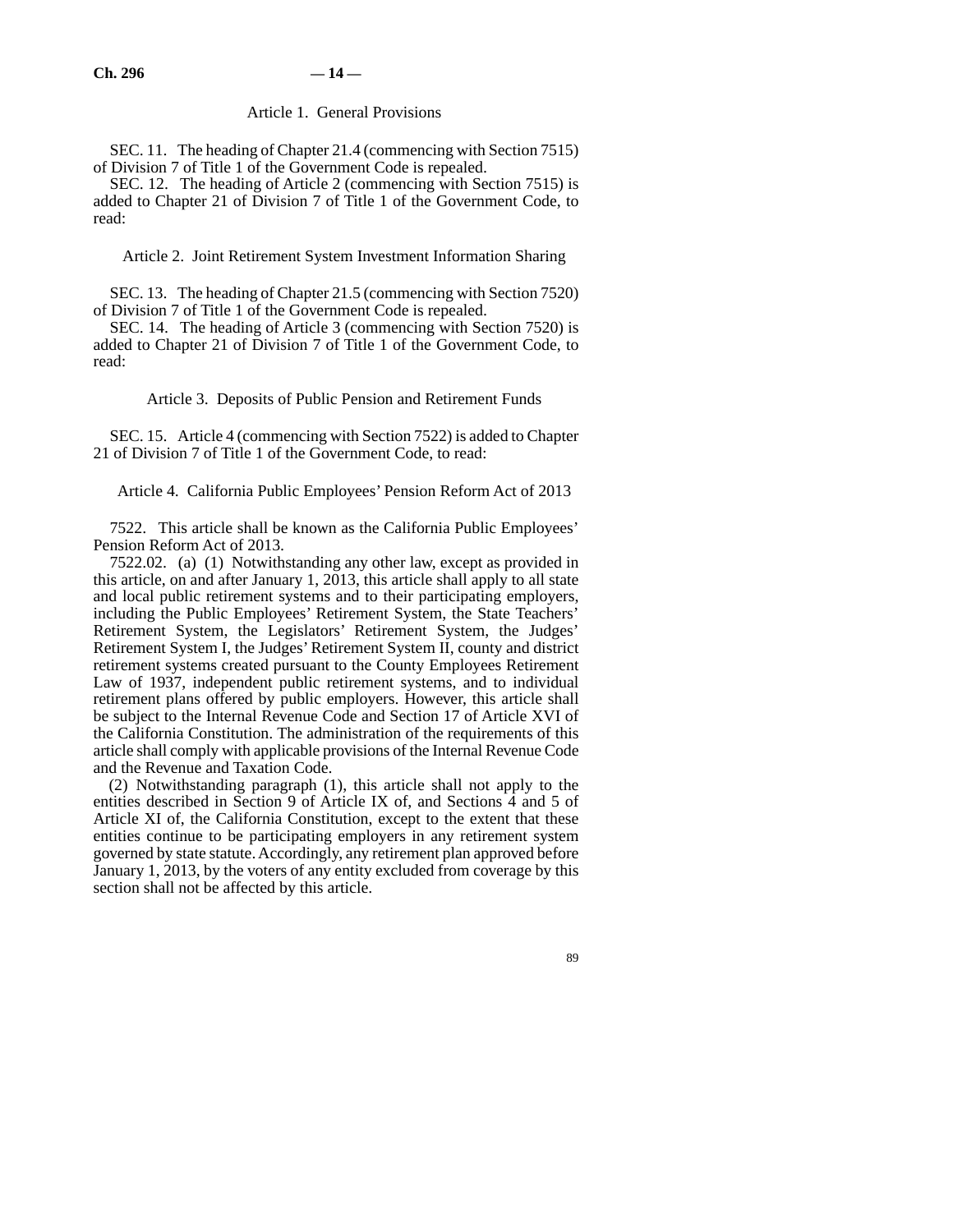(b) The benefit plan required by this article shall apply to public employees who are new members as defined in Section 7522.04.

(c) Individuals who were employed by any public employer before January 1, 2013, and who became employed by a subsequent public employer for the first time on or after January 1, 2013, shall be subject to the retirement plan that would have been available to employees of the subsequent employer who were first employed by the subsequent employer on or before December 31, 2012, if the individual was subject to reciprocity established under any of the following provisions:

(1) Article 5 (commencing with Section 20350) of Chapter 3 of Part 3 of Division 5 of Title 2.

(2) Chapter 3 (commencing with Section 31450) of Part 3 of Division 4 of Title 3.

(3) Any agreement between public retirement systems to provide reciprocity to members of the systems.

(d) If a public employer, before January 1, 2013, offers a defined benefit pension plan that provides a defined benefit formula with a lower benefit factor at normal retirement age and results in a lower normal cost than the defined benefit formula required by this article, that employer may continue to offer that defined benefit formula instead of the defined benefit formula required by this article, and shall not be subject to the requirements of Section 7522.10 for pensionable compensation subject to that formula. However, if the employer adopts a new defined benefit formula on or after January 1, 2013, that formula must conform to the requirements of this article or must be determined and certified by the retirement system's chief actuary and the retirement board to have no greater risk and no greater cost to the employer than the defined benefit formula required by this article and must be approved by the Legislature. New members of the defined benefit plan may only participate in the lower cost defined benefit formula that was in place before January 1, 2013, or a defined benefit formula that conforms to the requirements of this article or is approved by the Legislature as provided in this subdivision.

(e) If a public employer, before January 1, 2013, offers a retirement benefit plan that consists solely of a defined contribution plan, that employer may continue to offer that plan instead of the defined benefit pension plan required by this article. However, if the employer adopts a new defined benefit pension plan or defined benefit formula on or after January 1, 2013, that plan or formula must conform to the requirements of this article or must be determined and certified by the retirement system's chief actuary and the system's board to have no greater risk and no greater cost to the employer than the defined benefit formula required by this article and must be approved by the Legislature. New members of the employer's plan may only participate in the defined contribution plan that was in place before January 1, 2013, or a defined contribution plan or defined benefit formula that conforms to the requirements of this article.

(f) The Judges' Retirement System I and the Judges' Retirement System II shall not be required to adopt the defined benefit formula required by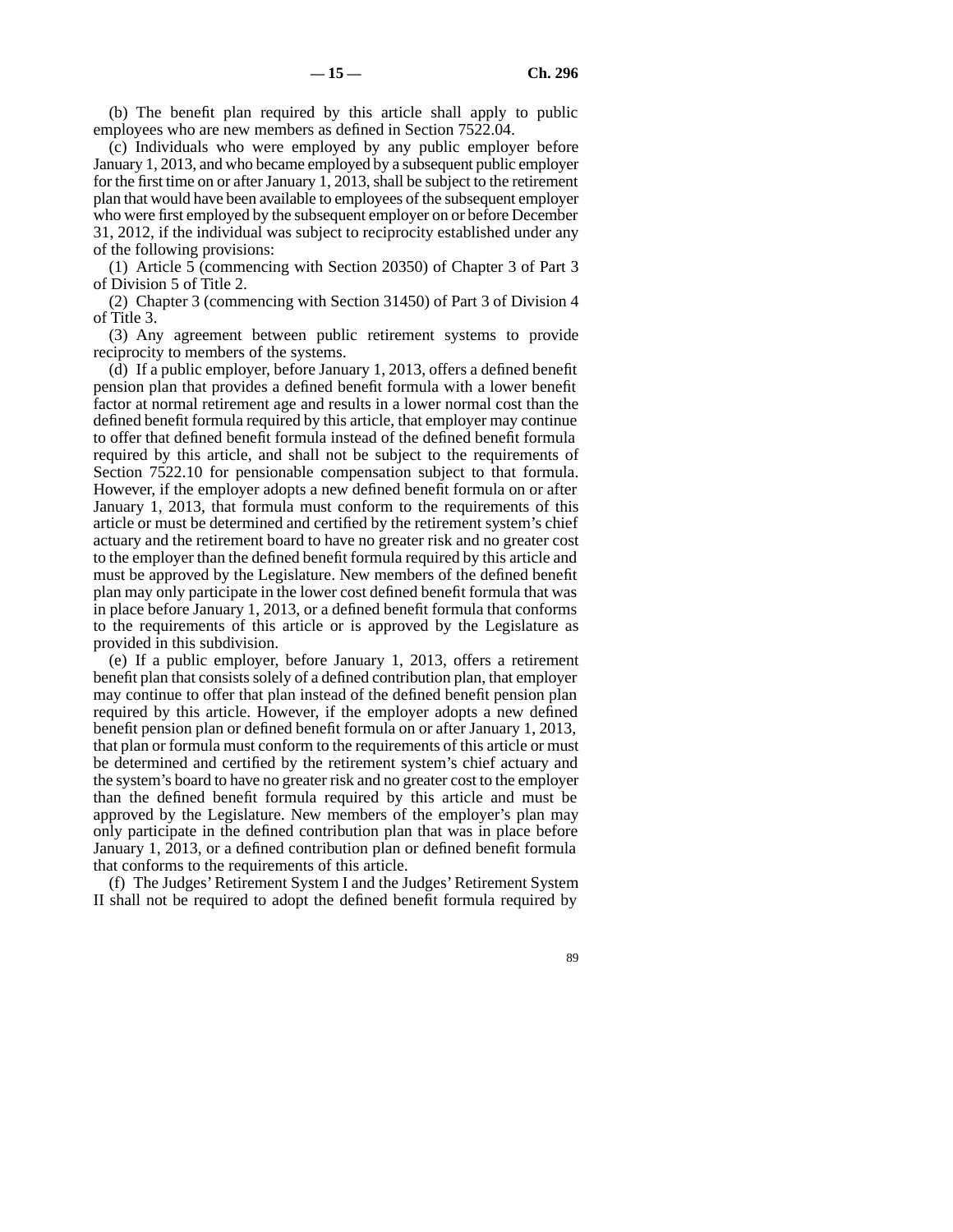Section 7522.25 or 7522.30 or the compensation limitations defined in Section 7522.10.

(g) This article shall not be construed to provide membership in any public retirement system for an individual who would not otherwise be eligible for membership under that system's applicable rules or laws.

7522.04. For the purposes of this article:

(a) "Defined benefit formula" means a formula used by the retirement system to determine a retirement benefit based on age, years of service, and pensionable compensation earned by an employee up to the limit defined in Section 7522.10.

(b) "Employee contributions" means the contributions to a public retirement system required to be paid by a member of the system, as fixed by law, regulation, administrative action, contract, contract amendment, or other written agreement recognized by the retirement system as establishing an employee contribution.

(c) "Federal system" means the old age, survivors, disability, and health insurance provisions of the federal Social Security Act (42 U.S.C. Sec. 301 et seq.).

(d) "Member" means a public employee who is a member of any type of a public retirement system or plan.

(e) "New employee" means either of the following:

(1) An employee, including one who is elected or appointed, of a public employer who is employed for the first time by any public employer on or after January 1, 2013, and who was not employed by any other public employer prior to that date.

(2) An employee, including one who is elected or appointed, of a public employer who is employed for the first time by any public employer on or after January 1, 2013, and who was employed by another public employer prior to that date, but who was not subject to reciprocity under subdivision (c) of Section 7522.02.

(f) "New member" means any of the following:

(1) An individual who becomes a member of any public retirement system for the first time on or after January 1, 2013, and who was not a member of any other public retirement system prior to that date.

(2) An individual who becomes a member of a public retirement system for the first time on or after January 1, 2013, and who was a member of another public retirement system prior to that date, but who was not subject to reciprocity under subdivision (c) of Section 7522.02.

(3) An individual who was an active member in a retirement system and who, after a break in service of more than six months, returned to active membership in that system with a new employer. For purposes of this subdivision, a change in employment between state entities or from one school employer to another shall not be considered as service with a new employer.

(g) "Normal cost" means the portion of the present value of projected benefits under the defined benefit that is attributable to the current year of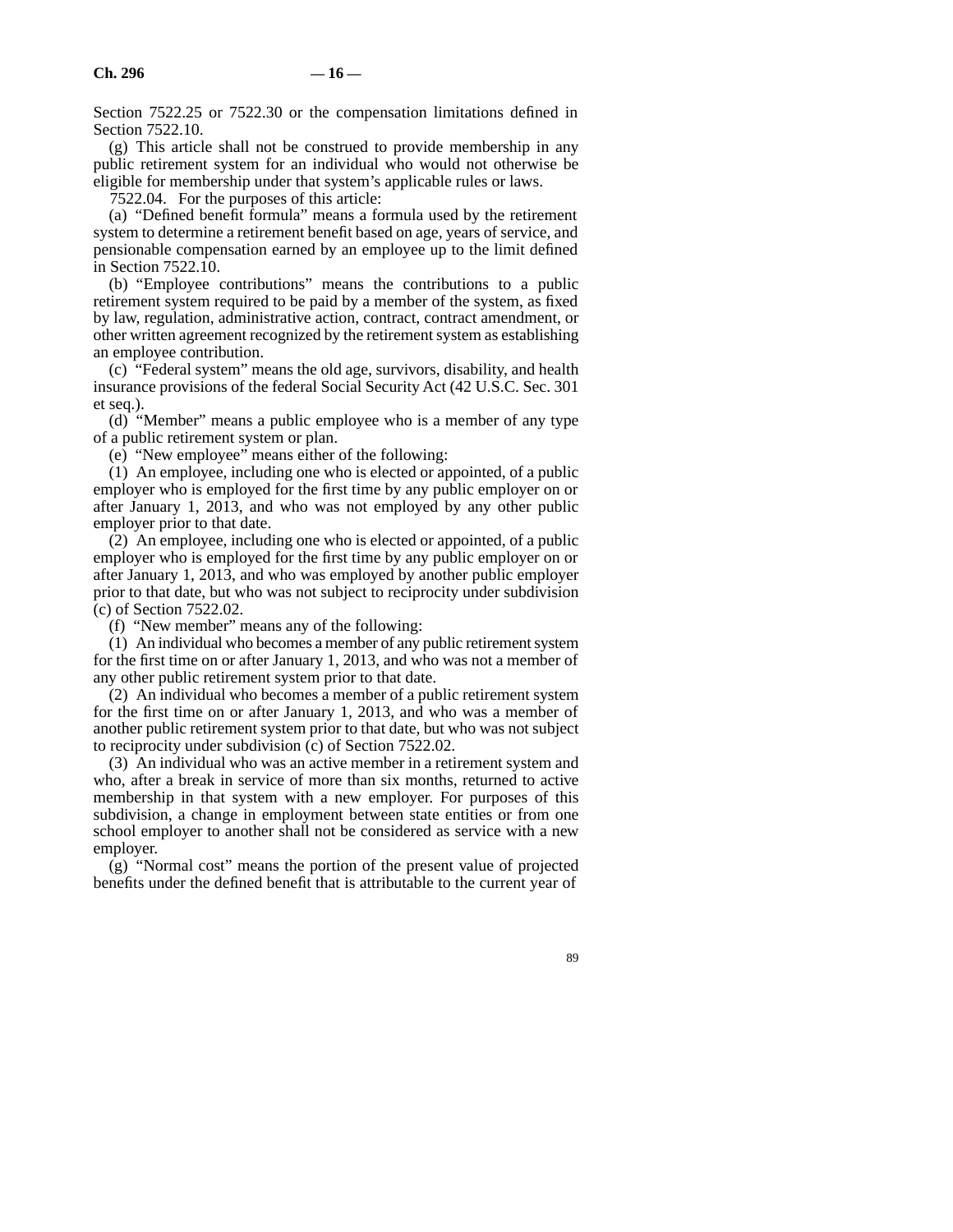service, as determined by the public retirement system's actuary according to the most recently completed valuation.

(h) "Public employee" means an officer, including one who is elected or appointed, or an employee of a public employer.

(i) "Public employer" means:

(1) The state and every state entity, including, but not limited to, the Legislature, the judicial branch, including judicial officers, and the California State University.

(2) Any political subdivision of the state, or agency or instrumentality of the state or subdivision of the state, including, but not limited to, a city, county, city and county, a charter city, a charter county, school district, community college district, joint powers authority, joint powers agency, and any public agency, authority, board, commission, or district.

(3) Any charter school that elects or is required to participate in a public retirement system.

(j) "Public retirement system" means any pension or retirement system of a public employer, including, but not limited to, an independent retirement plan offered by a public employer that the public employer participates in or offers to its employees for the purpose of providing retirement benefits, or a system of benefits for public employees that is governed by Section 401(a) of Title 26 of the United States Code.

7522.10. (a) On and after January 1, 2013, each public retirement system shall modify its plan or plans to comply with the requirements of this section for each public employer that participates in the system.

(b) Whenever pensionable compensation, as defined in Section 7522.34, is used in the calculation of a benefit, the pensionable compensation shall be subject to the limitations set forth in subdivision (c).

(c) The pensionable compensation used to calculate the defined benefit paid to a new member who retires from the system shall not exceed the following applicable percentage of the contribution and benefit base specified in Section 430(b) of Title 42 of the United States Code on January 1, 2013:

(1) One hundred percent for a member whose service is included in the federal system.

(2) One hundred twenty percent for a member whose service is not included in the federal system.

(d) (1) The retirement system shall adjust the pensionable compensation described in subdivision (c) following each actuarial valuation based on changes to the Consumer Price Index for All Urban Consumers. The adjustment shall be effective annually on January 1 following the annual valuation.

(2) The Legislature reserves the right to modify the requirements of this subdivision with regard to all public employees subject to this section, except that the Legislature may not modify these provisions in a manner that would result in a decrease in benefits accrued prior to the effective date of the modification.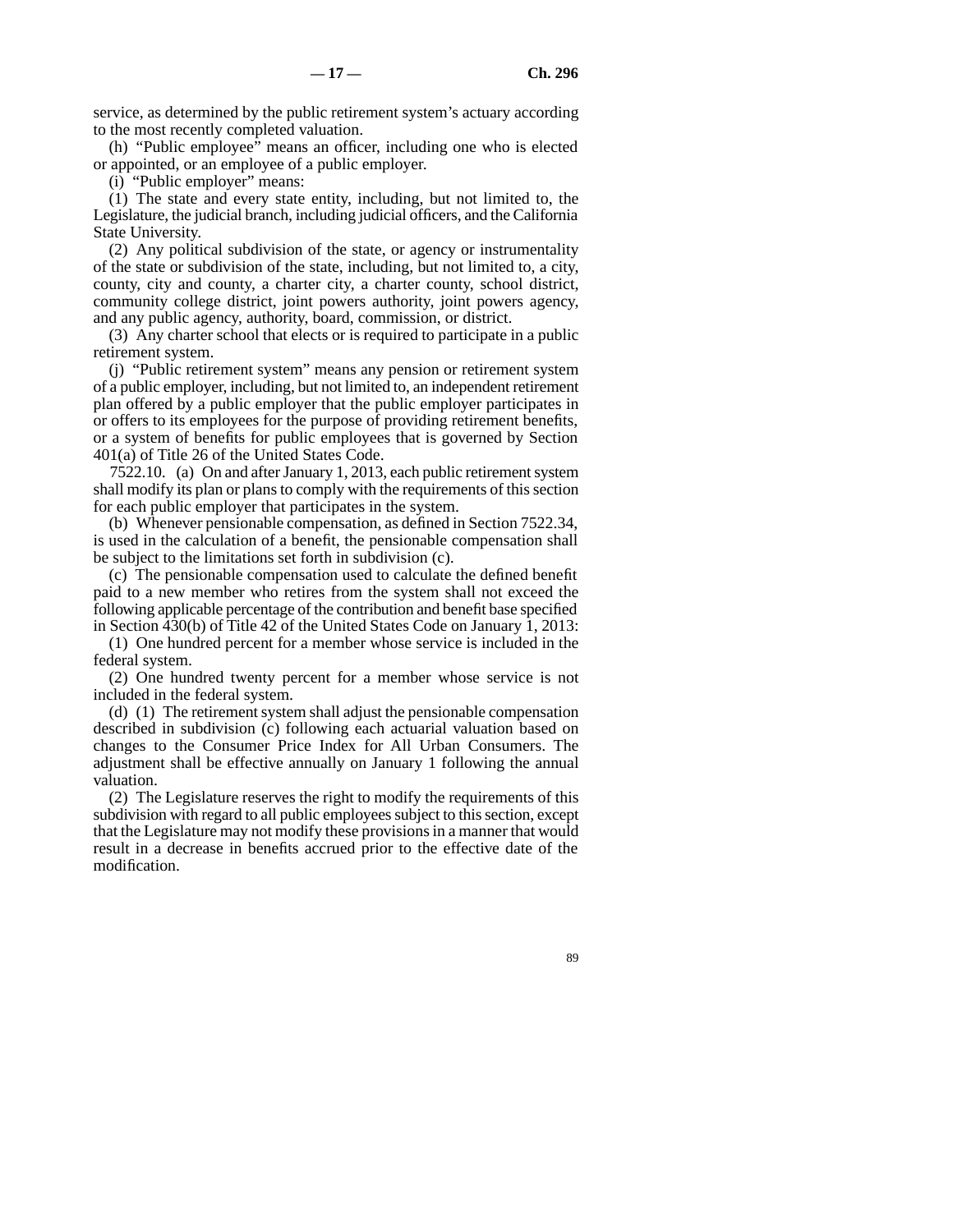(e) A public employer shall not offer a defined benefit or any combination of defined benefits, including a defined benefit offered by a private provider, on compensation in excess of the limitation in subdivision (c).

(f) (1) A public employer may provide a contribution to a defined contribution plan for compensation in excess of the limitation in subdivision (c) provided the plan and the contribution meet the requirements and limits of federal law.

(2) A public employee who receives an employer contribution to a defined contribution plan shall not have a vested right to continue receiving the employer contribution.

(g) Any employer contributions to any employee defined contribution plan above the pensionable compensation limits in subdivision (c) shall not, when combined with the employer's contribution to the employee's retirement benefits below the compensation limit, exceed the employer's contribution level, as a percentage of pay, required to fund the retirement benefits of employees with income below the compensation limits.

7522.15. Except as provided in subdivisions (d) and (e) of Section 7522.02, each public employer and each public retirement system that offers a defined benefit plan shall offer only the defined benefit formulas established pursuant to Sections 7522.20 and 7522.25 to new members.

7522.18. (a) A public employer that does not offer a supplemental defined benefit plan before January 1, 2013, shall not offer a supplemental defined benefit plan for any employee on or after January 1, 2013.

(b) A public employer that provides a supplemental defined benefit plan, including a defined benefit plan offered by a private provider, before January 1, 2013, shall not offer a supplemental defined benefit plan to any additional employee group to which the plan was not provided before January 1, 2013.

(c) Except as provided in Chapter 38 (commencing with Section 25000) of Article 1 of Part 13 of Title 1 of the Education Code, a public employer shall not offer or provide a supplemental defined benefit plan, including a defined benefit plan offered by a private provider, to any employee hired on or after January 1, 2013.

7522.20. (a) Each retirement system that offers a defined benefit plan for nonsafety members of the system shall use the formula prescribed by this section. The defined benefit plan shall provide a pension at retirement for service equal to the percentage of the member's final compensation set forth opposite the member's age at retirement, taken to the preceding quarter year, in the following table, multiplied by the number of years of service in the system as a nonsafety member. A member may retire for service under this section after five years of service and upon reaching 52 years of age.

| Age of Retirement | Fraction |
|-------------------|----------|
|                   |          |
|                   |          |
|                   |          |
|                   |          |
|                   |          |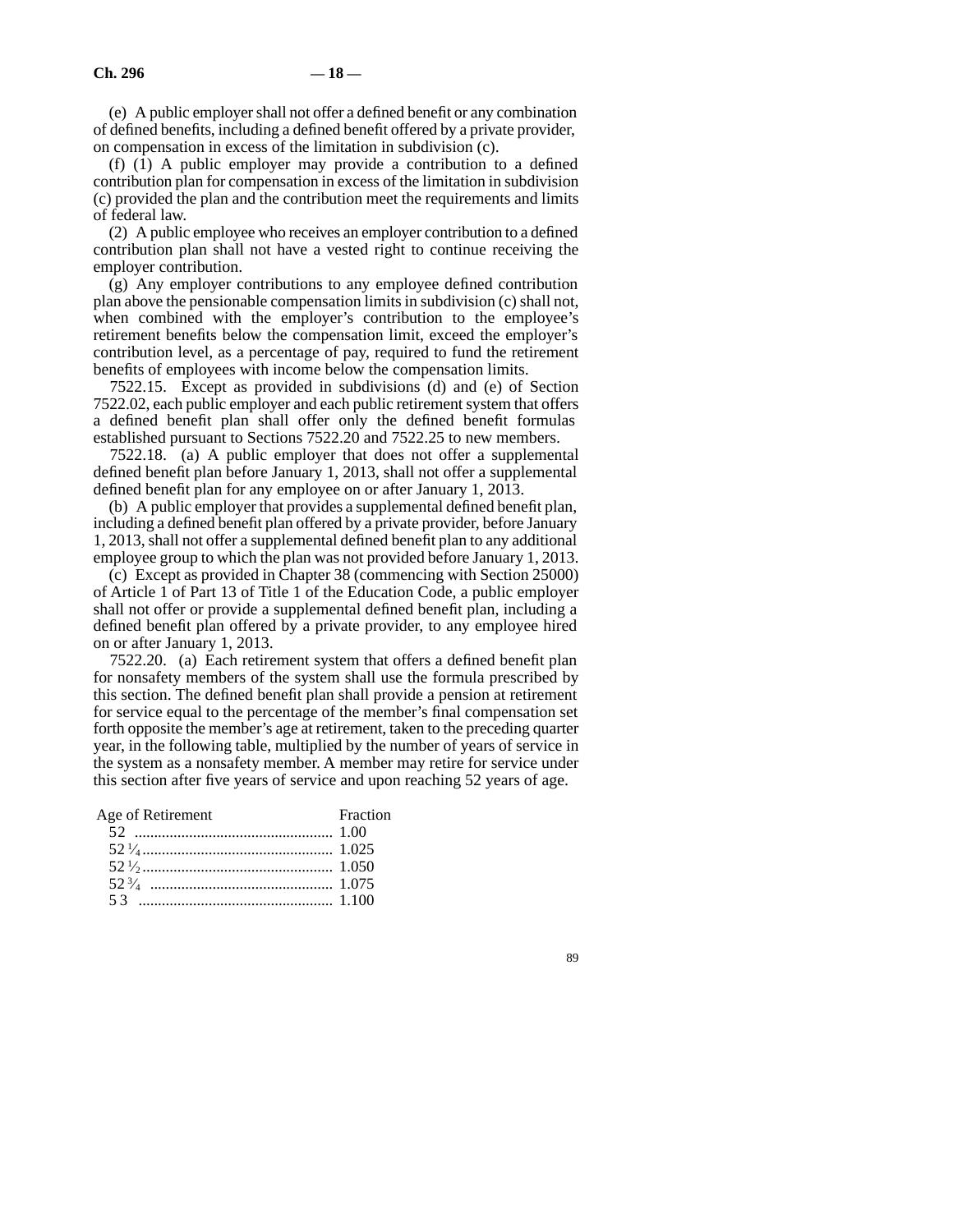|    | 1.125 |
|----|-------|
|    | 1.150 |
|    | 1.175 |
| 54 | 1.200 |
|    | 1.225 |
|    | 1.250 |
|    | 1.275 |
| 55 | 1.300 |
|    | 1.325 |
|    | 1.350 |
|    | 1.375 |
| 56 | 1.400 |
|    | 1.425 |
|    | 1.450 |
|    | 1.475 |
| 57 | 1.500 |
|    | 1.525 |
|    | 1.550 |
|    | 1.575 |
| 58 | 1.600 |
|    | 1.625 |
|    | 1.650 |
|    | 1.675 |
| 59 | 1.700 |
|    | 1.725 |
|    | 1.750 |
|    | 1.775 |
| 60 | 1.800 |
|    | 1.825 |
|    | 1.850 |
|    | 1.875 |
| 61 | 1.900 |
|    | 1.925 |
|    | 1.950 |
|    | 1.975 |
| 62 | 2.000 |
|    | 2.025 |
|    | 2.050 |
|    | 2.075 |
|    | 2.100 |
|    | 2.125 |
|    | 2.150 |
|    | 2.175 |
|    | 2.200 |
|    | 2.225 |
|    | 2.250 |
|    | 2.275 |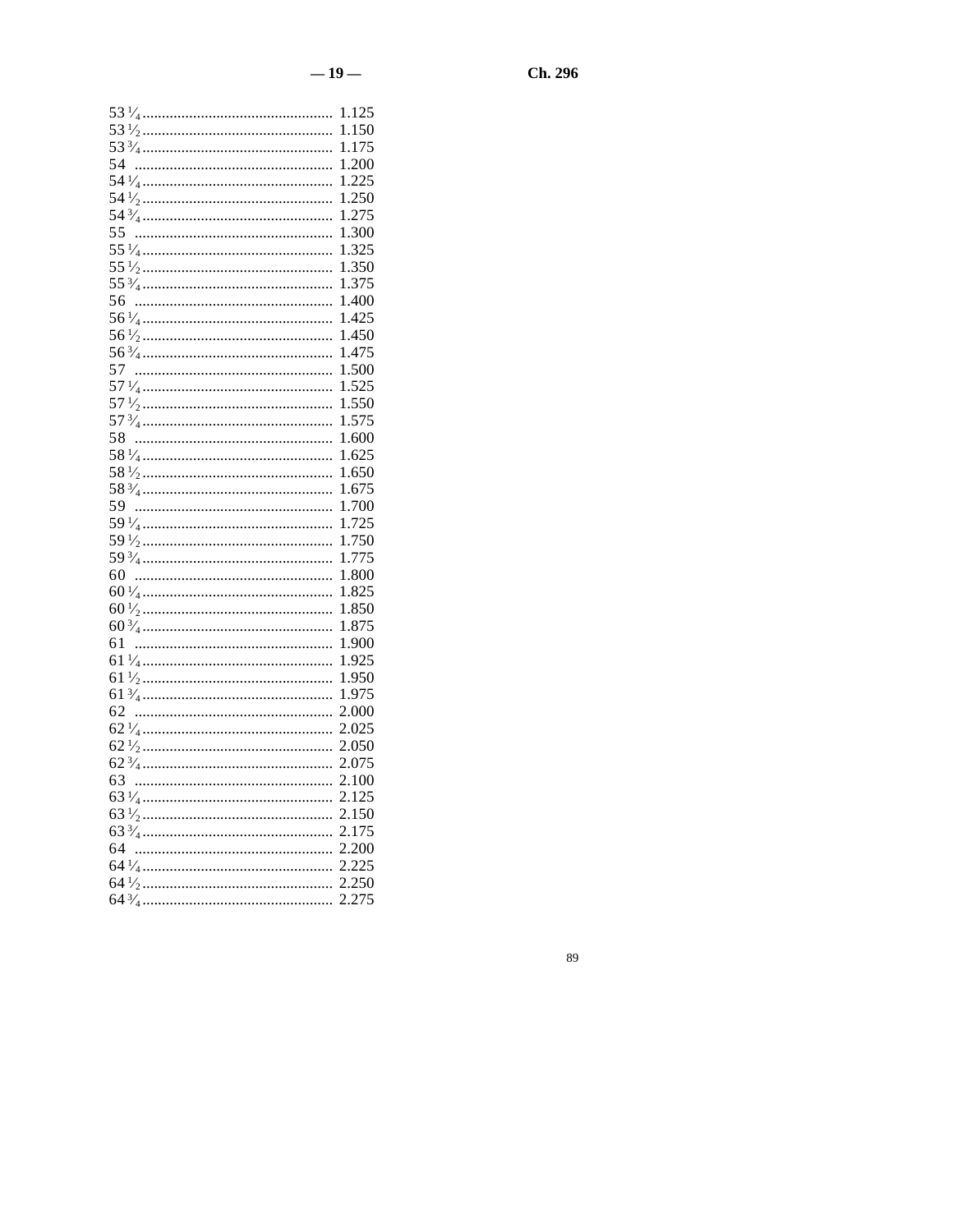(b) Pensionable compensation used to calculate the defined benefit shall be limited as described in Section 7522.10.

(c) A new member of the State Teachers' Retirement System shall be subject to the formula established pursuant to Section 24202.6 of the Education Code.

7522.25. (a) Each retirement system that offers a defined benefit plan for safety members of the system shall use one or more of the defined benefit formulas prescribed by this section. A member may retire for service under any of the formulas in this section after five years of service and upon reaching 50 years of age.

(b) The Basic Safety Plan shall provide a pension at retirement for service equal to the percentage of the member's final compensation set forth opposite the member's age at retirement, taken to the preceding quarter year, in the following table, multiplied by the number of years of service in the system as a safety member.

| Age at Retirement | Fraction |
|-------------------|----------|
|                   | 1.426    |
|                   | 1.447    |
|                   | 1.467    |
|                   | 1.488    |
|                   | 1.508    |
|                   | 1.529    |
|                   | 1.549    |
|                   | 1.570    |
|                   | 1.590    |
|                   | 1.611    |
|                   | 1.631    |
|                   | 1.652    |
|                   | 1.672    |
|                   | 1.693    |
|                   | 1.713    |
|                   | 1.734    |
|                   | 1.754    |
|                   | 1.775    |
|                   | 1.795    |
|                   | 1.816    |
|                   |          |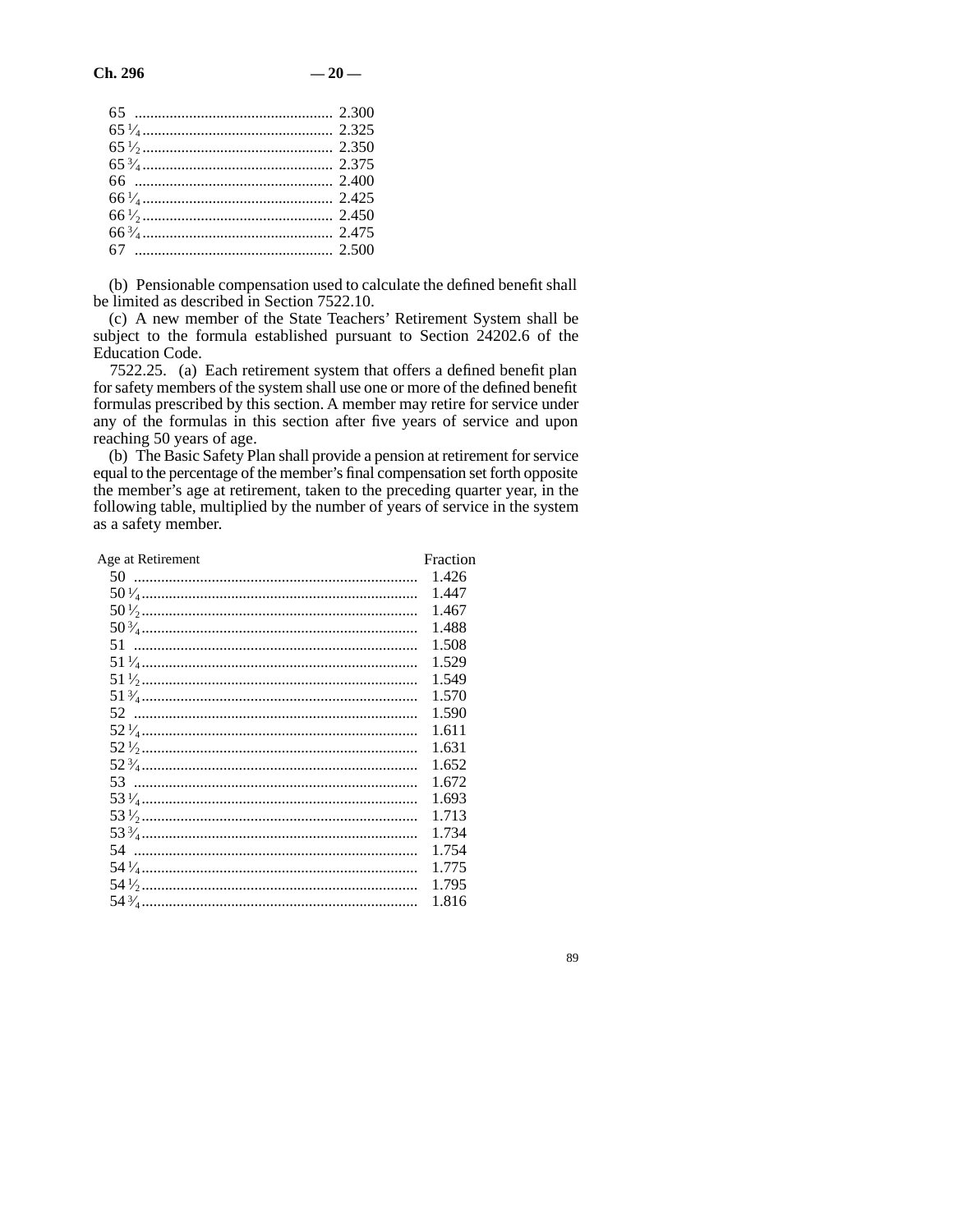(c) The Safety Option Plan One shall provide a pension at retirement for service equal to the percentage of the member's final compensation set forth opposite the member's age at retirement, taken to the preceding quarter

| Age at Retirement | Fraction |
|-------------------|----------|
|                   | 2.000    |
|                   | 2.018    |
|                   | 2.036    |
|                   | 2.054    |
|                   | 2.071    |
|                   | 2.089    |
|                   | 2.107    |
|                   | 2.125    |
|                   | 2.143    |
|                   | 2.161    |
|                   | 2.179    |
|                   | 2.196    |
|                   | 2.214    |
|                   | 2.232    |
|                   | 2.250    |
|                   | 2.268    |
| 54                | 2.286    |
|                   | 2.304    |
|                   | 2.321    |
|                   | 2.339    |
|                   | 2.357    |
|                   | 2.375    |
|                   | 2.393    |
|                   | 2.411    |
|                   | 2.429    |
|                   | 2.446    |
|                   | 2.464    |
|                   | 2.482    |
|                   | 2.500    |
|                   |          |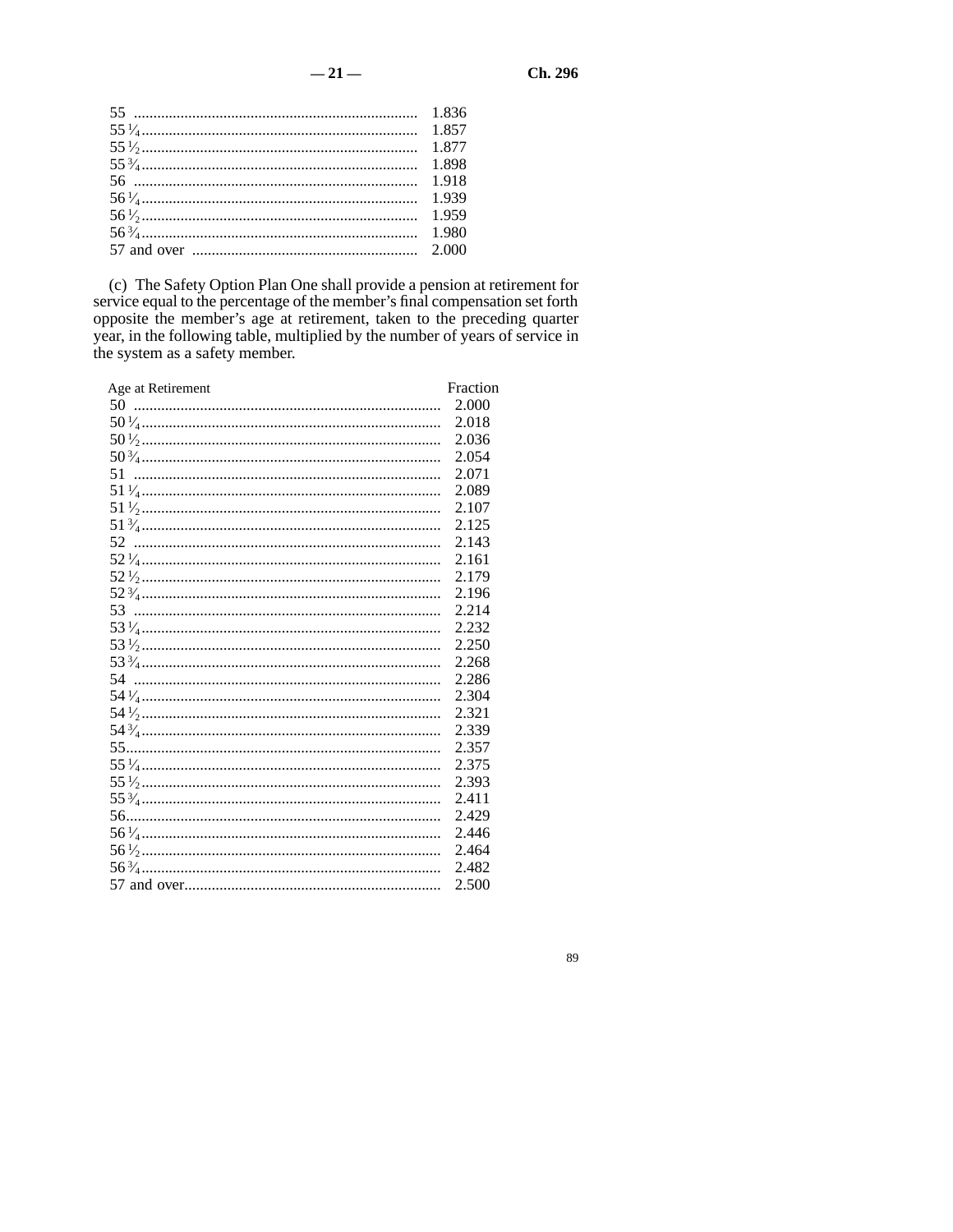(d) The Safety Option Plan Two shall provide a pension at retirement for service equal to the percentage of the member's final compensation set forth opposite the member's age at retirement, taken to the preceding quarter year, in the following table, multiplied by the number of years of service in the system as a safety member.

| Age at Retirement | Fraction |
|-------------------|----------|
|                   | 2.000    |
|                   | 2.025    |
|                   | 2.050    |
|                   | 2.075    |
|                   | 2.100    |
|                   | 2.125    |
|                   | 2.150    |
|                   | 2.175    |
|                   | 2.200    |
|                   | 2.225    |
|                   | 2.250    |
|                   | 2.275    |
|                   | 2.300    |
|                   | 2.325    |
|                   | 2.350    |
|                   | 2.375    |
|                   | 2.400    |
|                   | 2.425    |
|                   | 2.450    |
|                   | 2.475    |
|                   | 2.500    |
|                   | 2.525    |
|                   | 2.550    |
|                   | 2.575    |
|                   | 2.600    |
|                   | 2.625    |
|                   | 2.650    |
|                   | 2.675    |
|                   | 2.700    |
|                   |          |

(e) On and after January 1, 2013, an employer shall offer one or more of the safety formulas prescribed by this section to new employees who are safety employees eligible for membership in the system. The formula offered shall be the formula that is closest to, and provides a lower benefit at 55 years of age than, the formula provided to members in the same retirement classification offered by the employer on December 31, 2012.

(f) On and after January 1, 2013, an employer and its employees subject to Safety Option Plan One or Safety Option Plan Two may agree in a memorandum of understanding to be subject to Safety Option Plan One or the Basic Safety Plan, subject to the following: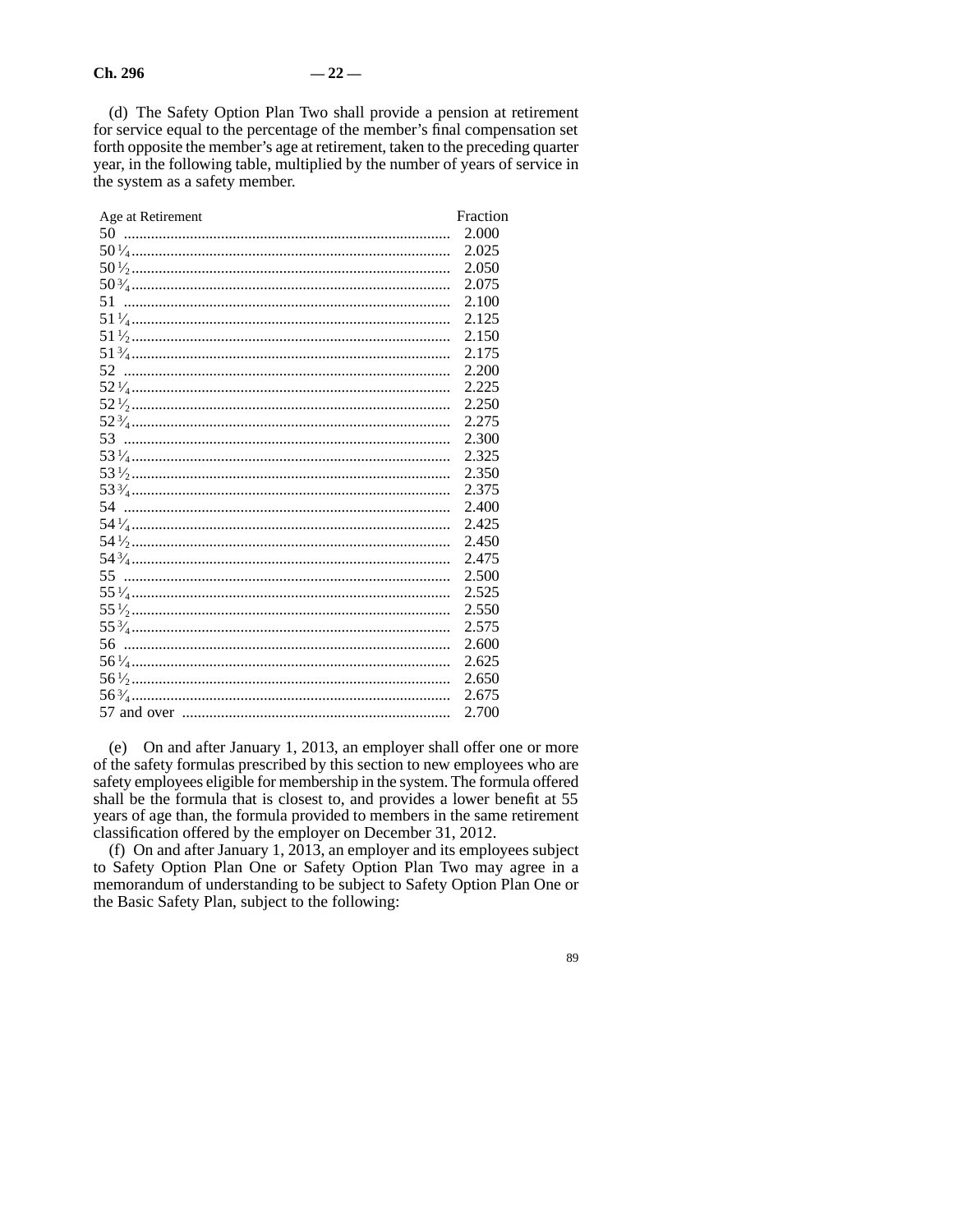(1) The lower plan shall apply to members first employed on or after the effective date of the lower plan, and shall be agreed to in a memorandum of understanding that has been collectively bargained in accordance with applicable laws.

(2) A retirement plan contract amendment with a public retirement system to alter a retirement formula pursuant to this subdivision shall not be implemented by the employer in the absence of a memorandum of understanding that has been collectively bargained in accordance with applicable laws.

(3) An employer shall not use impasse procedures to impose the lower plan.

(4) An employer shall not provide a different defined benefit for nonrepresented, managerial, or supervisory employees than the employer provides for other public employees, including represented employees, of the same employer who are in the same membership classifications.

(g) Pensionable compensation used to calculate the defined benefit shall be limited as described in Section 7522.10.

7522.30. (a) This section shall apply to all public employers and to all new members. Equal sharing of normal costs between public employers and public employees shall be the standard. The standard shall be that employees pay at least 50 percent of normal costs and that employers not pay any of the required employee contribution.

(b) The "normal cost rate" shall mean the annual actuarially determined normal cost for the defined benefit plan of an employer expressed as a percentage of payroll.

(c) New employees employed on and after January 1, 2013, by those public employers defined in paragraphs (2) and (3) of subdivision (i) of Section 7522.04, the California State University, and the judicial branch who participate in a defined benefit plan shall have an initial contribution rate of at least 50 percent of the normal cost rate for that defined benefit plan, rounded to the nearest quarter of 1 percent, or the current contribution rate of similarly situated employees, whichever is greater. This contribution shall not be paid by the employer on the employee's behalf.

(d) Notwithstanding subdivision (c), once established, the employee contribution rate described in subdivision (c) shall not be adjusted on account of a change to the normal cost rate unless the normal cost rate increases or decreases by more than 1 percent of payroll above or below the normal cost rate in effect at the time the employee contribution rate is first established or, if later, the normal cost rate in effect at the time of the last adjustment to the employee contribution rate under this section.

(e) Notwithstanding subdivision (c), employee contributions may be more than one-half of the normal cost rate if the increase has been agreed to through the collective bargaining process, subject to the following conditions:

(1) The employer shall not contribute at a greater rate to the plan for nonrepresented, managerial, or supervisory employees than the employer contributes for other public employees, including represented employees,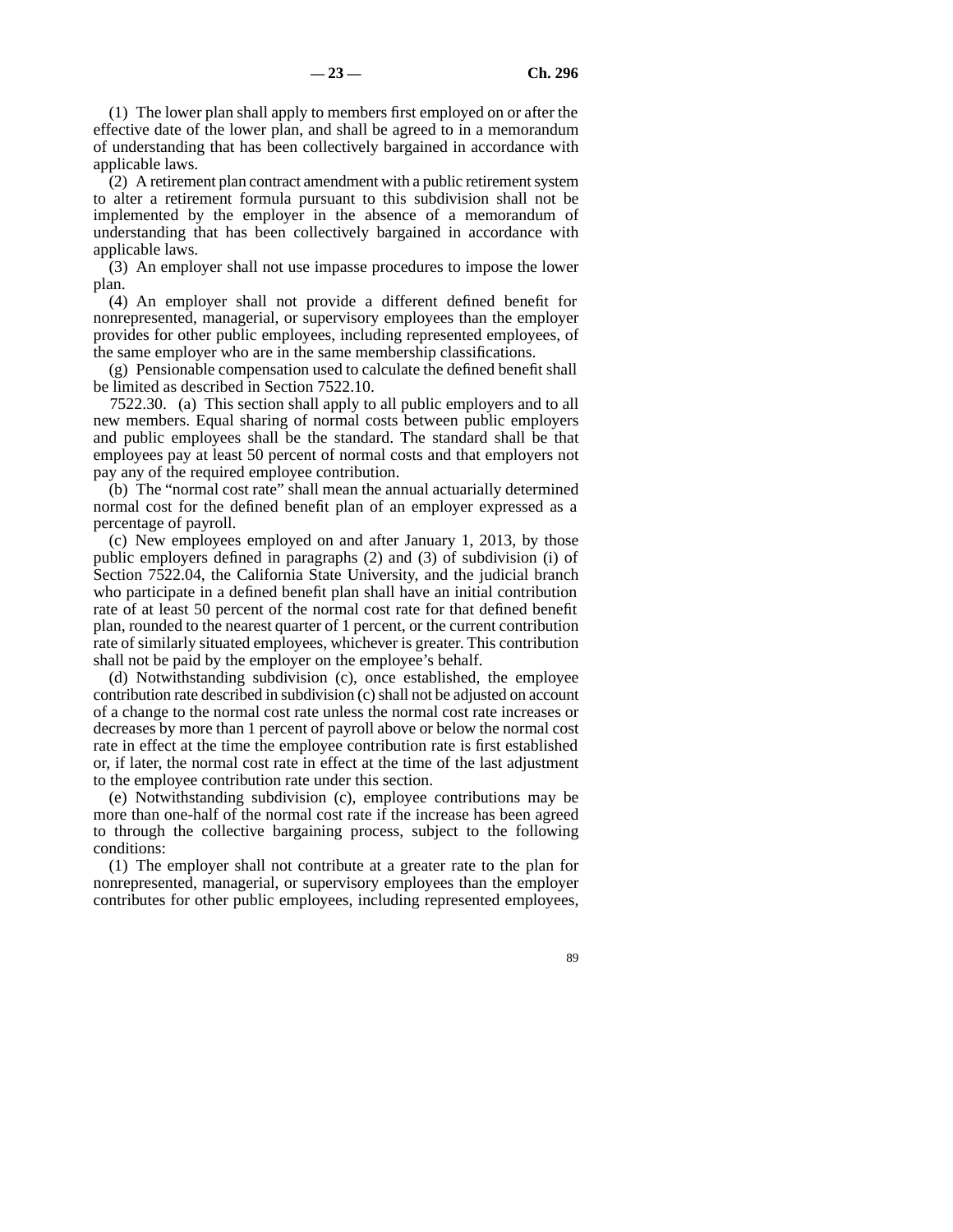of the same employer who are in related retirement membership classifications.

(2) The employer shall not increase an employee contribution rate in the absence of a memorandum of understanding that has been collectively bargained in accordance with applicable laws.

(3) The employer shall not use impasse procedures to increase an employee contribution rate above the rate required by this section.

(f) If the terms of a contract, including a memorandum of understanding, between a public employer and its public employees, that is in effect on January 1, 2013, would be impaired by any provision of this section, that provision shall not apply to the public employer and public employees subject to that contract until the expiration of that contract. A renewal, amendment, or any other extension of that contract shall be subject to the requirements of this section.

7522.32. For the purposes of determining a retirement benefit to be paid to a new member of a public retirement system, the following shall apply:

(a) Final compensation shall mean the highest average annual pensionable compensation earned by the member during a period of at least 36 consecutive months, or at least three school years if applicable, immediately preceding his or her retirement or last separation from service if earlier, or during any other period of at least 36 consecutive months during the member's applicable service that the member designates on the application for retirement.

(b) On or after January 1, 2013, an employer shall not modify a benefit plan to permit a calculation of final compensation on a basis of less than the average annual compensation earned by the member during a consecutive 36-month period, or three school years if applicable, for members who have been subject to at least a 36-month or three-school-year calculation prior to that date.

7522.34. (a) "Pensionable compensation" of a new member of any public retirement system means the normal monthly rate of pay or base pay of the member paid in cash to similarly situated members of the same group or class of employment for services rendered on a full-time basis during normal working hours, pursuant to publicly available pay schedules.

(b) Compensation that has been deferred shall be deemed pensionable compensation when earned rather than when paid.

(c) "Pensionable compensation" does not include the following:

(1) Any compensation determined by the board to have been paid to increase a member's retirement benefit under that system.

(2) Compensation that had previously been provided in kind to the member by the employer or paid directly by the employer to a third party other than the retirement system for the benefit of the member and which was converted to and received by the member in the form of a cash payment.

(3) Any one-time or ad hoc payments made to a member.

(4) Severance or any other payment that is granted or awarded to a member in connection with or in anticipation of a separation from employment, but is received by the member while employed.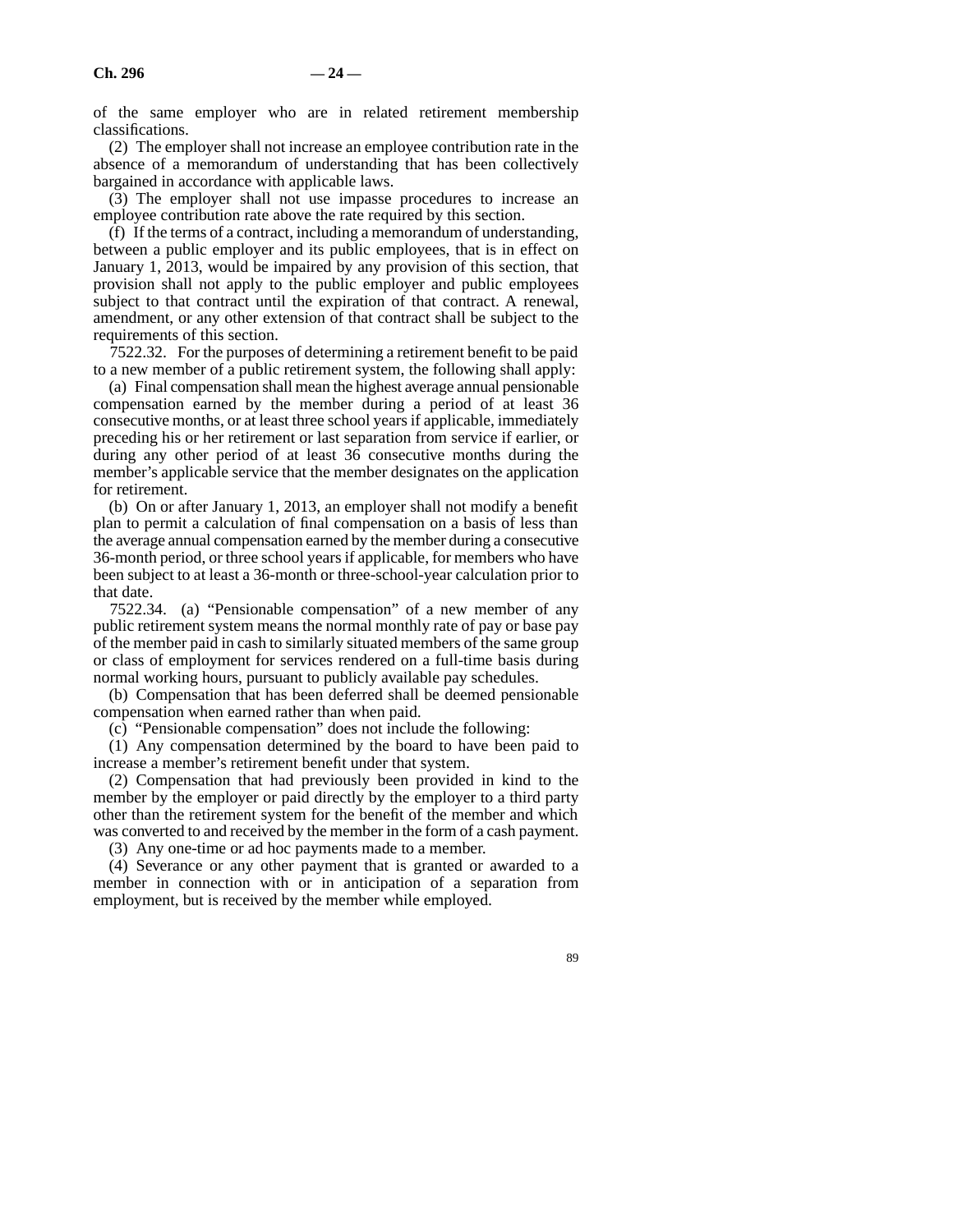(5) Payments for unused vacation, annual leave, personal leave, sick leave, or compensatory time off, however denominated, whether paid in a lump sum or otherwise, regardless of when reported or paid.

(6) Payments for additional services rendered outside of normal working hours, whether paid in a lump sum or otherwise.

(7) Any employer-provided allowance, reimbursement, or payment, including, but not limited to, one made for housing, vehicle, or uniforms.

(8) Compensation for overtime work, other than as defined in Section 207(k) of Title 29 of the United States Code.

(9) Employer contributions to deferred compensation or defined contribution plans.

(10) Any bonus paid in addition to the compensation described in subdivision (a).

(11) Any other form of compensation a public retirement board determines is inconsistent with the requirements of subdivision (a).

(12) Any other form of compensation a public retirement board determines should not be pensionable compensation.

7522.40. A public employer shall not provide to a public employee who is elected or appointed, a trustee, excluded from collective bargaining, exempt from civil service, or a manager any health benefit vesting schedule that is more advantageous than that provided generally to other public employees, including represented employees, of the same public employer who are in related retirement membership classifications.

7522.42. (a) In addition to any other benefit limitation prescribed by law, for the purposes of determining a public retirement benefit paid to a new member of a public retirement system, the maximum salary, compensation, or payrate taken into account under the plan for any year shall not exceed the amount permitted to be taken into account under Section 401(a)(17) of Title 26 of the United States Code or its successor.

(b) A public employer shall not seek an exception to the prohibition in subdivision (a) on or after January 1, 2013.

(c) For employees first hired on or after January 1, 2013, a public employer shall not make employer contributions to any qualified retirement plan or plans on behalf of an employee based on that portion of the amount of total pensionable compensation that exceeds the amount specified in Section  $401(a)(17)$  of Title 26 of the United States Code, or its successor.

(d) This section shall not apply to salary, compensation, or payrate paid to individuals who, due to their dates of hire, are not subject to the limits specified in subdivision (a).

7522.43. (a) A public employer shall not offer a plan of replacement benefits for members and any survivors or beneficiaries whose retirement benefits are limited by Section 415 of Title 26 of the United States Code. This section shall apply to new employees.

(b) A public retirement system may continue to administer a plan of replacement benefits for employees first hired prior to January 1, 2013.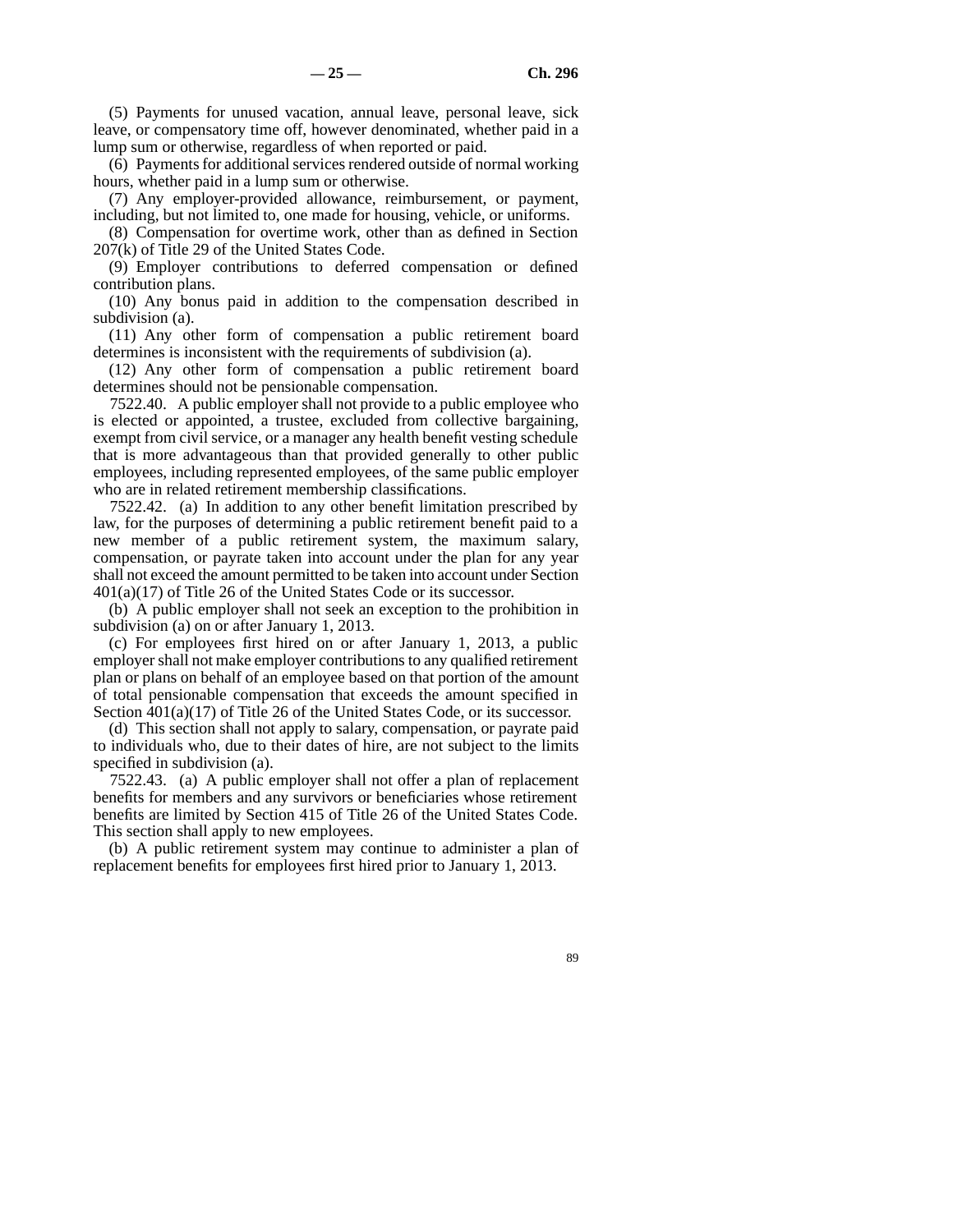(c) A public employer that does not offer a plan of replacement benefits prior to January 1, 2013, shall not offer such a plan for any employee on or after January 1, 2013.

(d) A public employer that offers a plan of replacement benefits prior to January 1, 2013, shall not offer such a plan to any additional employee group to which the plan was not provided prior to January 1, 2013.

7522.44. This section shall apply to all public employers and to all public employees:

(a) Any enhancement to a public employee's retirement formula or retirement benefit adopted on or after January 1, 2013, shall apply only to service performed on or after the operative date of the enhancement and shall not be applied to any service performed prior to the operative date of the enhancement.

(b) If a change to a member's retirement membership classification or a change in employment results in an enhancement in the retirement formula or retirement benefit applicable to that member, that enhancement shall apply only to service performed on or after the operative date of the change and shall not be applied to any service performed prior to the operative date of the change.

(c) For purposes of this section, "operative date" in a collective bargaining agreement means one of the following:

(1) The date that the agreement is signed by the parties.

(2) A date agreed to by the parties that will occur after the date that the agreement is signed by the parties.

(3) A date designated by the parties that occurred prior to the date the agreement was signed if the most recent collective bargaining contract was expired at the time of the agreement and the date designated is not earlier than 12 months prior to the date of the agreement or the day after the last day of the expired bargaining contract, whichever occurred later.

(d) For purposes of this section, an increase to a retiree's annual cost-of-living adjustment within existing statutory limits shall not be considered to be an enhancement to a retirement benefit.

7522.46. (a) A public retirement system shall not allow the purchase of nonqualified service credit, as defined by Section  $415(n)(3)(C)$  of the Internal Revenue Code of 1986 (26 U.S.C. Sec. 415(n)(3)(C)).

(b) Subdivision (a) shall not apply to an official application to purchase nonqualified service credit that is received by the public retirement system prior to January 1, 2013, that is subsequently approved by the system.

7522.48. (a) Final compensation of a member for the purpose of determining any pension or benefit resulting from service as an elective or appointed officer on a city council or a county board of supervisors accrued while in membership of a public retirement system shall be based on the highest average annual pensionable compensation earned by the member during the period of service in each elective or appointed office. Where that elective or appointed service is a consideration in the computation of any pension or benefit, the member may have more than one final compensation.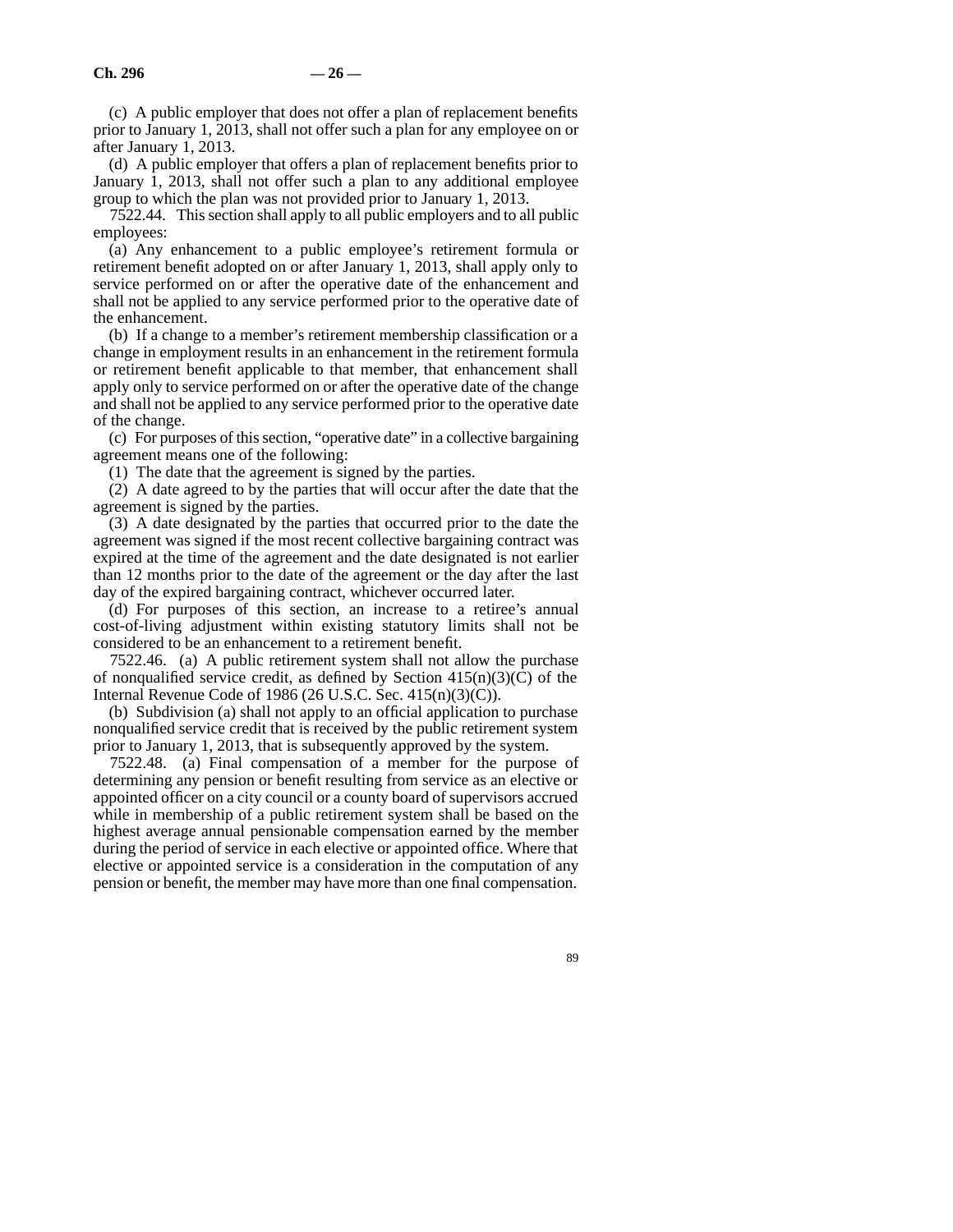(b) Any final compensation calculation shall otherwise be subject to this article except that if any individual period of elective service is less than 36 months or three years, then the entire period of that individual's elected service shall be used to determine the final compensation for that period of service.

(c) This section shall apply to a member first elected or appointed to a city council or a county board of supervisors on or after January 1, 2013.

7522.52. (a) In any fiscal year, a public employer's contribution to a defined benefit plan, in combination with employee contributions to that defined benefit plan, shall not be less than the normal cost rate, as defined in Section 7522.30, for that defined benefit plan for that fiscal year.

(b) The board of a public retirement system may suspend contributions when all of the following apply:

(1) The plan is funded by more than 120 percent, based on a computation by the retirement system actuary in accordance with the Governmental Accounting Standards Board requirements that is included in the annual valuation.

(2) The retirement system actuary, based on the annual valuation, determines that continuing to accrue excess earnings could result in disqualification of the plan's tax-exempt status under the provisions of the federal Internal Revenue Code.

(3) The board determines that the receipt of any additional contributions required under this section would conflict with its fiduciary responsibility set forth in Section 17 of Article XVI of the California Constitution.

7522.56. (a) This section shall apply to any person who is receiving a pension benefit from a public retirement system and shall supersede any other provision in conflict with this section.

(b) A retired person shall not serve, be employed by, or be employed through a contract directly by, a public employer in the same public retirement system from which the retiree receives the benefit without reinstatement from retirement, except as permitted by this section.

(c) A person who retires from a public employer may serve without reinstatement from retirement or loss or interruption of benefits provided by the retirement system upon appointment by the appointing power of a public employer either during an emergency to prevent stoppage of public business or because the retired person has skills needed to perform work of limited duration.

(d) Appointments of the person authorized under this section shall not exceed a total for all employers in that public retirement system of 960 hours or other equivalent limit, in a calendar or fiscal year, depending on the administrator of the system. The rate of pay for the employment shall not be less than the minimum, nor exceed the maximum, paid by the employer to other employees performing comparable duties, divided by 173.333 to equal an hourly rate. A retired person whose employment without reinstatement is authorized by this section shall acquire no service credit or retirement rights under this section with respect to the employment unless he or she reinstates from retirement.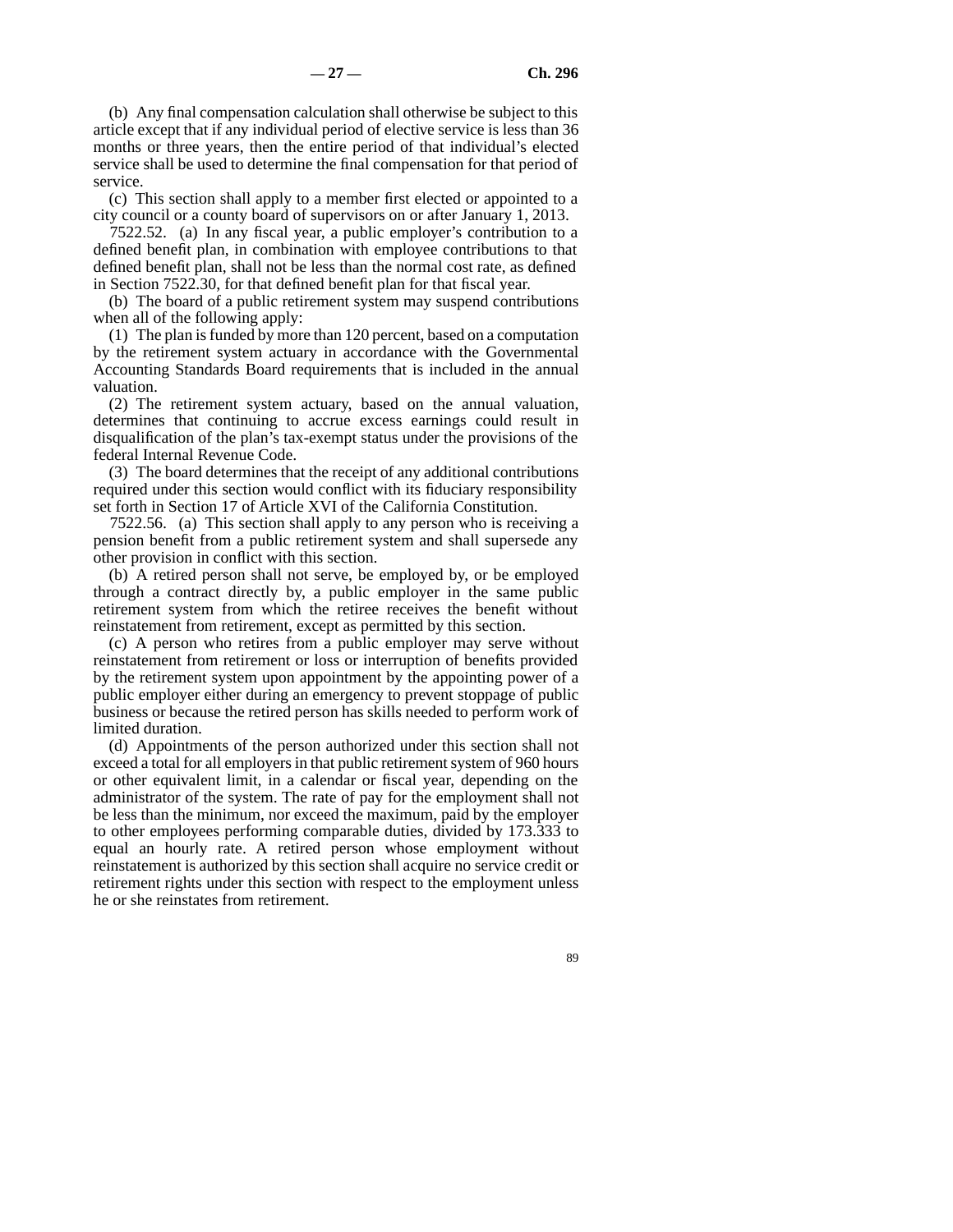(e) (1) Notwithstanding subdivision (c), any retired person shall not be eligible to serve or be employed by a public employer if, during the 12-month period prior to an appointment described in this section, the retired person received any unemployment insurance compensation arising out of prior employment subject to this section with a public employer. A retiree shall certify in writing to the employer upon accepting an offer of employment that he or she is in compliance with this requirement.

(2) A retired person who accepts an appointment after receiving unemployment insurance compensation as described in this subdivision shall terminate that employment on the last day of the current pay period and shall not be eligible for reappointment subject to this section for a period of 12 months following the last day of employment.

(f) A retired person shall not be eligible to be employed pursuant to this section for a period of 180 days following the date of retirement unless he or she meets one of the following conditions:

(1) The employer certifies the nature of the employment and that the appointment is necessary to fill a critically needed position before 180 days has passed and the appointment has been approved by the governing body of the employer in a public meeting. The appointment may not be placed on a consent calendar.

(2) The state employer certifies the nature of the employment and that the appointment is necessary to fill a critically needed state employment position before 180 days has passed and the appointment has been approved by the Department of Human Resources. The department may establish a process to delegate appointing authority to individual state agencies, but shall audit the process to determine if abuses of the system occur. If necessary, the department may assume an agency's appointing authority for retired workers and may charge the department an appropriate amount for administering that authority.

(3) The retiree is eligible to participate in the Faculty Early Retirement Program pursuant to a collective bargaining agreement with the California State University that existed prior to January 1, 2013, or has been included in subsequent agreements.

(4) The retiree is a public safety officer of firefighter.

(g) A retired person who accepted a retirement incentive upon retirement shall not be eligible to be employed pursuant to this section for a period of 180 days following the date of retirement and subdivision (f) shall not apply.

(h) This section shall not apply to a person who is retired from the State Teachers' Retirement System, and who is subject to Section 24214, 24214.5, or 26812 of the Education Code.

(i) This section shall not apply to (1) a subordinate judicial officer whose position, upon retirement, is converted to a judgeship pursuant to Section 69615, and he or she returns to work in the converted position, and the employer is a trial court, or (2) a retiree who takes office as a judge of a court of record pursuant to Article VI of the California Constitution or a retiree of the Judges' Retirement System I or the Judges' Retirement System II who is appointed to serve as a retired judge.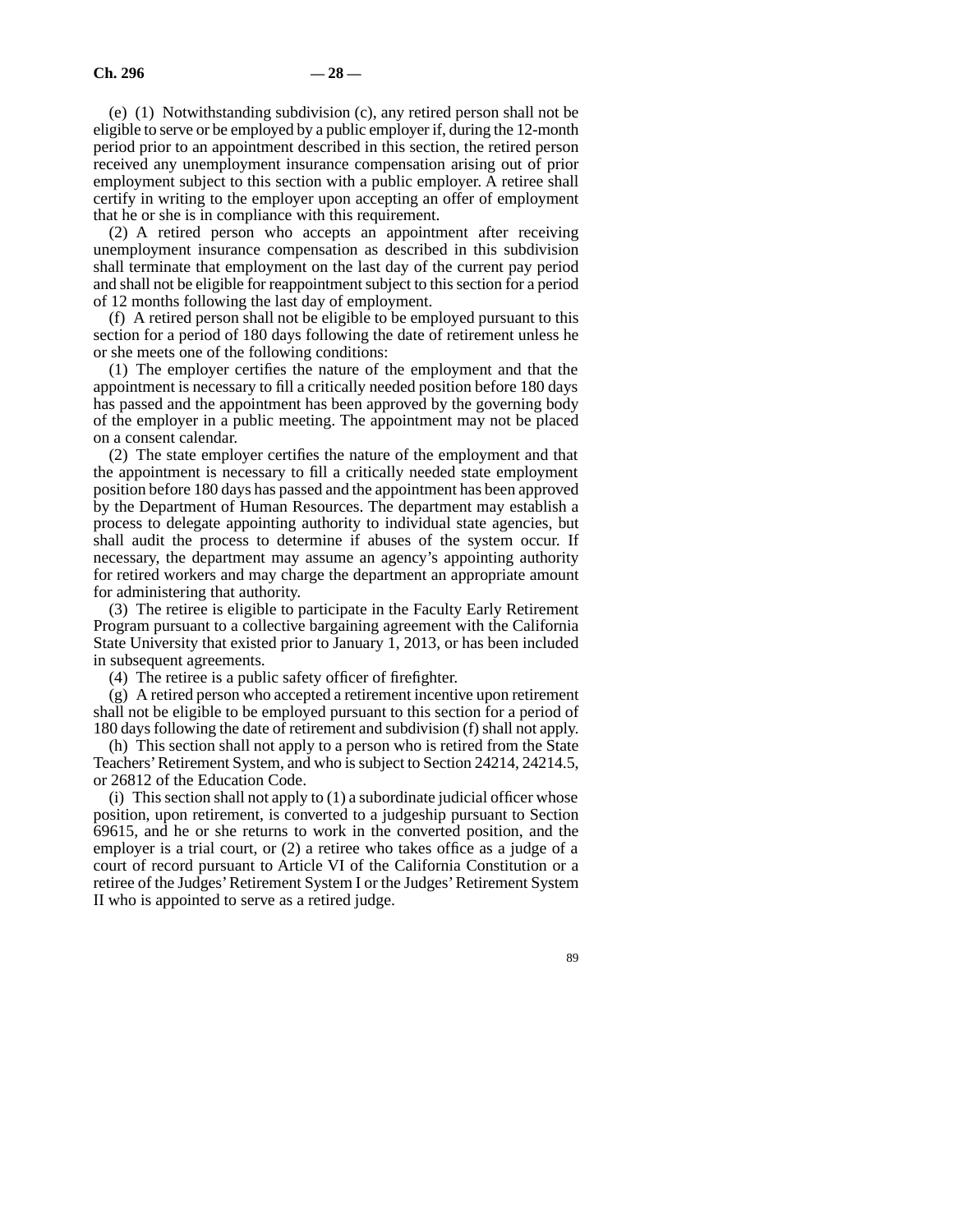7522.57. (a) This section shall apply to any retired person who is receiving a pension benefit from a public retirement system and is first appointed on or after January 1, 2013, to a salaried position on a state board or commission. This section shall supersede any other provision in conflict with this section.

(b) A person who is retired from a public retirement system may serve without reinstatement from retirement or loss or interruption of benefits provided that appointment is to a part-time state board or commission. A retired person whose employment without reinstatement is authorized by this subdivision shall acquire no benefits, service credit, or retirement rights with respect to the employment. Unless otherwise defined in statute, for the purpose of this section, a part-time appointment shall mean an appointment with a salary of no more than \$60,000 annually, which shall be increased in any fiscal year in which a general salary increase is provided for state employees. The amount of the increase provided by this section shall be comparable to, but shall not exceed, the percentage of the general salary increases provided for state employees during that fiscal year.

(c) A person who is retired from the Public Employees' Retirement System shall not serve on a full-time basis on a state board or commission without reinstatement unless that person serves as a nonsalaried member of the board or commission and receives only per diem authorized to all members of the board or commission. A person who serves as a nonsalaried member of a board or commission shall not earn any service credit or benefits in the Public Employees' Retirement System or make contributions with respect to the service performed.

(d) A person retired from a public retirement system other than the Public Employees' Retirement System who is appointed on a full-time basis to a state board or commission shall choose one of the following options:

(1) The person may serve as a nonsalaried member of the board or commission and continue to receive his or her retirement allowance, in addition to any per diem authorized to all members of the board or commission. The person shall not earn service credit or benefits in the Public Employees' Retirement System and shall not make contributions with respect to the service performed.

(2) (i) The person may suspend his or her retirement allowance or allowances and instate as a new member of the Public Employees' Retirement System for the service performed on the board or commission. The pensionable compensation earned pursuant to this paragraph shall not be eligible for reciprocity with any other retirement system or plan.

(ii) Upon retiring for service after serving on the board or commission, the appointee shall be entitled to reinstatement of any suspended benefits, including employer provided retiree health benefits, that he or she was entitled to at the time of being appointed to the board or commission.

(e) Notwithstanding subdivisions (c) and (d), a person who retires from a public employer may serve without reinstatement from retirement or loss or interruption of benefits provided by the retirement system upon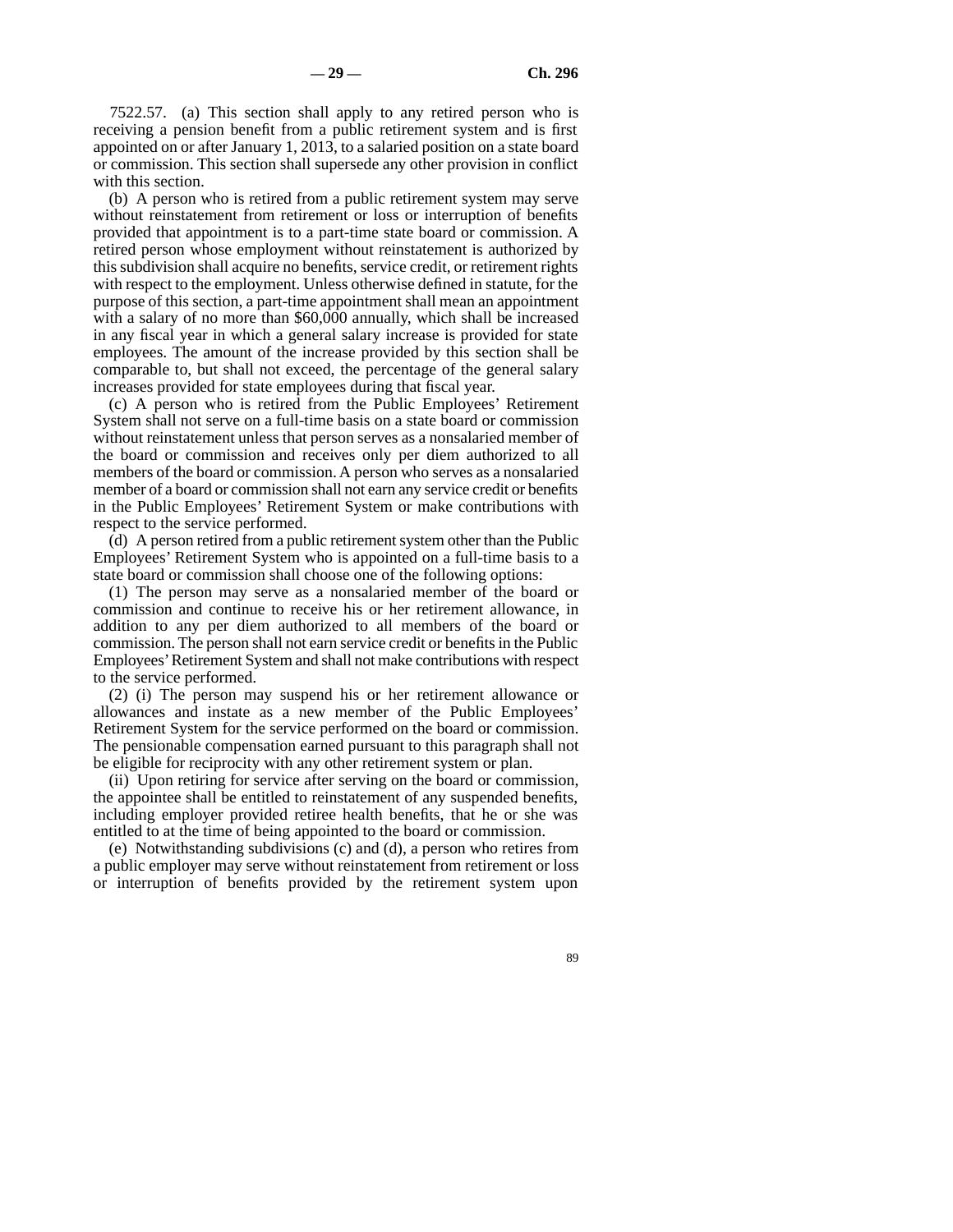appointment to a full-time state board pursuant to Section 5075 of the Penal Code.

7522.66. (a) A safety member of a public retirement system who retires for industrial disability shall receive an industrial disability retirement benefit equal to the greater of the following:

(1) Fifty percent of his or her final compensation attributable to the defined benefit plan, plus an annuity purchased with his or her accumulated contributions, if any.

(2) A service retirement allowance, if he or she is qualified for service retirement.

(3) An actuarially reduced factor, as determined by the actuary, for each quarter year that his or her service age is less than 50 years of age, multiplied by the number of years of safety service subject to the applicable formula, if he or she is not qualified for service retirement.

(b) This section shall remain in effect only until January 1, 2018, and as of that date is repealed, unless a later enacted statute, that is enacted before January 1, 2018, deletes or extends that date.

7522.72. (a) This section shall apply to a public employee first employed by a public employer or first elected or appointed to an office before January 1, 2013, and, on and after that date, Section 7522.70 shall not apply.

(b) (1) If a public employee is convicted by a state or federal trial court of any felony under state or federal law for conduct arising out of or in the performance of his or her official duties, in pursuit of the office or appointment, or in connection with obtaining salary, disability retirement, service retirement, or other benefits, he or she shall forfeit all accrued rights and benefits in any public retirement system in which he or she is a member to the extent provided in subdivision (c) and shall not accrue further benefits in that public retirement system, effective on the date of the conviction.

(2) If a public employee who has contact with children as part of her official duties is convicted of a felony that was committed within the scope of his or her official duties against or involving a child who he or she has contact with as part of his or her official duties, he or she shall forfeit all accrued rights and benefits in any public retirement system in which he or she is a member to the extent provided in subdivision (c) and shall not accrue further benefits in that public retirement system, effective on the date of the conviction.

(c) (1) A public employee shall forfeit all the retirement benefits earned or accrued from the earliest date of the commission of any felony described in subdivision (b) to the forfeiture date, inclusive. The retirement benefits shall remain forfeited notwithstanding any reduction in sentence or expungement of the conviction following the date of the public employee's conviction. Retirement benefits attributable to service performed prior to the date of the first commission of the felony for which the public employee was convicted shall not be forfeited as a result of this section.

(2) For purposes of this subdivision, "forfeiture date" means the date of the conviction.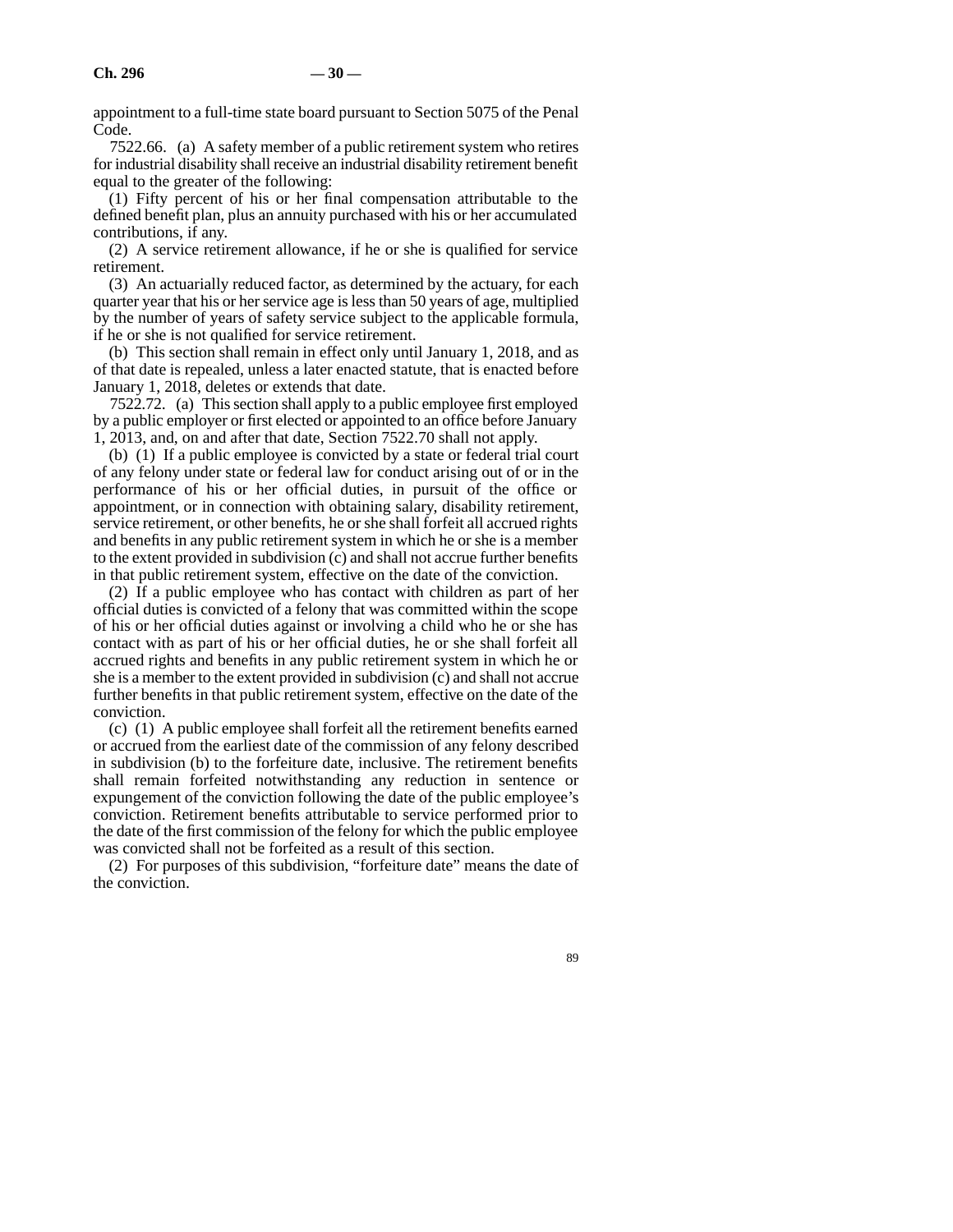(d) (1) Any contributions to the public retirement system made by the public employee described in subdivision (b) on or after the earliest date of the commission of any felony described in subdivision (b) shall be returned, without interest, to the public employee upon the occurrence of a distribution event unless otherwise ordered by a court or determined by the pension administrator.

(2) Any funds returned to the public employee pursuant to subdivision (d) shall be disbursed by electronic funds transfer to an account of the public employee, in a manner conforming with the requirements of the Internal Revenue Code, and the public retirement system shall notify the court and the district attorney at least three business days before that disbursement of funds.

(3) For the purposes of this subdivision, a "distribution event" means any of the following:

(A) Separation from employment.

(B) Death of the member.

(C) Retirement of the member.

(e) (1) Upon conviction, a public employee as described in subdivision (b) and the prosecuting agency shall notify the public employer who employed the public employee at the time of the commission of the felony within 60 days of the felony conviction of all of the following information:

(A) The date of conviction.

(B) The date of the first known commission of the felony.

(2) The operation of this section is not dependent upon the performance of the notification obligations specified in this subdivision.

(f) The public employer that employs or employed a public employee described in subdivision (b) and that public employee shall each notify the public retirement system in which the public employee is a member of that public employee's conviction within 90 days of the conviction. The operation of this section is not dependent upon the performance of the notification obligations specified in this subdivision.

(g) A public retirement system may assess a public employer a reasonable amount to reimburse the cost of audit, adjustment, or correction, if it determines that the public employer failed to comply with this section.

(h) If a public employee's conviction is reversed and that decision is final, the employee shall be entitled to do either of the following:

(1) Recover the forfeited retirement benefits as adjusted for the contributions received pursuant to subdivision (d).

(2) Redeposit those contributions and interest, as determined by the system actuary, and then recover the full amount of the forfeited benefits.

(i) A public employee first employed by a public employer or first elected or appointed to an office on or after January 1, 2013, shall be subject to Section 7522.74.

7522.74. (a) This section shall apply to a public employee first employed by a public employer or first elected or appointed to an office on or after January 1, 2013, and on and after that date, Section 7522.70 shall not apply.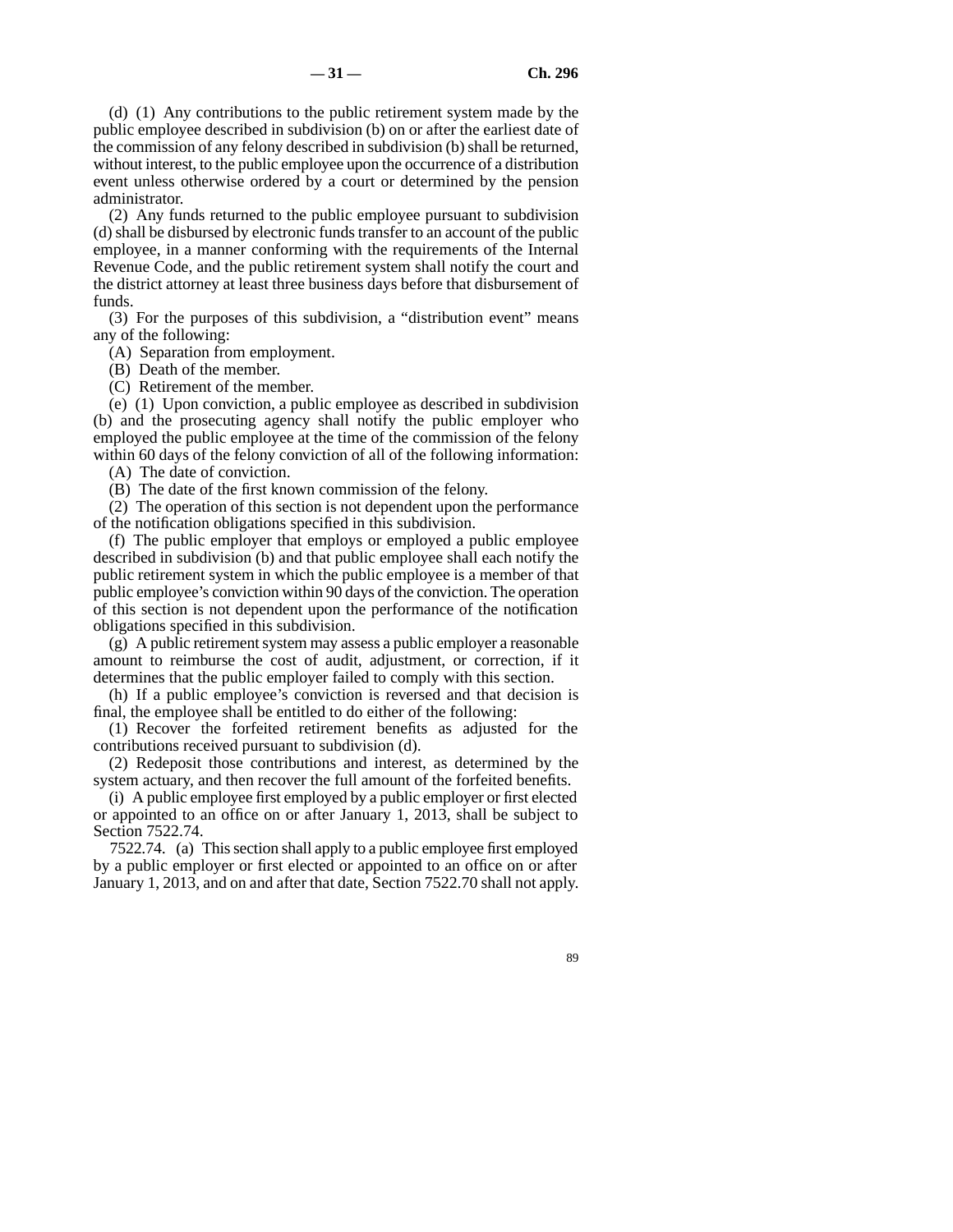(b) (1) If a public employee is convicted by a state or federal trial court of any felony under state or federal law for conduct arising out of or in the performance of his or her official duties, in pursuit of the office or appointment, or in connection with obtaining salary, disability retirement, service retirement, or other benefits, he or she shall forfeit all accrued rights and benefits in any public retirement system in which he or she is a member to the extent provided in subdivision (c) and shall not accrue further benefits in that public retirement system, effective on the date of the conviction.

(2) If a public employee who has contact with children as part of his or her official duties is convicted of a felony that was committed within the scope of his or her official duties against or involving a child who he or she has contact with as part of his or her official duties, he or she shall forfeit all accrued rights and benefits in any public retirement system in which he or she is a member to the extent provided in subdivision (c) and shall not accrue further benefits in that public retirement system, effective on the date of the conviction.

(c) (1) A public employee shall forfeit all the retirement benefits earned or accrued from the earliest date of the commission of any felony described in subdivision (b) to the forfeiture date, inclusive. The retirement benefits shall remain forfeited notwithstanding any reduction in sentence or expungement of the conviction following the date of the public employee's conviction. Retirement benefits attributable to service performed prior to the date of the first commission of the felony for which the public employee was convicted shall not be forfeited as a result of this section.

(2) For purposes of this subdivision, "forfeiture date" means the date of the conviction.

(d) (1) Any contributions to the public retirement system made by the public employee described in subdivision (b) on or after the earliest date of the commission of any felony described in subdivision (b) shall be returned, without interest, to the public employee upon the occurrence of a distribution event unless otherwise ordered by a court or determined by the pension administrator.

(2) Any funds returned to the public employee pursuant to subdivision (d) shall be disbursed by electronic funds transfer to an account of the public employee, in a manner conforming with the requirements of the Internal Revenue Code, and the public retirement system shall notify the court and the district attorney at least three business days before that disbursement of funds.

(3) For the purposes of this subdivision, a "distribution event" means any of the following:

- (A) Separation from employment.
- (B) Death of the member.
- (C) Retirement of the member.

(e) (1) Upon conviction, a public employee as described in subdivision (b) and the prosecuting agency shall notify the public employer who employed the public employee at the time of the commission of the felony within 60 days of the felony conviction of all of the following information: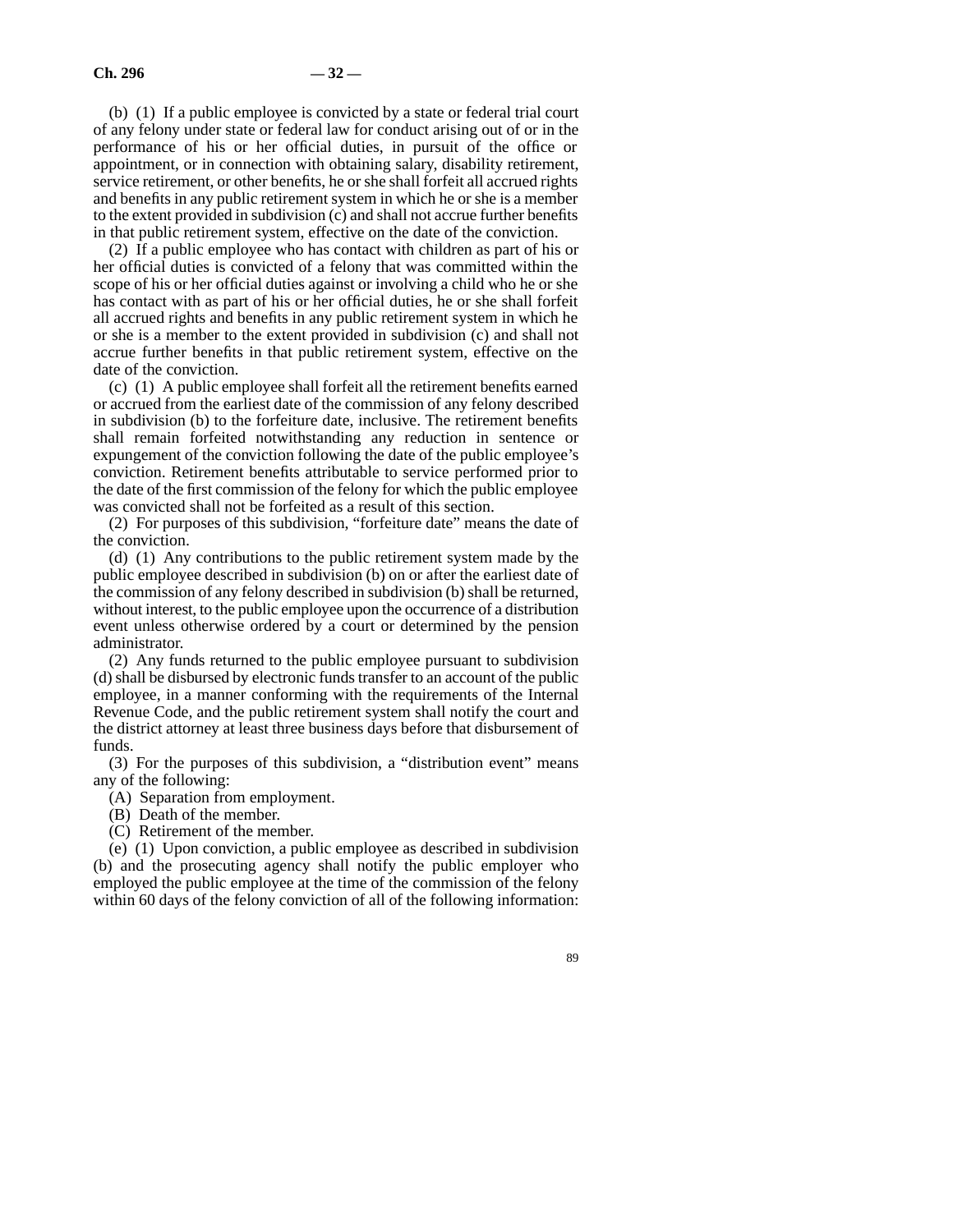(A) The date of conviction.

(B) The date of the first known commission of the felony.

(2) The operation of this section is not dependent upon the performance of the notification obligations specified in this subdivision.

(f) The public employer that employs or employed a public employee described in subdivision (b) and that public employee shall each notify the public retirement system in which the public employee is a member of that public employee's conviction within 90 days of the conviction. The operation of this section is not dependent upon the performance of the notification obligations specified in this subdivision.

(g) A public retirement system may assess a public employer a reasonable amount to reimburse the cost of audit, adjustment, or correction, if it determines that the public employer failed to comply with this section.

(h) If a public employee's conviction is reversed and that decision is final, the employee shall be entitled to do either of the following:

(1) Recover the forfeited retirement benefits as adjusted for the contributions received pursuant to subdivision (d).

(2) Redeposit those contributions and interest, as determined by the system actuary, and then recover the full amount of the forfeited benefits.

(i) A public employee first employed by a public employer or first elected or appointed to an office before January 1, 2013, shall be subject to Section 7522.72.

SEC. 16. Section 9355.4 of the Government Code is amended to read:

9355.4. (a) Every elective officer of the state whose office is provided for by the California Constitution, except judges, may become a member of this system. Except for judges, every elective officer in office at the time this section becomes effective may, within 90 days after the effective date, file with the board a written election to become a member of this system. Except for judges, every elective officer elected after the effective date of this section may file an election within 90 days after the commencement of the first term of office for which he or she is elected. Upon the filing of the election he or she becomes a member of this system on the first day of the month following the filing of the election.

(b) This section shall not apply to any person who first becomes an elective officer of the state on or after January 1, 2013.

SEC. 17. Section 9355.41 of the Government Code is amended to read: 9355.41. (a) The Insurance Commissioner may become a member of this system as provided in this section. An Insurance Commissioner who is elected after January 1, 1994, may file an election within 90 days after the commencement of the term of office for which he or she is elected. Upon the filing of the election he or she becomes a member of this system on the first day of the month following the filing of the election.

(b) This section shall not apply to an Insurance Commissioner who is first elected on or after January 1, 2013.

SEC. 18. Section 9355.45 of the Government Code is amended to read: 9355.45. (a) Every legislative statutory officer may become a member of this system. Every such officer in office at the time this section becomes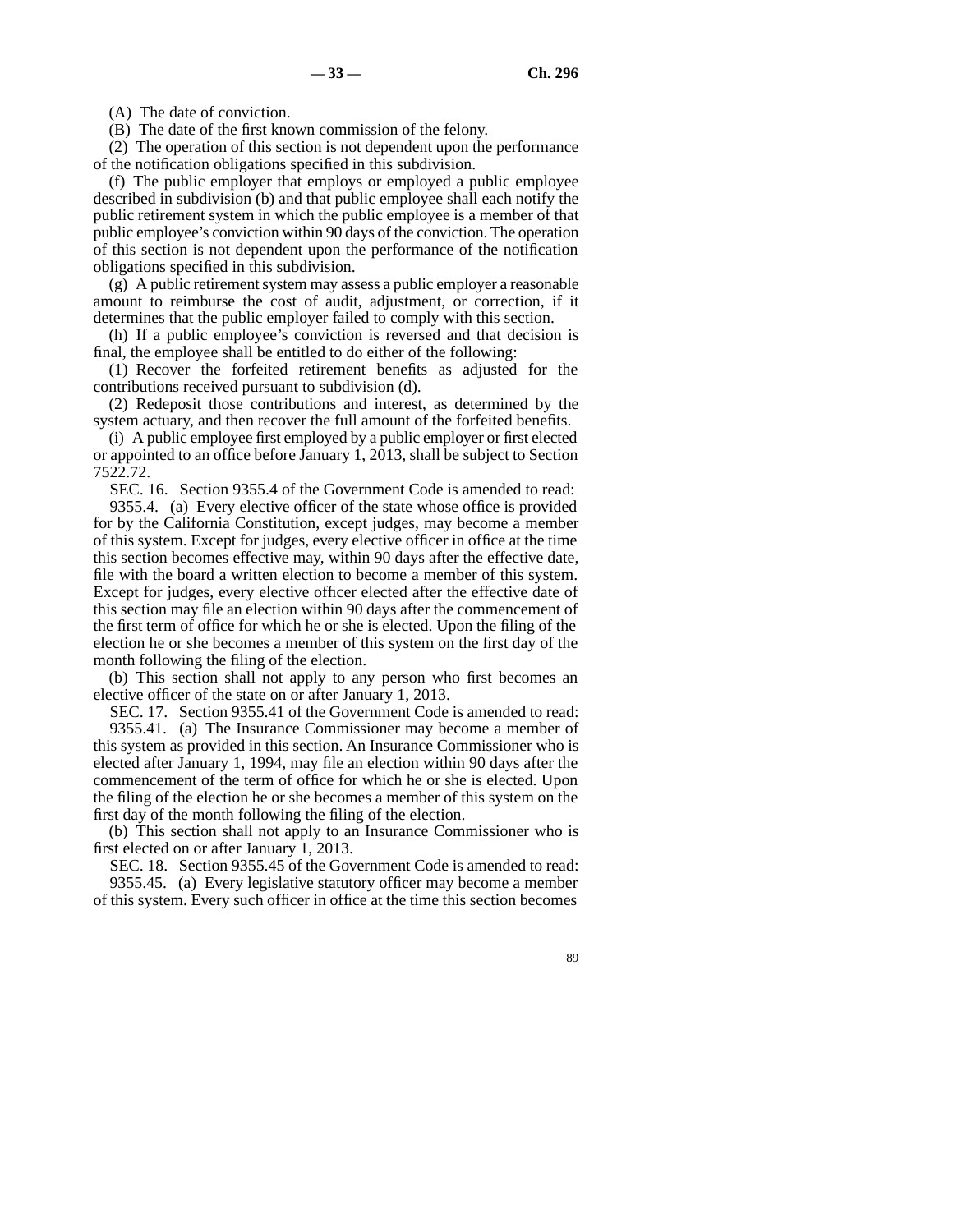effective may, within 90 days after the effective date, file with the board a written election to become a member of this system. Every such officer, elected after the effective date of this section, may file an election within 90 days after the commencement of the first term of office for which he or she is elected after attaining status as a legislative statutory officer. Upon the filing of the election he or she becomes a member of this system on the first day of the month following the filing of the election.

(b) This section shall not apply to any person who first becomes a legislative statutory officer on or after January 1, 2013.

SEC. 19. Section 20281.5 of the Government Code is amended to read: 20281.5. (a) Notwithstanding Section 20281, a person who becomes a state miscellaneous member or state industrial member of the system on or after the effective date of this section because the person is first employed by the state and qualifies for membership shall be subject to the provisions of this section.

(b) Members subject to this section shall not accrue credit for service in the system and shall not make employee contributions to the system, including the contributions set forth in Section 20677.4, for employment with the state until the first day of the first pay period commencing 24 months after becoming a member of the system.

(c) Notwithstanding subdivision (a), this section shall not apply to any of the following:

(1) Persons who are already members or annuitants of the system at the time they are first employed by the state.

(2) Employees of the California State University, or the legislative or judicial branch of state government.

(3) Members of the Judges' Retirement System, the Judges' Retirement System II, the Legislators' Retirement System, the State Teachers' Retirement System, or the University of California Retirement Plan.

(4) Persons who are members of a reciprocal retirement system and whose employment was subject to a reciprocal retirement system within the six months prior to membership in this system.

(5) Persons whose service is not included in the federal system.

(6) Persons who are employed by the Department of the California Highway Patrol as students at the department's training school established pursuant to Section 2262 of the Vehicle Code.

(7) Persons who had ceased to be members pursuant to Section 20340 or 21075.

(8) Persons who are National Guard members pursuant to Section 20380.5.

(d) A separation of employment does not alter the 24-month period described by subdivision (b). A member who separates from state employment shall remain subject to this section if he or she returns to state employment as a state miscellaneous or state industrial member within that 24-month period.

(e) Any regulations adopted by the board to implement the requirements of this section shall not be subject to the review and approval of the Office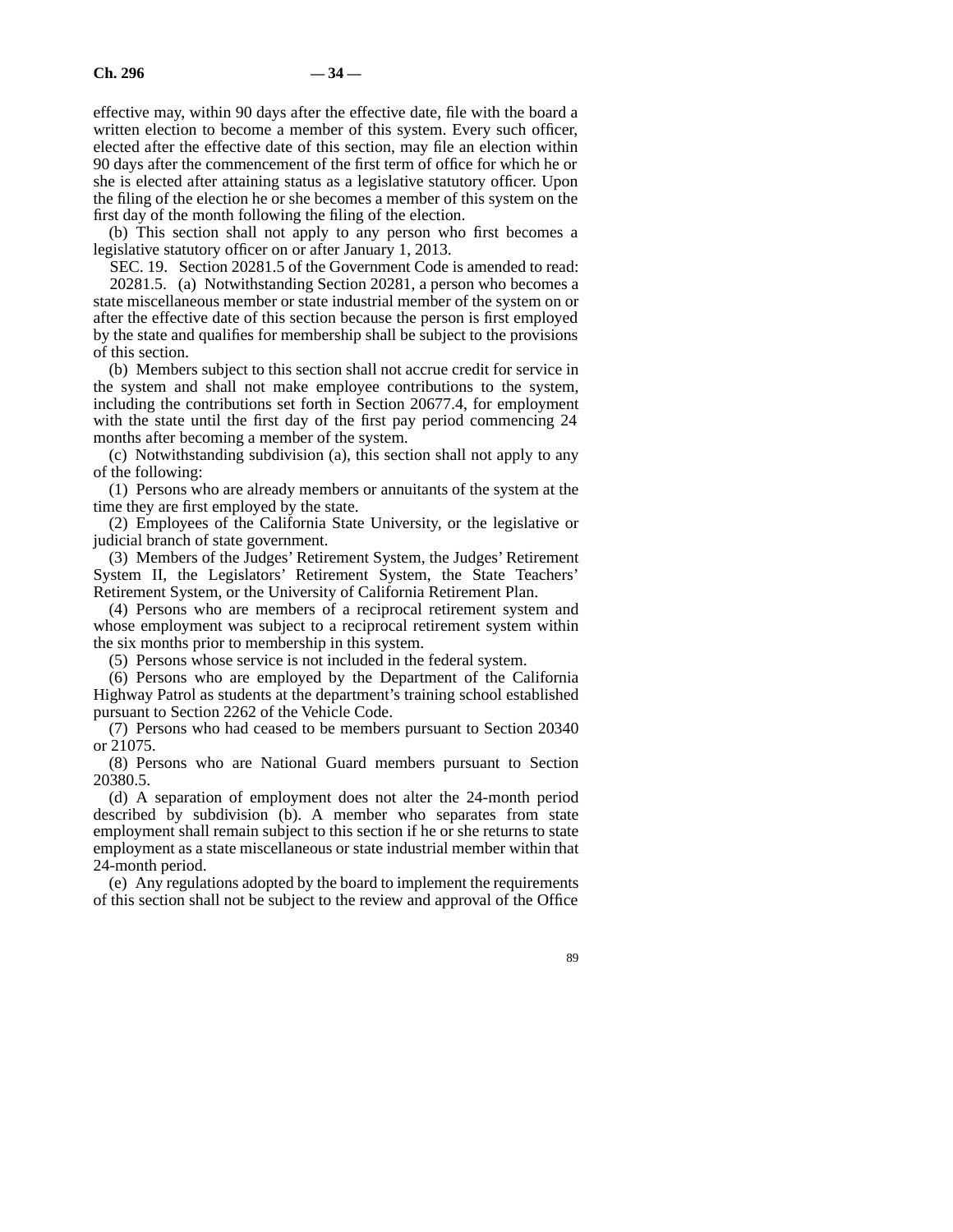of Administrative Law, pursuant to Chapter 3.5 (commencing with Section 11340) of Part 1 of Division 3. The regulations shall become effective immediately upon filing with the Secretary of State.

(f) This section shall not apply to any person who first becomes a state miscellaneous member or a state industrial member on or after July 1, 2013.

SEC. 20. Section 20516 of the Government Code is amended to read: 20516. (a) Notwithstanding any other provision of this part, with or without a change in benefit a contracting agency and its employees may agree, in writing, to share the costs of the employer contribution. The cost sharing pursuant to this section shall also apply for related nonrepresented employees as approved in a resolution passed by the contracting agency.

(b) The collective bargaining agreement shall specify the exact percentage of member compensation that shall be paid toward the current service cost of the benefits by members. The member contributions shall be contributions over and above normal contributions otherwise required by this part and shall be treated as normal contributions for all purposes of this part. The contributions shall be uniform, except as described in subdivision (c), with respect to all members within each of the following classifications: local miscellaneous members, local police officers, local firefighters, county peace officers, and all local safety members other than local police officers, local firefighters, and county peace officers. The balance of any costs shall be paid by the contracting agency and shall be credited to the employer's account. An employer shall not use impasse procedures to impose member cost sharing on any contribution amount above that which is required by law.

(c) Member cost sharing may differ by classification for groups of employees subject to different levels of benefits pursuant to Sections 7522.20, 7522.25, and 20475, or by a recognized collective bargaining unit if agreed to in a memorandum of understanding reached pursuant to the applicable collective bargaining laws.

(d) This section shall not apply to any contracting agency nor to the employees of a contracting agency until the agency elects to be subject to this section by contract or by amendment to its contract made in the manner prescribed for approval of contracts. Contributions provided by this section shall be withheld from member compensation or otherwise collected when the contract amendment becomes effective.

(e) For the purposes of this section, all contributions, liabilities, actuarial interest rates, and other valuation factors shall be determined on the basis of actuarial assumptions and methods that, in the aggregate, are reasonable and which, in combination, offer the actuary's best estimate of anticipated experience under this system.

(f) Nothing in this section shall preclude a contracting agency and its employees from independently agreeing in a memorandum of understanding to share the costs of any benefit, in a manner inconsistent with this section. However, any agreement in a memorandum of understanding that is inconsistent with this section shall not be part of the contract between this system and the contracting agency.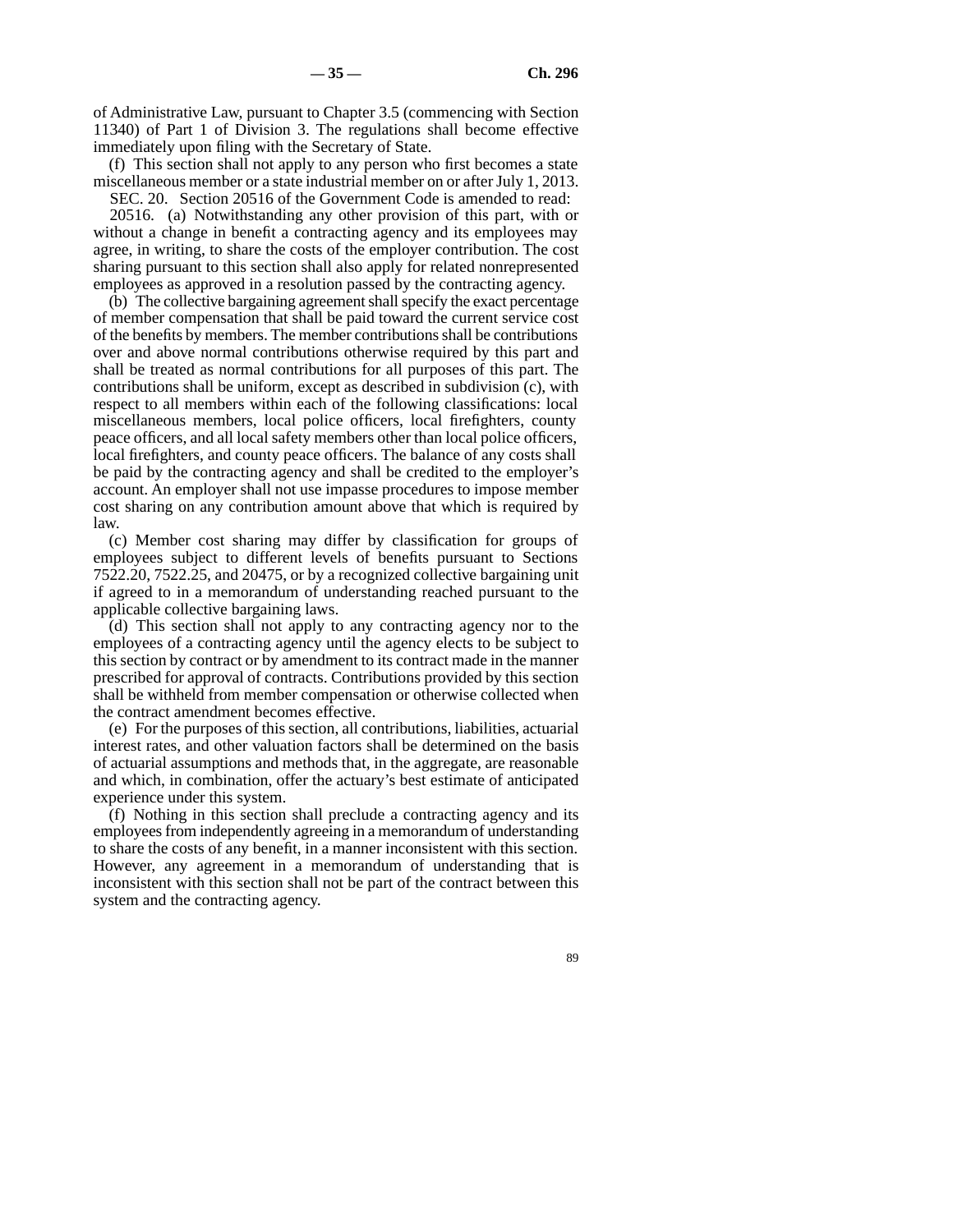(g) If, and to the extent that, the board determines that a cost-sharing agreement under this section would conflict with Title 26 of the United States Code, the board may refuse to approve the agreement.

(h) Nothing in this section shall require a contracting agency to enter into a memorandum of understanding or collective bargaining agreement with a bargaining representative in order to increase the amount of member contributions when such a member contribution increase is authorized by other provisions under this part.

SEC. 21. Section 20516.5 is added to the Government Code, to read:

20516.5. (a) Equal sharing of normal costs between a contracting agency or school employer and their employees shall be the standard. It shall be the standard that employees pay at least 50 percent of normal costs and that employers not pay any of the required employee contribution.

(b) Notwithstanding any other provision of this part, a contracting agency or a school district may require that members pay 50 percent of the normal cost of benefits. However, that contribution shall be no more than 8 percent of pay for local miscellaneous or school members, no more than 12 percent of pay for local police officers, local firefighters, and county peace officers, and no more than 11 percent of pay for all local safety members other than police officers, firefighters, and county peace officers.

(c) Before implementing any change pursuant to subdivision (b), for any represented employees, the employer shall complete the good faith bargaining process as required by law, including any impasse procedures requiring mediation and factfinding. Subdivision (b) shall become operative on January 1, 2018. Subdivision (b) shall not apply to any bargaining unit when the members of that contracting agency or school district are paying for at least 50 percent of the normal cost of their pension benefit or the contribution rates specified in subdivision (b) under an agreement reached pursuant to Section 20516.

SEC. 22. Section 20677.96 is added to the Government Code, to read: 20677.96. (a) Notwithstanding Sections 20677.95 and 20687, beginning July 1, 2013, the normal rate of contribution for employees subject to subdivision (a) of Section 20677.95 shall be the contribution established pursuant to Section 20677.95, as adjusted by Section 7522.30, in excess of the compensation identified in subdivision (c) of Section 20677.95 and effective July 1, 2014, the normal rate of contribution for employees subject to subdivision (a) of Section 20677.95 shall be the contribution established pursuant to Section 20677.95, as adjusted by Section 7522.30, in excess of the compensation identified in subdivision (b) of Section 20677.95.

(b) The contribution rate for a related state employee who is exempted from the definition of "state employee," or an officer or employee of the executive branch who is not a member of the civil service, shall be adjusted accordingly.

SEC. 23. Section 20683.2 is added to the Government Code, to read:

20683.2. Equal sharing of normal costs between the state employer and public employees shall be the standard. It shall be the standard that employees pay at least 50 percent of normal costs and that employers not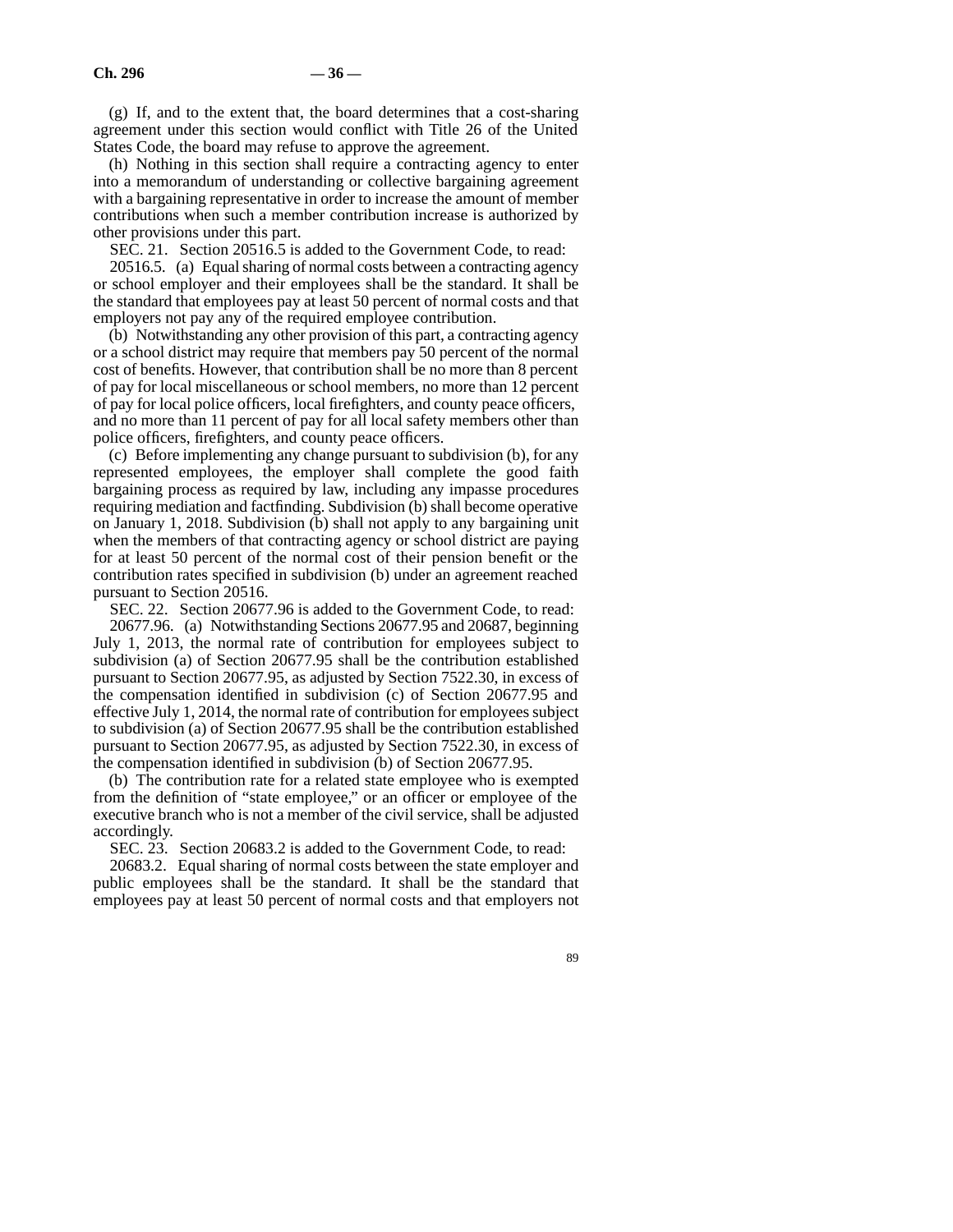pay any of the required employee contribution. Equal sharing of normal costs is currently the standard for most state employees.

(a) Notwithstanding any other section of this code, or other provision of law in conflict with this section, except as provided in Section 7522.30, normal contribution rates for defined benefit plans for state employees of public employers as defined in paragraph (1) of subdivision (i) of Section 7522.04, excluding the California State University, shall be determined as follows:

(1) Normal cost contribution rates shall increase as follows:

(A) The contribution rate for State Peace Officer/Firefighter members in State Bargaining Unit 6 and for State Safety members in State Bargaining Units 1, 3, 4, 7, 9, 10, 11, 14, 15, 17, 20, and 21 will increase by 1.0 percentage point on July 1, 2013, and will increase by an additional 1.0 percentage point on July 1, 2014.

(B) The contribution rate for State Peace Officer/Firefighter members in State Bargaining Units 7 and 8 will increase by 1.5 percentage points on July 1, 2013, and will increase by an additional 1.5 percentage points on July 1, 2014.

(C) The contribution rate for state industrial members in State Bargaining Units 1, 3, 4, 6, 9, 10, 11, 14, 15, 17, and 20 will increase by 1.0 percentage point on July 1, 2013.

(D) The contribution rate for state miscellaneous and industrial members that have elected the Second Tier benefit formula will increase by 1.5 percentage points annually starting July 1, 2013. The final annual increase in the contribution rate shall be adjusted as appropriate.

(E) The contribution rate for State Safety members in State Bargaining Unit 2 and state miscellaneous members in State Bargaining Unit 5 will increase by 1.0 percentage point on July 1, 2013.

(F) The contribution rate for Patrol members in State Bargaining Unit 5 will increase by 1.5 percentage points on July 1, 2013.

(2) Consistent with paragraph (1), the normal rate of contribution shall be adjusted accordingly for related state employees who are exempted from the definition of "state employee," or officers and employees of the executive, legislative, or judicial branch of state government who are not members of the civil service.

(b) Calculation of employee contribution rate increases pursuant to this section shall be based upon compensation calculations established pursuant to Sections 20671 to 20694, inclusive.

(c) In addition to the actuarially required contribution, savings realized by the state employer as a result of the employee contribution rate increases required by this section shall be allocated to any unfunded liability, subject to appropriation in the annual Budget Act.

SEC. 24. Section 20791 is added to the Government Code, to read:

20791. (a) The board shall define a significant increase in actuarial liability due to increased compensation paid to a nonrepresented employee and shall implement program changes to ensure that a contracting agency that creates the significant increase in actuarial liability bears the increased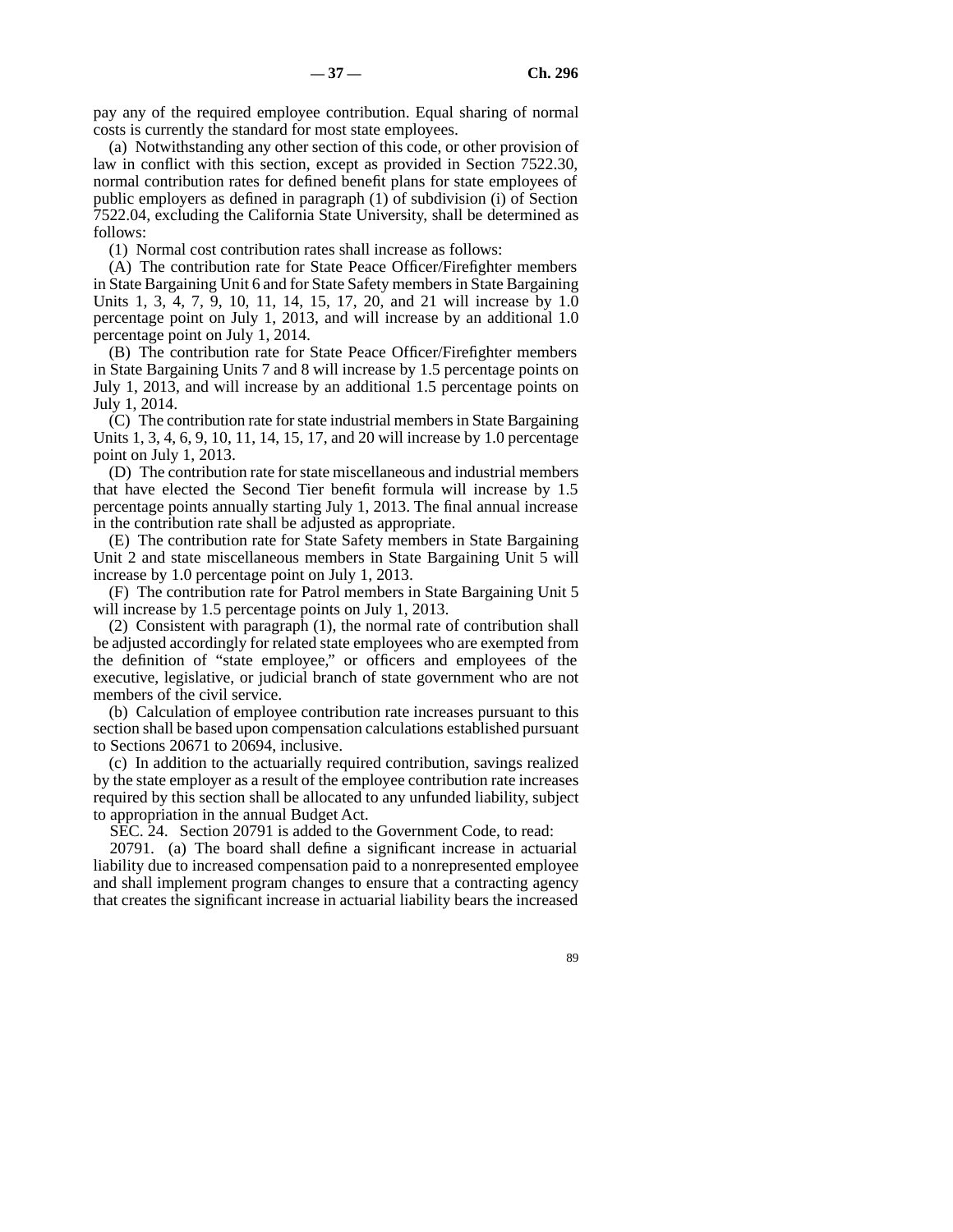liability, including any portion of that liability that otherwise would be borne by another contracting agency or agencies.

(b) Upon determining the significant increase in actuarial liability, the system actuary shall assess the increase to the employer that created it and adjust that employer's rates to account for the increased liability.

(c) This section shall not apply to compensation paid to an employee for service performed while covered by a memorandum of understanding or to compensation paid for service performed while a member of a recognized employee organization as that term is defined in Section 3501.

(d) This section shall apply to any significant increase in actuarial liability, due to increased compensation paid to a nonrepresented employee, that is determined after January 1, 2013, regardless of when that increase in compensation occurred.

SEC. 25. Section 21076 of the Government Code is amended to read:

21076. (a) The service retirement allowance for a state miscellaneous or state industrial member who has elected the benefits of this section is a pension equal to the fraction of one-hundredth of the member's final compensation set forth opposite the member's age at retirement, taken to the preceding completed quarter year in the following table, multiplied by the member's number of years of state miscellaneous service:

| Age at     |          |
|------------|----------|
| Retirement | Fraction |
|            | 0.5000   |
|            | 0.5125   |
|            | 0.5250   |
|            | 0.5375   |
|            | 0.5500   |
|            | 0.5625   |
|            | 0.5750   |
|            | 0.5875   |
|            | 0.6000   |
|            | 0.6125   |
|            | 0.6250   |
|            | 0.6375   |
|            | 0.6500   |
|            | 0.6625   |
|            | 0.6750   |
|            | 0.6875   |
|            | 0.7000   |
|            | 0.7125   |
|            | 0.7250   |
|            | 0.7375   |
|            | 0.7500   |
|            | 0.7625   |
|            | 0.7750   |
|            | 0.7875   |
|            |          |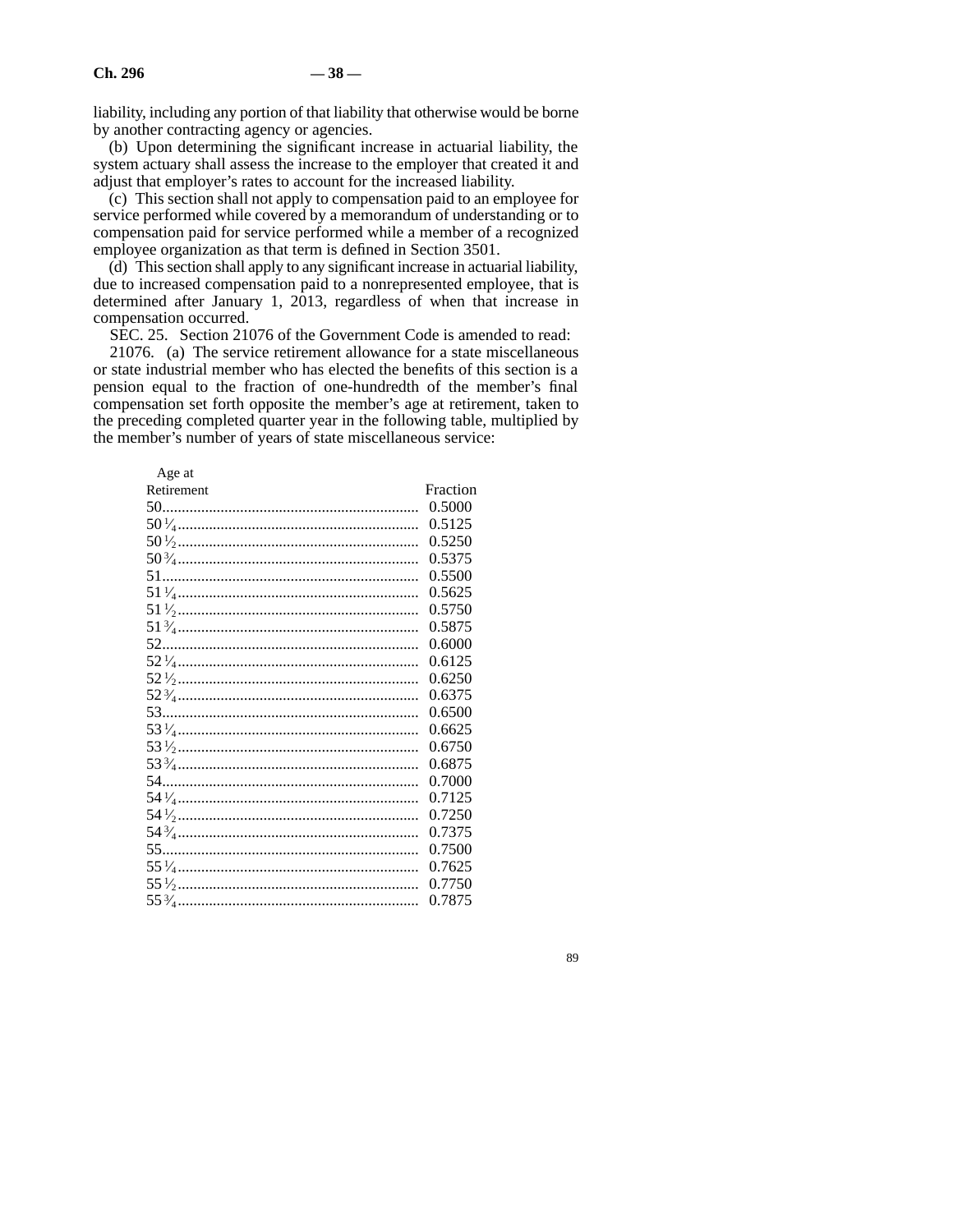| 0.8000 |
|--------|
| 0.8125 |
| 0.8250 |
| 0.8375 |
| 0.8500 |
| 0.8625 |
| 0.8750 |
| 0.8875 |
| 0.9000 |
| 0.9125 |
| 0.9250 |
| 0.9375 |
| 0.9500 |
| 0.9625 |
| 0.9750 |
| 0.9875 |
| 1.0000 |
| 1.0125 |
| 1.0250 |
| 1.0375 |
| 1.0500 |
| 1.0625 |
| 1.0750 |
| 1.0875 |
| 1.1000 |
| 1.1125 |
| 1.1250 |
| 1.1375 |
| 1.1500 |
| 1.1625 |
| 1.1750 |
| 1.1875 |
| 1.2000 |
| 1.2125 |
| 1.2250 |
| 1.2375 |
| 1.2500 |

(b) This section shall not apply to a National Guard member.

(c) This section shall not apply to anyone who first becomes a member on or after January 1, 2013.

SEC. 26. Section 21076.5 is added to the Government Code, to read: 21076.5. (a) The service retirement allowance for a state miscellaneous or state industrial member who first becomes a member on or after January 1, 2013, who has elected the benefits of this section is a pension equal to the fraction of one-hundredth of the member's final compensation set forth opposite the member's age at retirement, taken to the preceding completed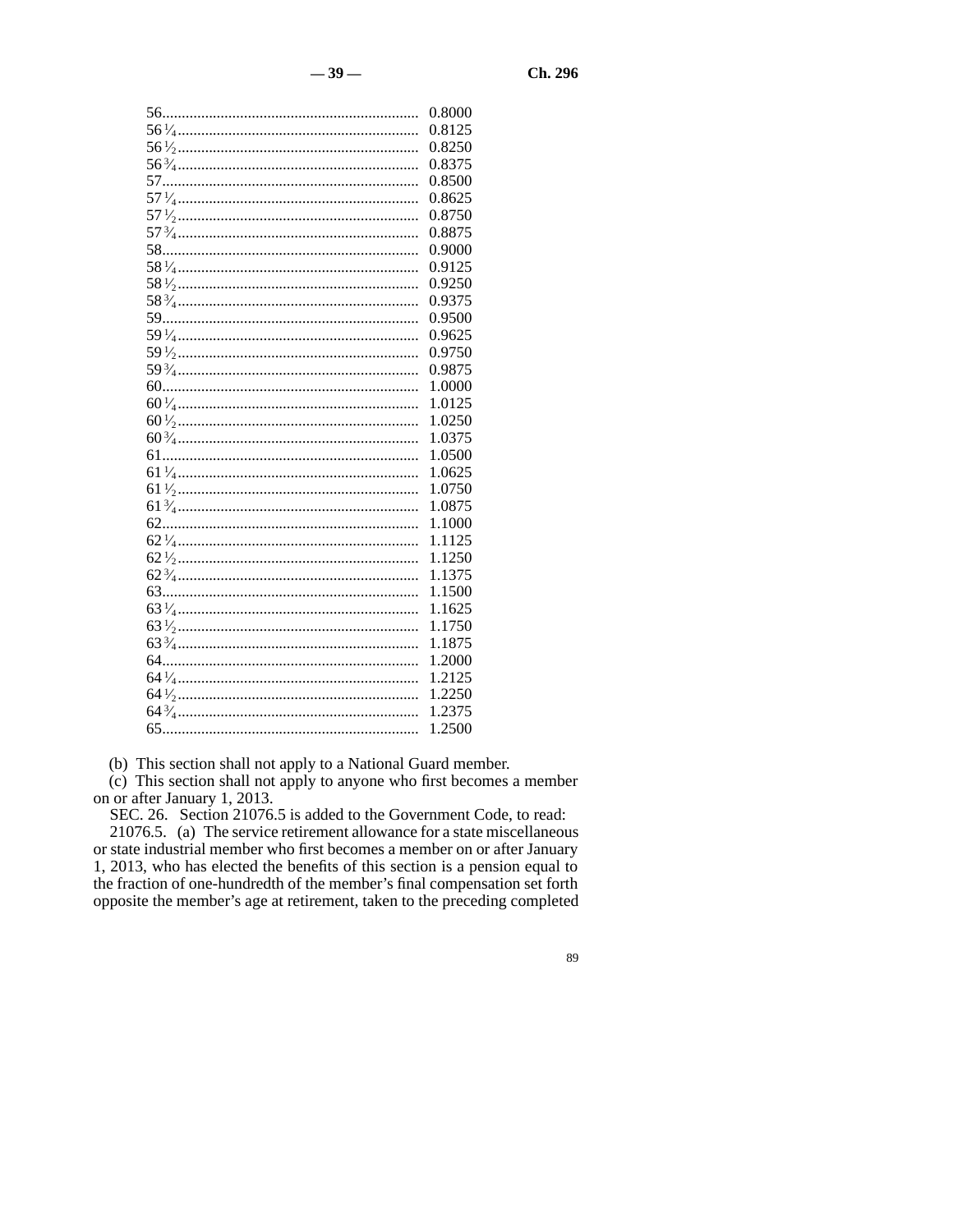quarter year in the following table, multiplied by the member's number of years of state miscellaneous service:

| Age of Retirement | Fraction |
|-------------------|----------|
|                   | 0.6500   |
|                   | 0.6600   |
|                   | 0.6700   |
|                   | 0.6800   |
|                   | 0.6900   |
|                   | 0.7000   |
|                   | 0.7100   |
|                   | 0.7200   |
|                   | 0.7300   |
|                   | 0.7400   |
|                   | 0.7500   |
|                   | 0.7600   |
|                   | 0.7700   |
|                   | 0.7800   |
|                   | 0.7900   |
|                   | 0.8000   |
|                   | 0.8100   |
|                   | 0.8200   |
|                   | 0.8300   |
|                   | 0.8400   |
|                   | 0.8500   |
|                   | 0.8600   |
|                   | 0.8700   |
|                   | 0.8800   |
|                   | 0.8900   |
|                   | 0.9000   |
|                   | 0.9100   |
|                   | 0.9200   |
|                   | 0.9300   |
|                   | 0.9400   |
|                   | 0.9500   |
|                   | 0.9600   |
|                   | 0.9700   |
|                   | 0.9800   |
|                   | 0.9900   |
|                   | 1.0000   |
|                   | 1.0100   |
|                   | 1.0200   |
|                   | 1.0300   |
|                   | 1.0400   |
|                   | 1.0500   |
|                   | 1.0600   |
|                   | 1.0700   |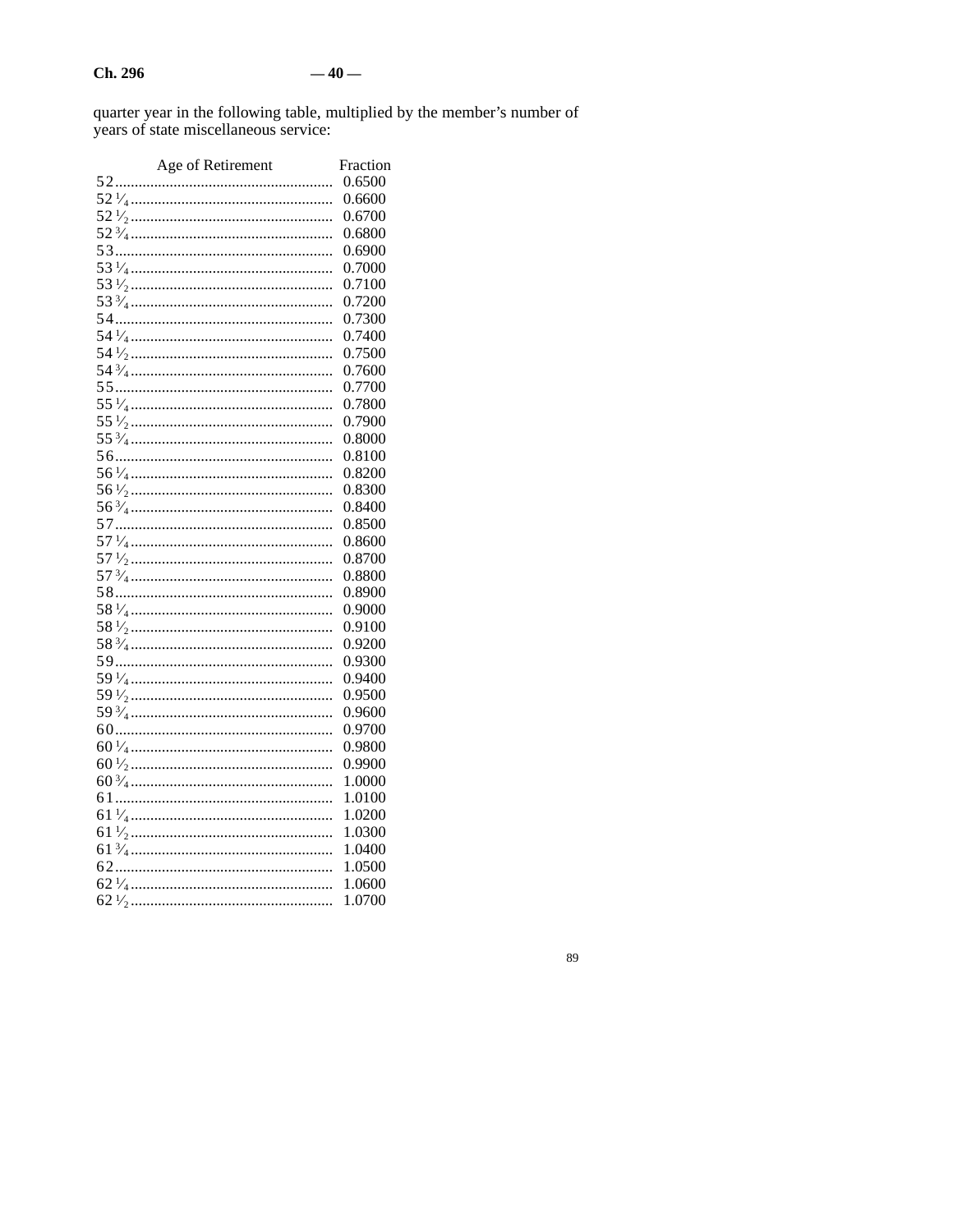| 1.0800 |
|--------|
| 1.0900 |
| 1.1000 |
| 1.1100 |
| 1.1200 |
| 1.1300 |
| 1.1400 |
| 1.1500 |
| 1.1600 |
| 1.1700 |
| 1.1800 |
| 1.1900 |
| 1.2000 |
| 1.2100 |
| 1.2200 |
| 1.2300 |
| 1.2400 |
| 1.2500 |
|        |

(b) This section shall not apply to a National Guard member.

SEC. 27. Section 21400 is added to the Government Code, to read:

21400. (a) A safety member who retires on or after January 1, 2013, for industrial disability shall receive a disability retirement benefit equal to the greater of the following:

(1) Fifty percent of his or her final compensation, plus an annuity purchased with his or her accumulated contributions, if any.

(2) A service retirement allowance, if he or she is qualified for service retirement.

(3) An actuarially reduced factor, as determined by the actuary, for each quarter year that his or her service age is less than 50 years, multiplied by the number of years of safety service subject to the applicable formula, if he or she is not qualified for service retirement.

(4) Nothing in this section shall require a member to receive a lower benefit than he or she would have received prior to January 1, 2013, as the law provided prior to that date.

(b) This section shall remain in effect only until January 1, 2018, and as of that date is repealed, unless a later enacted statute, that is enacted before January 1, 2018, deletes or extends that date.

SEC. 28. Section 31461 of the Government Code is amended to read:

31461. (a) "Compensation earnable" by a member means the average compensation as determined by the board, for the period under consideration upon the basis of the average number of days ordinarily worked by persons in the same grade or class of positions during the period, and at the same rate of pay. The computation for any absence shall be based on the compensation of the position held by the member at the beginning of the absence. Compensation, as defined in Section 31460, that has been deferred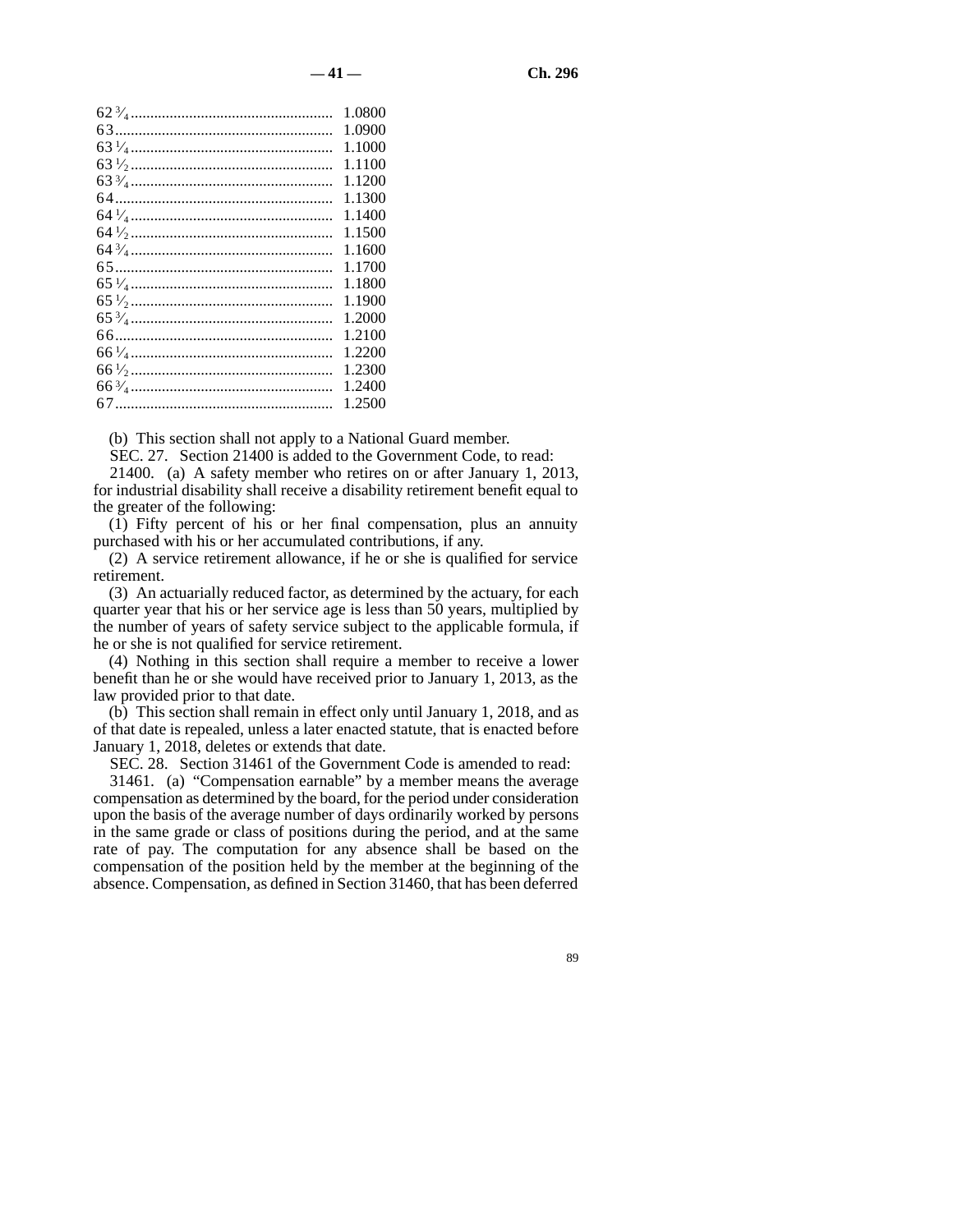shall be deemed "compensation earnable" when earned, rather than when paid.

(b) "Compensation earnable" does not include, in any case, the following:

(1) Any compensation determined by the board to have been paid to enhance a member's retirement benefit under that system. That compensation may include:

(A) Compensation that had previously been provided in kind to the member by the employer or paid directly by the employer to a third party other than the retirement system for the benefit of the member, and which was converted to and received by the member in the form of a cash payment in the final average salary period.

(B) Any one-time or ad hoc payment made to a member, but not to all similarly situated members in the member's grade or class.

(C) Any payment that is made solely due to the termination of the member's employment, but is received by the member while employed, except those payments that do not exceed what is earned in each 12-month period during the final average salary period regardless of when reported or paid.

(2) Payments for unused vacation, annual leave, personal leave, sick leave, or compensatory time off, however denominated, whether paid in a lump sum or otherwise, in an amount that exceeds that which may be earned in each 12-month period during the final average salary period, regardless of when reported or paid.

(3) Payments for additional services rendered outside of normal working hours, whether paid in a lump sum or otherwise.

(4) Payments made at the termination of employment, except those payments that do not exceed what is earned in each 12-month period during the final average salary period, regardless of when reported or paid.

SEC. 29. Section 31542 is added to the Government Code, to read:

31542. (a) The board shall establish a procedure for assessing and determining whether an element of compensation was paid to enhance a member's retirement benefit. If the board determines that compensation was paid to enhance a member's benefit, the member or the employer may present evidence that the compensation was not paid for that purpose. Upon receipt of sufficient evidence to the contrary, a board may reverse its determination that compensation was paid to enhance a member's retirement benefits.

(b) Upon a final determination by the board that compensation was paid to enhance a member's retirement benefit, the board shall provide notice of that determination to the member and employer. The member or employer may obtain judicial review of the board's action by filing a petition for writ of mandate within 30 days of the mailing of that notice.

(c) Compensation that a member was entitled to receive pursuant to a collective bargaining agreement that was subsequently deferred or otherwise modified as a result of a negotiated amendment of that agreement shall be considered compensation earnable and shall not be deemed to have been paid to enhance a member's retirement benefit.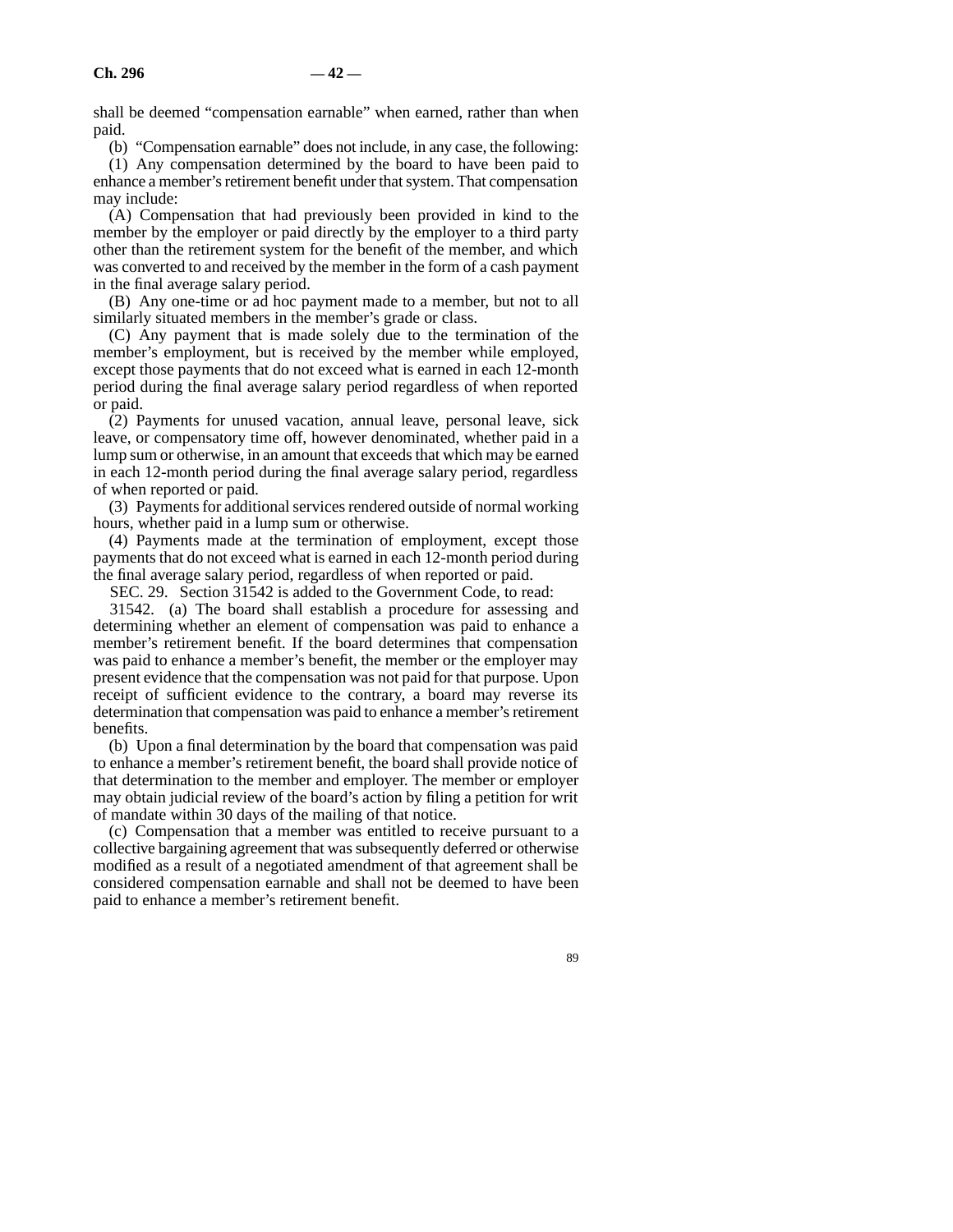SEC. 30. Section 31542.5 is added to the Government Code, to read:

31542.5. (a) When a county or district reports compensation to the board, it shall identify the pay period in which the compensation was earned regardless of when it was reported or paid. Compensation shall be reported in accordance with Section 31461 and shall not exceed compensation earnable, as defined in Section 31461.

(b) The board may assess a county or district a reasonable amount to cover the cost of audit, adjustment, or correction, if it determines that a county or district knowingly failed to comply with subdivision (a). A county or district shall be found to have knowingly failed to comply with subdivision (a) if the board determines that either of the following applies:

(1) The county or district knew or should have known that the compensation reported was not compensation earnable, as defined in Section 31461.

(2) The county or district failed to identify the pay period in which compensation earnable was earned, as required by this section.

(c) A county or district shall not pass on to an employee any costs assessed pursuant to subdivision (b).

SEC. 31. Section 31543 is added to the Government Code, to read:

31543. The board may audit a county or district to determine the correctness of retirement benefits, reportable compensation, and enrollment in, and reinstatement to, the system. During an audit, the board may require a county or district to provide information, or make available for examination or copying at a specified time and place, books, papers, data, or records, including, but not limited to, personnel and payroll records, as deemed necessary by the board.

SEC. 32. Section 31631 is added to the Government Code, to read:

31631. (a) Notwithstanding any other law, a board of supervisors or the governing body of a district may, by resolution, ordinance, contract, or contract amendment under this chapter, without a change in benefits, require that members pay all or part of the contributions of a member or employer, or both, for any retirement benefits provided under this chapter. All of those payments are hereby designated as employee contributions. For members who are represented in a bargaining unit, the payment requirement shall be approved in a memorandum of understanding executed by the board of supervisors or the governing body of a district and the employee collective bargaining representative. The contributions shall be uniform either (1) with respect to all members of a recognized bargaining unit or (2) within each of the following classifications: local miscellaneous members, local police officers, local firefighters, county peace officers, and all local safety members other than local police officers, local firefighters, and county peace officers and classifications covered pursuant to Sections 7522.20 and 7522.25.

(b) Nothing in this section shall modify a board of supervisors' or the governing body of a district's authority under law as it existed on December 31, 2012, including any restrictions on that authority, to change the amount of member contributions.

SEC. 33. Section 31631.5 is added to the Government Code, to read: